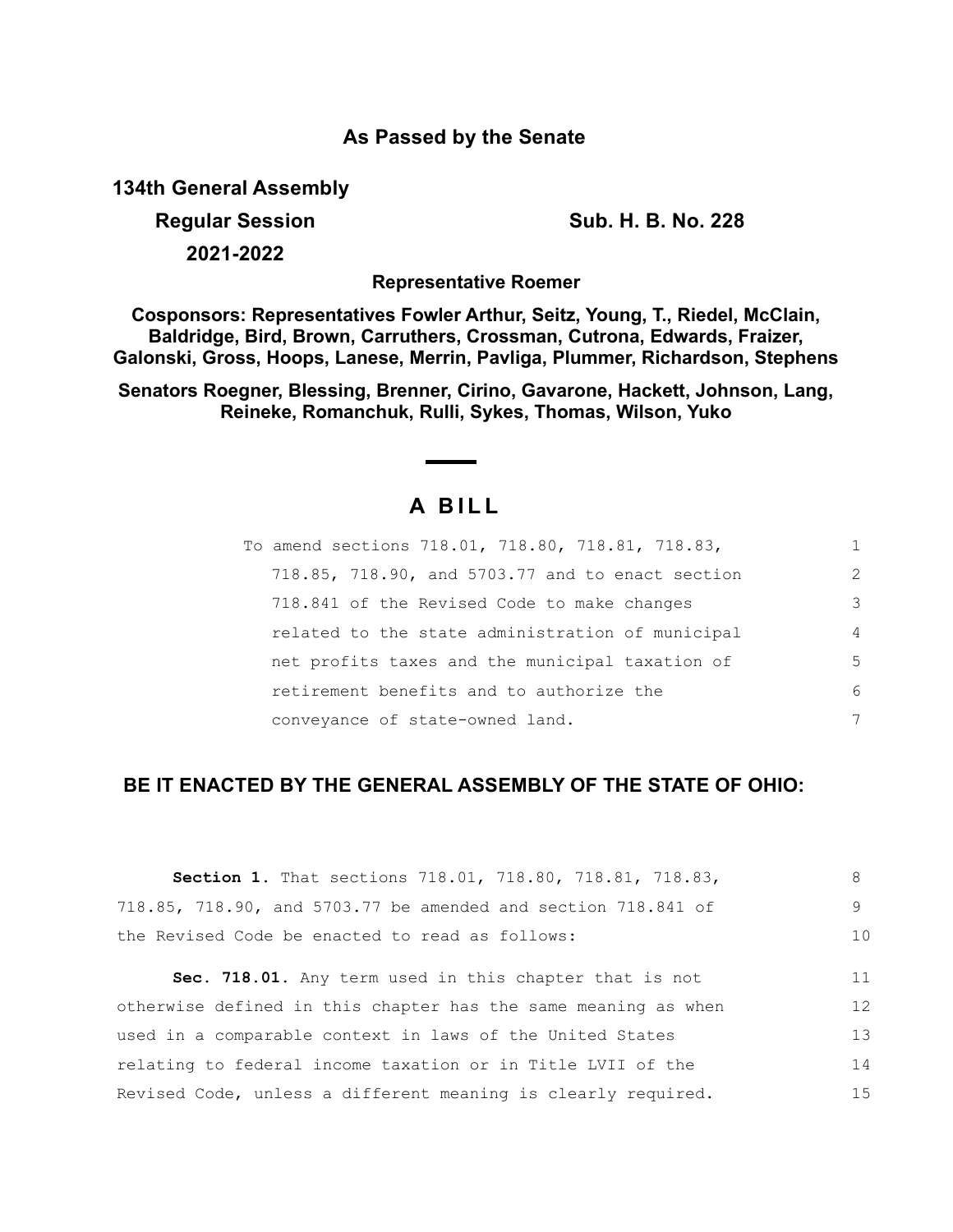#### **Sub. H. B. No. 228 Page 2 As Passed by the Senate**

Except as provided in section 718.81 of the Revised Code, if a term used in this chapter that is not otherwise defined in this chapter is used in a comparable context in both the laws of the United States relating to federal income tax and in Title LVII of the Revised Code and the use is not consistent, then the use of the term in the laws of the United States relating to federal income tax shall control over the use of the term in Title LVII of the Revised Code. 16 17 18 19  $20$ 21 22 23

Except as otherwise provided in section 718.81 of the Revised Code, as used in this chapter:

(A)(1) "Municipal taxable income" means the following:

(a) For a person other than an individual, income apportioned or sitused to the municipal corporation under section 718.02 of the Revised Code, as applicable, reduced by any pre-2017 net operating loss carryforward available to the person for the municipal corporation.

(b)(i) For an individual who is a resident of a municipal corporation other than a qualified municipal corporation, income reduced by exempt income to the extent otherwise included in income, then reduced as provided in division (A)(2) of this section, and further reduced by any pre-2017 net operating loss carryforward available to the individual for the municipal corporation. 32 33 34 35 36 37 38

(ii) For an individual who is a resident of a qualified municipal corporation, Ohio adjusted gross income reduced by income exempted, and increased by deductions excluded, by the qualified municipal corporation from the qualified municipal corporation's tax. If a qualified municipal corporation, on or before December 31, 2013, exempts income earned by individuals 39 40 41 42 43 44

 $24$ 25

26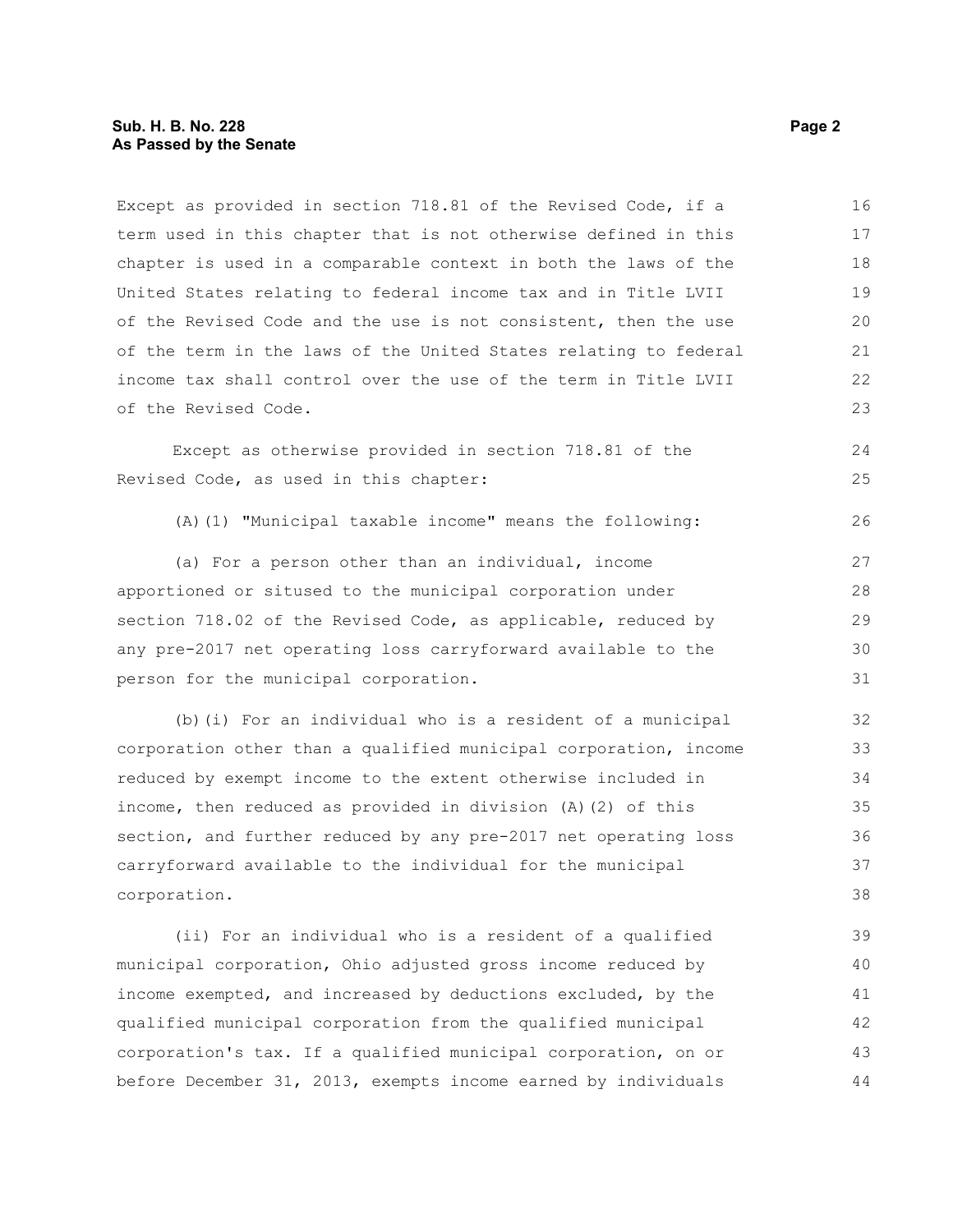#### **Sub. H. B. No. 228 Page 3 As Passed by the Senate**

who are not residents of the qualified municipal corporation and net profit of persons that are not wholly located within the qualified municipal corporation, such individual or person shall have no municipal taxable income for the purposes of the tax levied by the qualified municipal corporation and may be exempted by the qualified municipal corporation from the requirements of section 718.03 of the Revised Code. 45 46 47 48 49 50 51

(c) For an individual who is a nonresident of a municipal corporation, income reduced by exempt income to the extent otherwise included in income and then, as applicable, apportioned or sitused to the municipal corporation under section 718.02 of the Revised Code, then reduced as provided in division (A)(2) of this section, and further reduced by any pre-2017 net operating loss carryforward available to the individual for the municipal corporation. 52 53 54 55 56 57 58 59

(2) In computing the municipal taxable income of a taxpayer who is an individual, the taxpayer may subtract, as provided in division (A)(1)(b)(i) or (c) of this section, the amount of the individual's employee business expenses reported on the individual's form 2106 that the individual deducted for federal income tax purposes for the taxable year, subject to the limitation imposed by section 67 of the Internal Revenue Code. For the municipal corporation in which the taxpayer is a resident, the taxpayer may deduct all such expenses allowed for federal income tax purposes. For a municipal corporation in which the taxpayer is not a resident, the taxpayer may deduct such expenses only to the extent the expenses are related to the taxpayer's performance of personal services in that nonresident municipal corporation. 70

(B) "Income" means the following:

74

71 72 73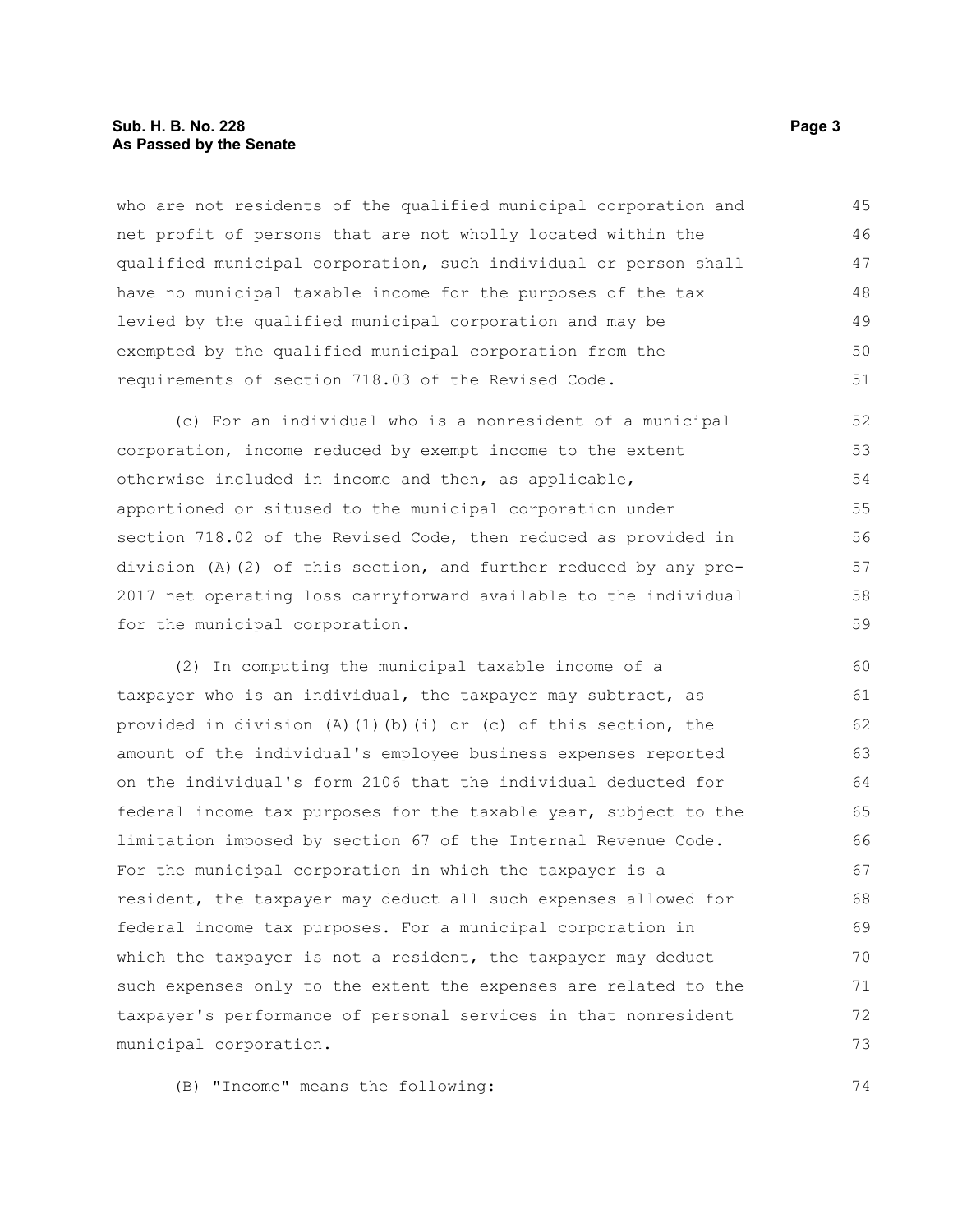#### **Sub. H. B. No. 228 Page 4 As Passed by the Senate**

(1)(a) For residents, all income, salaries, qualifying wages, commissions, and other compensation from whatever source earned or received by the resident, including the resident's distributive share of the net profit of pass-through entities owned directly or indirectly by the resident and any net profit of the resident, except as provided in division (D)(5) of this section. 75 76 77 78 79 80 81

(b) For the purposes of division (B)(1)(a) of this section: 82 83

(i) Any net operating loss of the resident incurred in the taxable year and the resident's distributive share of any net operating loss generated in the same taxable year and attributable to the resident's ownership interest in a passthrough entity shall be allowed as a deduction, for that taxable year and the following five taxable years, against any other net profit of the resident or the resident's distributive share of any net profit attributable to the resident's ownership interest in a pass-through entity until fully utilized, subject to division (B)(1)(d) of this section;

(ii) The resident's distributive share of the net profit of each pass-through entity owned directly or indirectly by the resident shall be calculated without regard to any net operating loss that is carried forward by that entity from a prior taxable year and applied to reduce the entity's net profit for the current taxable year.

(c) Division (B)(1)(b) of this section does not apply with respect to any net profit or net operating loss attributable to an ownership interest in an S corporation unless shareholders' distributive shares of net profits from S corporations are subject to tax in the municipal corporation as provided in 100 101 102 103 104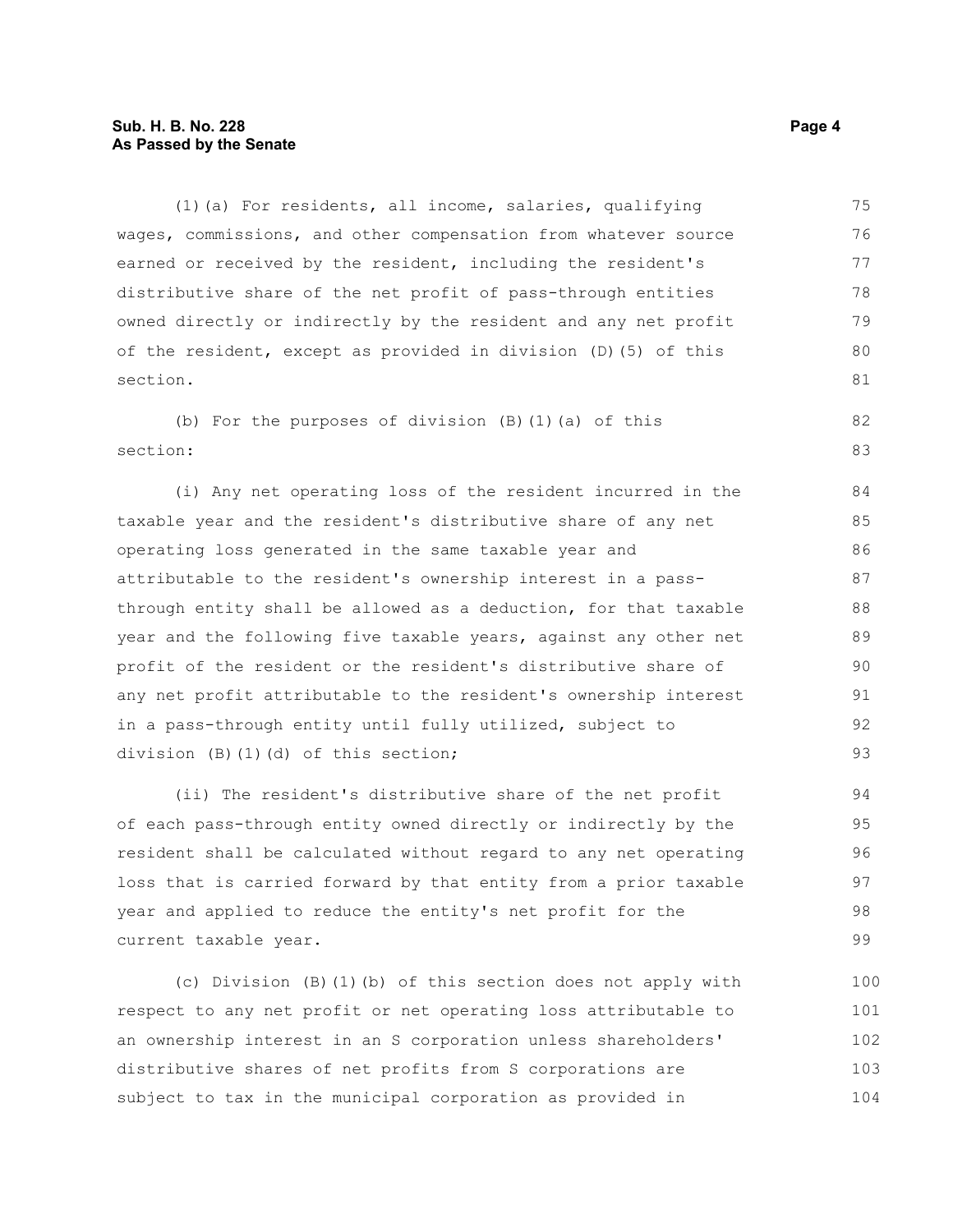division (C)(14)(b) or (c) of this section.

(d) Any amount of a net operating loss used to reduce a taxpayer's net profit for a taxable year shall reduce the amount of net operating loss that may be carried forward to any subsequent year for use by that taxpayer. In no event shall the cumulative deductions for all taxable years with respect to a taxpayer's net operating loss exceed the original amount of that net operating loss available to that taxpayer. 106 107 108 109 110 111 112

(2) In the case of nonresidents, all income, salaries, qualifying wages, commissions, and other compensation from whatever source earned or received by the nonresident for work done, services performed or rendered, or activities conducted in the municipal corporation, including any net profit of the nonresident, but excluding the nonresident's distributive share of the net profit or loss of only pass-through entities owned directly or indirectly by the nonresident. 113 114 115 116 117 118 119 120

(3) For taxpayers that are not individuals, net profit of the taxpayer; 121 122

(4) Lottery, sweepstakes, gambling and sports winnings, winnings from games of chance, and prizes and awards. If the taxpayer is a professional gambler for federal income tax purposes, the taxpayer may deduct related wagering losses and expenses to the extent authorized under the Internal Revenue Code and claimed against such winnings. 123 124 125 126 127 128

(C) "Exempt income" means all of the following:

(1) The military pay or allowances of members of the armed forces of the United States or members of their reserve components, including the national guard of any state; 130 131 132

(2)(a) Except as provided in division (C)(2)(b) of this 133

105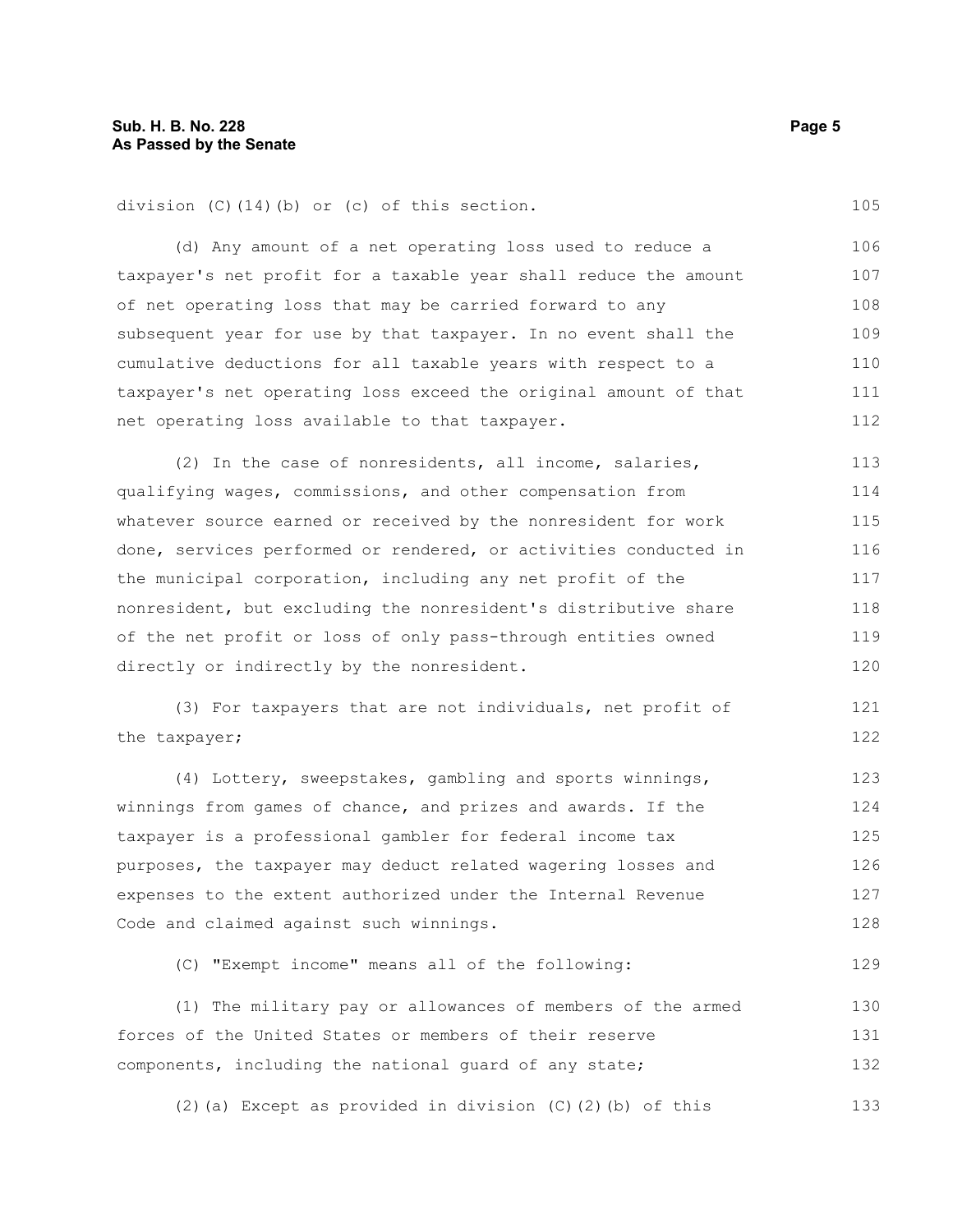section, intangible income;

(b) A municipal corporation that taxed any type of intangible income on March 29, 1988, pursuant to Section 3 of S.B. 238 of the 116th general assembly, may continue to tax that type of income if a majority of the electors of the municipal corporation voting on the question of whether to permit the taxation of that type of intangible income after 1988 voted in favor thereof at an election held on November 8, 1988. 135 136 137 138 139 140 141

(3) Social security benefits, railroad retirement benefits, unemployment compensation, pensions, retirement benefit payments, payments from annuities, and similar payments made to an employee or to the beneficiary of an employee under a retirement program or plan, disability payments received from private industry or local, state, or federal governments or from charitable, religious or educational organizations, and the proceeds of sickness, accident, or liability insurance policies. As used in division (C)(3) of this section, "unemployment compensation" does not include supplemental unemployment compensation described in section 3402(o)(2) of the Internal Revenue Code. 142 143 144 145 146 147 148 149 150 151 152 153

(4) The income of religious, fraternal, charitable, scientific, literary, or educational institutions to the extent such income is derived from tax-exempt real estate, tax-exempt tangible or intangible property, or tax-exempt activities. 154 155 156 157

(5) Compensation paid under section 3501.28 or 3501.36 of the Revised Code to a person serving as a precinct election official to the extent that such compensation does not exceed one thousand dollars for the taxable year. Such compensation in excess of one thousand dollars for the taxable year may be subject to taxation by a municipal corporation. A municipal 158 159 160 161 162 163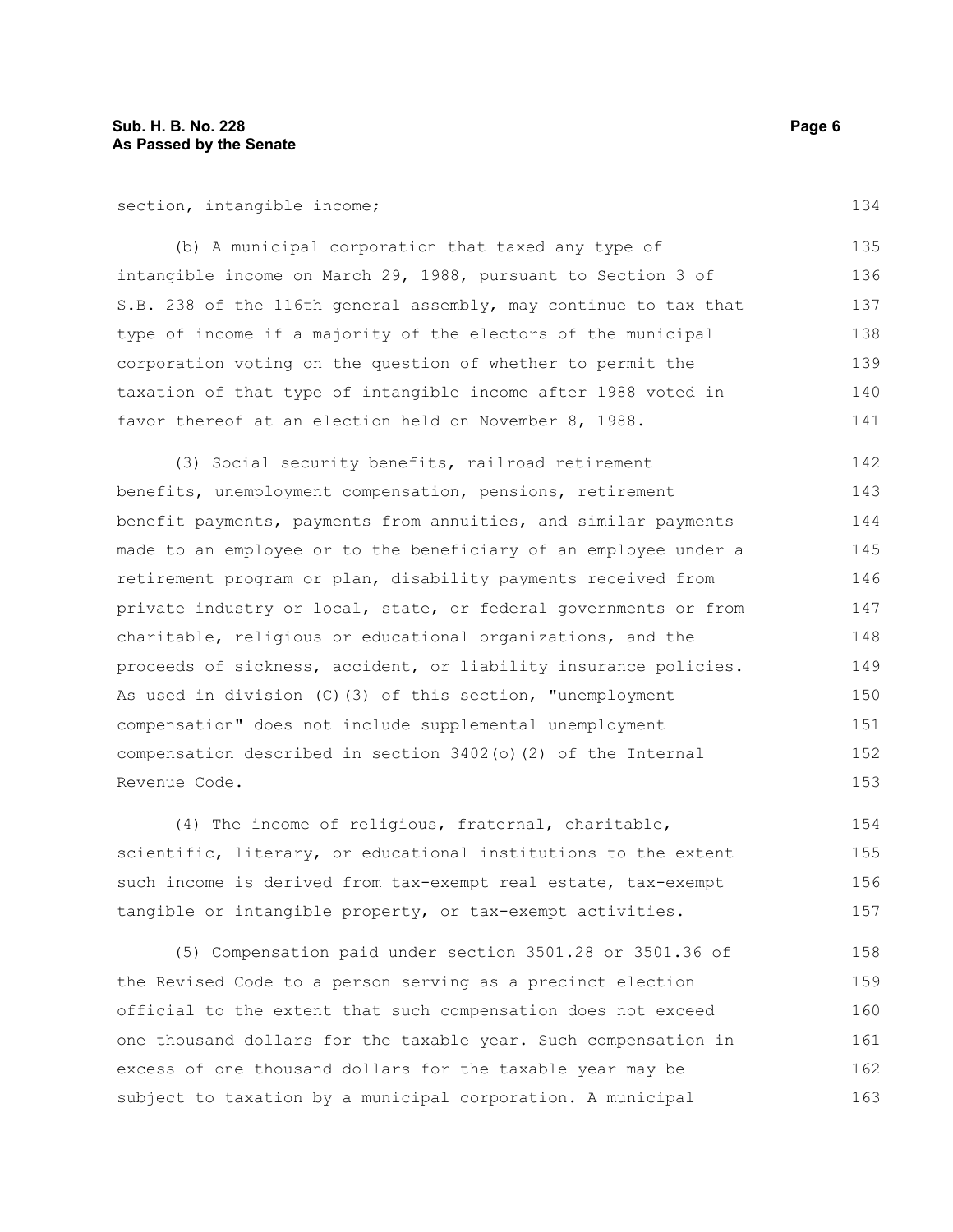| corporation shall not require the payer of such compensation to   | 164 |
|-------------------------------------------------------------------|-----|
| withhold any tax from that compensation.                          | 165 |
| (6) Dues, contributions, and similar payments received by         | 166 |
| charitable, religious, educational, or literary organizations or  | 167 |
| labor unions, lodges, and similar organizations;                  | 168 |
| (7) Alimony and child support received;                           | 169 |
| (8) Compensation for personal injuries or for damages to          | 170 |
| property from insurance proceeds or otherwise, excluding          | 171 |
| compensation paid for lost salaries or wages or compensation      | 172 |
| from punitive damages;                                            | 173 |
| (9) Income of a public utility when that public utility is        | 174 |
| subject to the tax levied under section 5727.24 or 5727.30 of     | 175 |
| the Revised Code. Division (C) (9) of this section does not apply | 176 |
| for purposes of Chapter 5745. of the Revised Code.                | 177 |
| (10) Gains from involuntary conversions, interest on              | 178 |
| federal obligations, items of income subject to a tax levied by   | 179 |
| the state and that a municipal corporation is specifically        | 180 |
| prohibited by law from taxing, and income of a decedent's estate  | 181 |
| during the period of administration except such income from the   | 182 |
| operation of a trade or business;                                 | 183 |
| (11) Compensation or allowances excluded from federal             | 184 |
| gross income under section 107 of the Internal Revenue Code;      | 185 |
| (12) Employee compensation that is not qualifying wages as        | 186 |
| defined in division (R) of this section;                          | 187 |
| (13) Compensation paid to a person employed within the            | 188 |
| boundaries of a United States air force base under the            | 189 |
| jurisdiction of the United States air force that is used for the  | 190 |
| housing of members of the United States air force and is a        | 191 |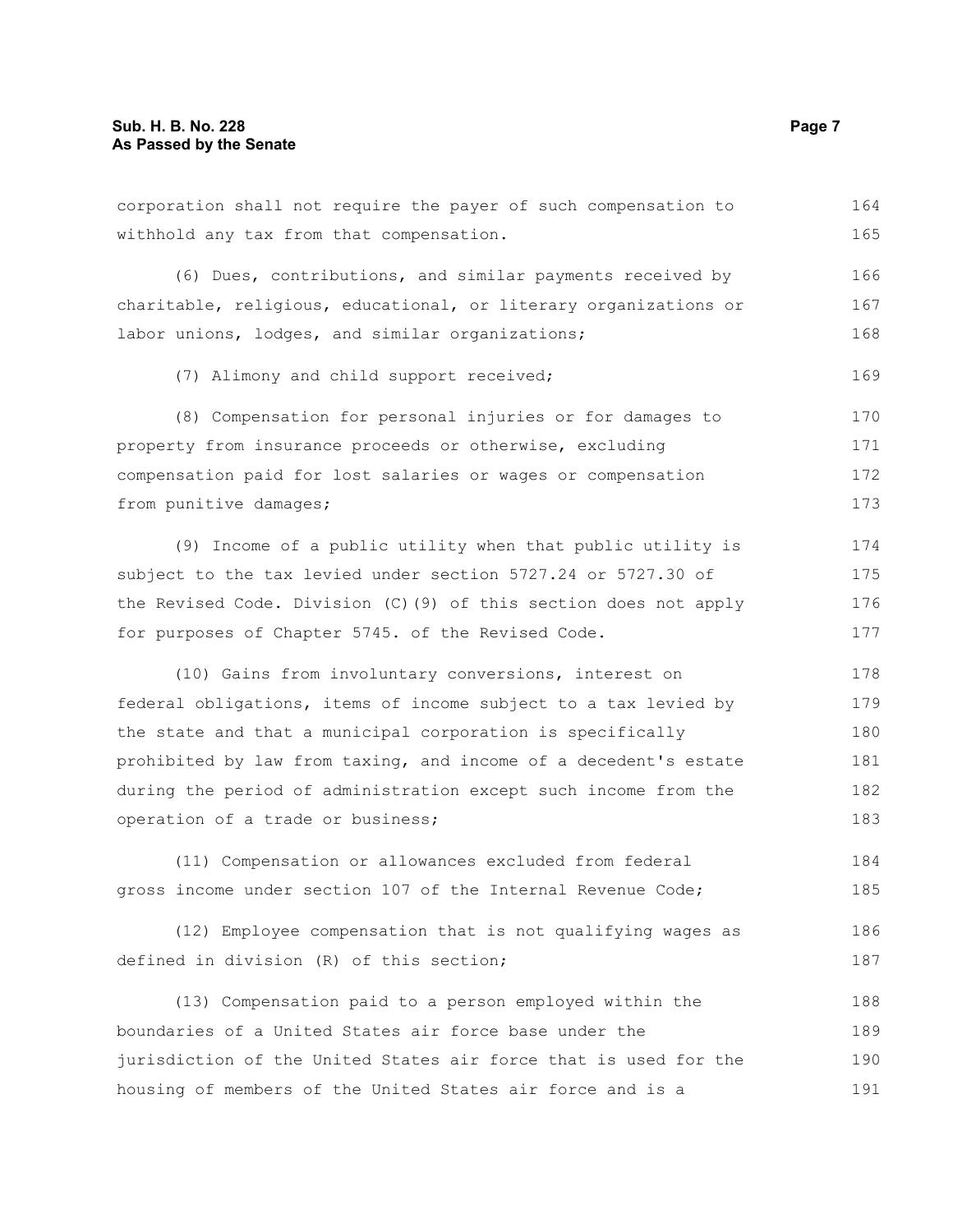#### **Sub. H. B. No. 228 Page 8 As Passed by the Senate**

center for air force operations, unless the person is subject to taxation because of residence or domicile. If the compensation is subject to taxation because of residence or domicile, tax on such income shall be payable only to the municipal corporation of residence or domicile. 192 193 194 195 196

(14)(a) Except as provided in division (C)(14)(b) or (c) of this section, an S corporation shareholder's distributive share of net profits of the S corporation, other than any part of the distributive share of net profits that represents wages as defined in section 3121(a) of the Internal Revenue Code or net earnings from self-employment as defined in section 1402(a) of the Internal Revenue Code. 199

(b) If, pursuant to division (H) of former section 718.01 of the Revised Code as it existed before March 11, 2004, a majority of the electors of a municipal corporation voted in favor of the question at an election held on November 4, 2003, the municipal corporation may continue after 2002 to tax an S corporation shareholder's distributive share of net profits of an S corporation.

(c) If, on December 6, 2002, a municipal corporation was imposing, assessing, and collecting a tax on an S corporation shareholder's distributive share of net profits of the S corporation to the extent the distributive share would be allocated or apportioned to this state under divisions (B)(1) and (2) of section 5733.05 of the Revised Code if the S corporation were a corporation subject to taxes imposed under Chapter 5733. of the Revised Code, the municipal corporation may continue to impose the tax on such distributive shares to the extent such shares would be so allocated or apportioned to this state only until December 31, 2004, unless a majority of the 211 212 213 214 215 216 217 218 219 220 221

197 198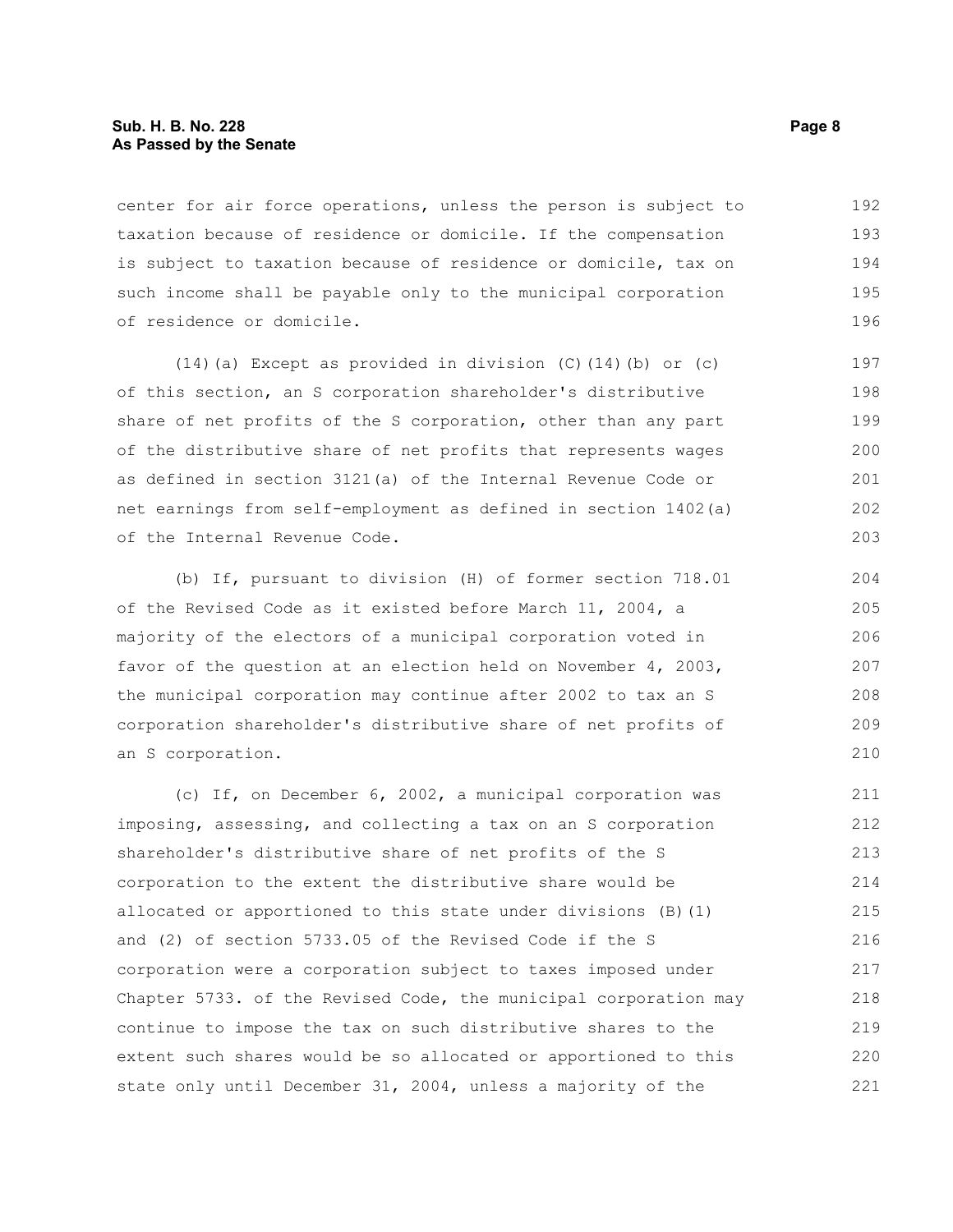#### **Sub. H. B. No. 228 Page 9 As Passed by the Senate**

electors of the municipal corporation voting on the question of continuing to tax such shares after that date voted in favor of that question at an election held November 2, 2004. If a majority of those electors voted in favor of the question, the municipal corporation may continue after December 31, 2004, to impose the tax on such distributive shares only to the extent such shares would be so allocated or apportioned to this state. 222 223 224 225 226 227 228

(d) A municipal corporation shall be deemed to have elected to tax S corporation shareholders' distributive shares of net profits of the S corporation in the hands of the shareholders if a majority of the electors of a municipal corporation voted in favor of a question at an election held under division  $(C)$  (14)(b) or (c) of this section. The municipal corporation shall specify by resolution or ordinance that the tax applies to the distributive share of a shareholder of an S corporation in the hands of the shareholder of the S corporation. 229 230 231 232 233 234 235 236 237 238

(15) To the extent authorized under a resolution or ordinance adopted by a municipal corporation before January 1, 2016, all or a portion of the income of individuals or a class of individuals under eighteen years of age. 239 240 241 242

(16)(a) Except as provided in divisions  $(C)$  (16)(b),  $(c)$ , and (d) of this section, qualifying wages described in division (B)(1) or (E) of section 718.011 of the Revised Code to the extent the qualifying wages are not subject to withholding for the municipal corporation under either of those divisions.

(b) The exemption provided in division (C)(16)(a) of this section does not apply with respect to the municipal corporation in which the employee resided at the time the employee earned the qualifying wages. 248 249 250 251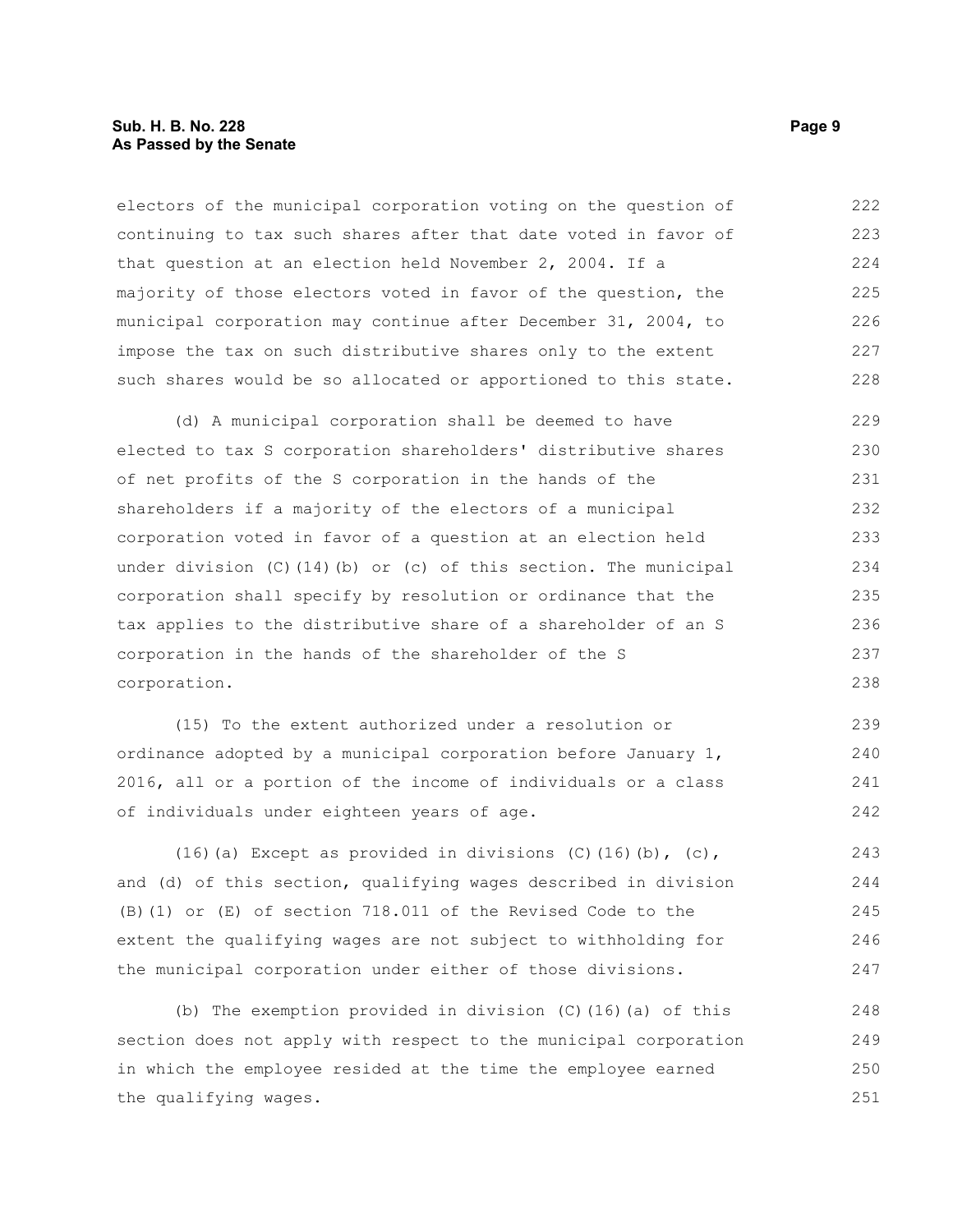(c) The exemption provided in division (C)(16)(a) of this section does not apply to qualifying wages that an employer elects to withhold under division (D)(2) of section 718.011 of the Revised Code. 252 253 254 255

(d) The exemption provided in division (C)(16)(a) of this section does not apply to qualifying wages if both of the following conditions apply: 256 257 258

(i) For qualifying wages described in division (B)(1) of section 718.011 of the Revised Code, the employee's employer withholds and remits tax on the qualifying wages to the municipal corporation in which the employee's principal place of work is situated, or, for qualifying wages described in division (E) of section 718.011 of the Revised Code, the employee's employer withholds and remits tax on the qualifying wages to the municipal corporation in which the employer's fixed location is located; 259 260 261 262 263 264 265 266 267

(ii) The employee receives a refund of the tax described in division (C)(16)(d)(i) of this section on the basis of the employee not performing services in that municipal corporation.

(17)(a) Except as provided in division (C)(17)(b) or (c) of this section, compensation that is not qualifying wages paid to a nonresident individual for personal services performed in the municipal corporation on not more than twenty days in a taxable year. 271 272 273 274 275

(b) The exemption provided in division  $(C)$  (17)(a) of this section does not apply under either of the following circumstances: 276 277 278

(i) The individual's base of operation is located in the municipal corporation. 279 280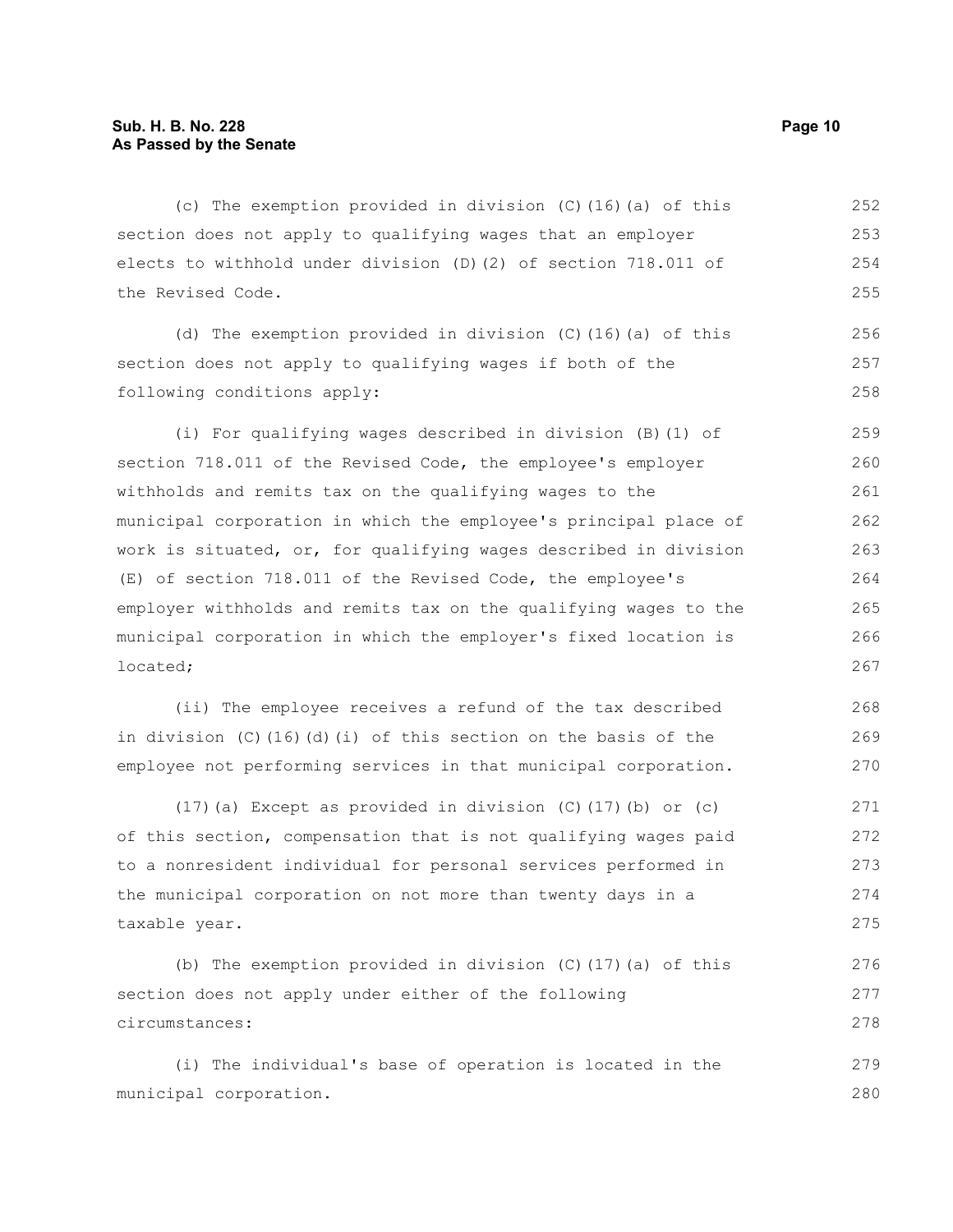#### **Sub. H. B. No. 228 Page 11 As Passed by the Senate**

(ii) The individual is a professional athlete, professional entertainer, or public figure, and the compensation is paid for the performance of services in the individual's capacity as a professional athlete, professional entertainer, or public figure. For purposes of division (C)(17)(b)(ii) of this section, "professional athlete," "professional entertainer," and "public figure" have the same meanings as in section 718.011 of the Revised Code. 281 282 283 284 285 286 287 288

(c) Compensation to which division (C)(17) of this section applies shall be treated as earned or received at the individual's base of operation. If the individual does not have a base of operation, the compensation shall be treated as earned or received where the individual is domiciled. 289 290 291 292 293

(d) For purposes of division (C)(17) of this section, "base of operation" means the location where an individual owns or rents an office, storefront, or similar facility to which the individual regularly reports and at which the individual regularly performs personal services for compensation. 294 295 296 297 298

(18) Compensation paid to a person for personal services performed for a political subdivision on property owned by the political subdivision, regardless of whether the compensation is received by an employee of the subdivision or another person performing services for the subdivision under a contract with the subdivision, if the property on which services are performed is annexed to a municipal corporation pursuant to section 709.023 of the Revised Code on or after March 27, 2013, unless the person is subject to such taxation because of residence. If the compensation is subject to taxation because of residence, municipal income tax shall be payable only to the municipal corporation of residence. 299 300 301 302 303 304 305 306 307 308 309 310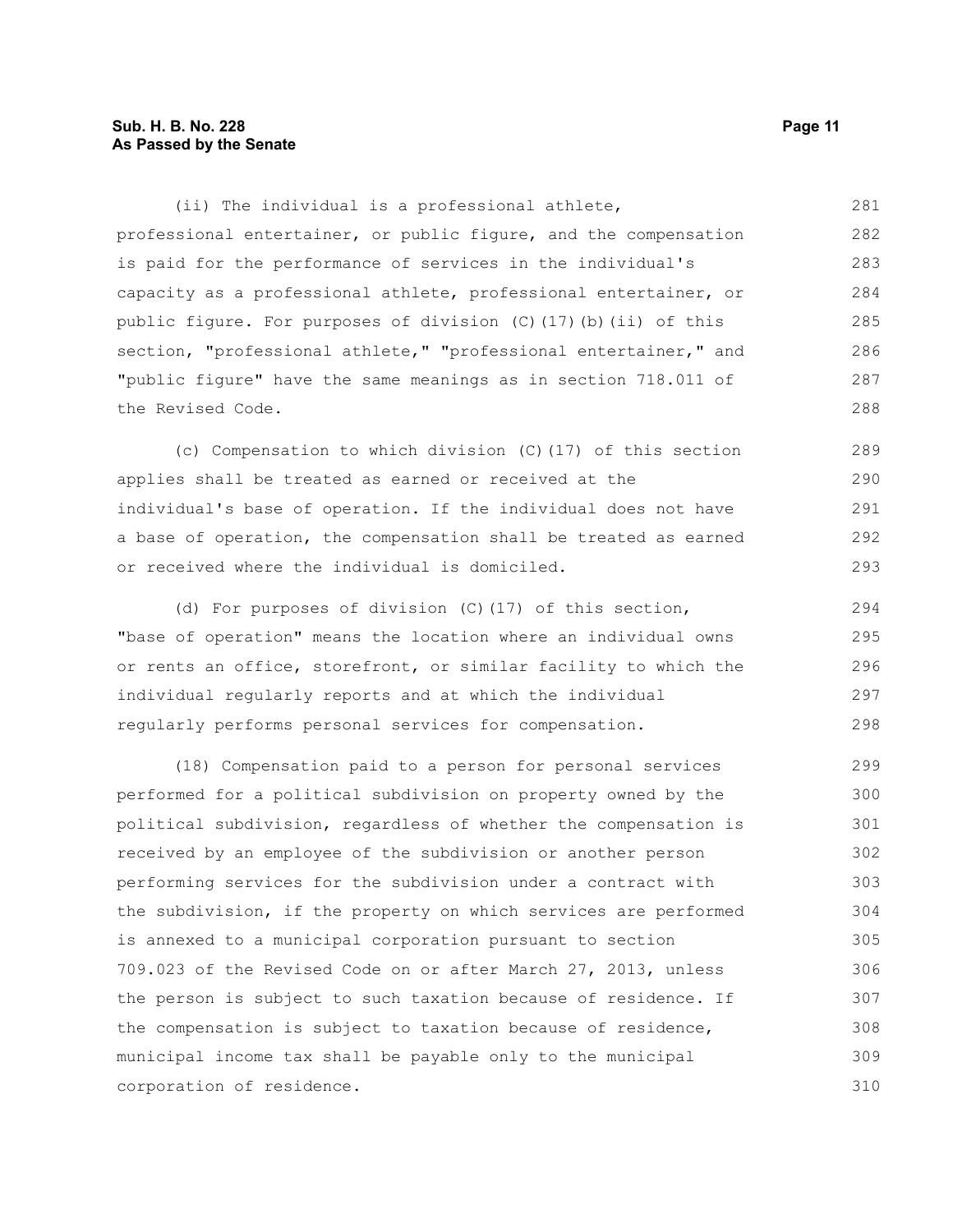#### **Sub. H. B. No. 228 Page 12 As Passed by the Senate**

(19) In the case of a tax administered, collected, and enforced by a municipal corporation pursuant to an agreement with the board of directors of a joint economic development district under section 715.72 of the Revised Code, the net profits of a business, and the income of the employees of that business, exempted from the tax under division (Q) of that section. (20) All of the following: (a) Income derived from disaster work conducted in this state by an out-of-state disaster business during a disaster response period pursuant to a qualifying solicitation received by the business; (b) Income of a qualifying employee described in division (A)(14)(a) of section 5703.94 of the Revised Code, to the extent such income is derived from disaster work conducted in this state by the employee during a disaster response period pursuant to a qualifying solicitation received by the employee's employer; (c) Income of a qualifying employee described in division (A)(14)(b) of section 5703.94 of the Revised Code, to the extent such income is derived from disaster work conducted in this state by the employee during a disaster response period on critical infrastructure owned or used by the employee's employer. (21) Income the taxation of which is prohibited by the constitution or laws of the United States. Any item of income that is exempt income of a pass-through entity under division (C) of this section is exempt income of 311 312 313 314 315 316 317 318 319 320 321 322 323 324 325 326 327 328 329 330 331 332 333 334 335 336 337 338

each owner of the pass-through entity to the extent of that 339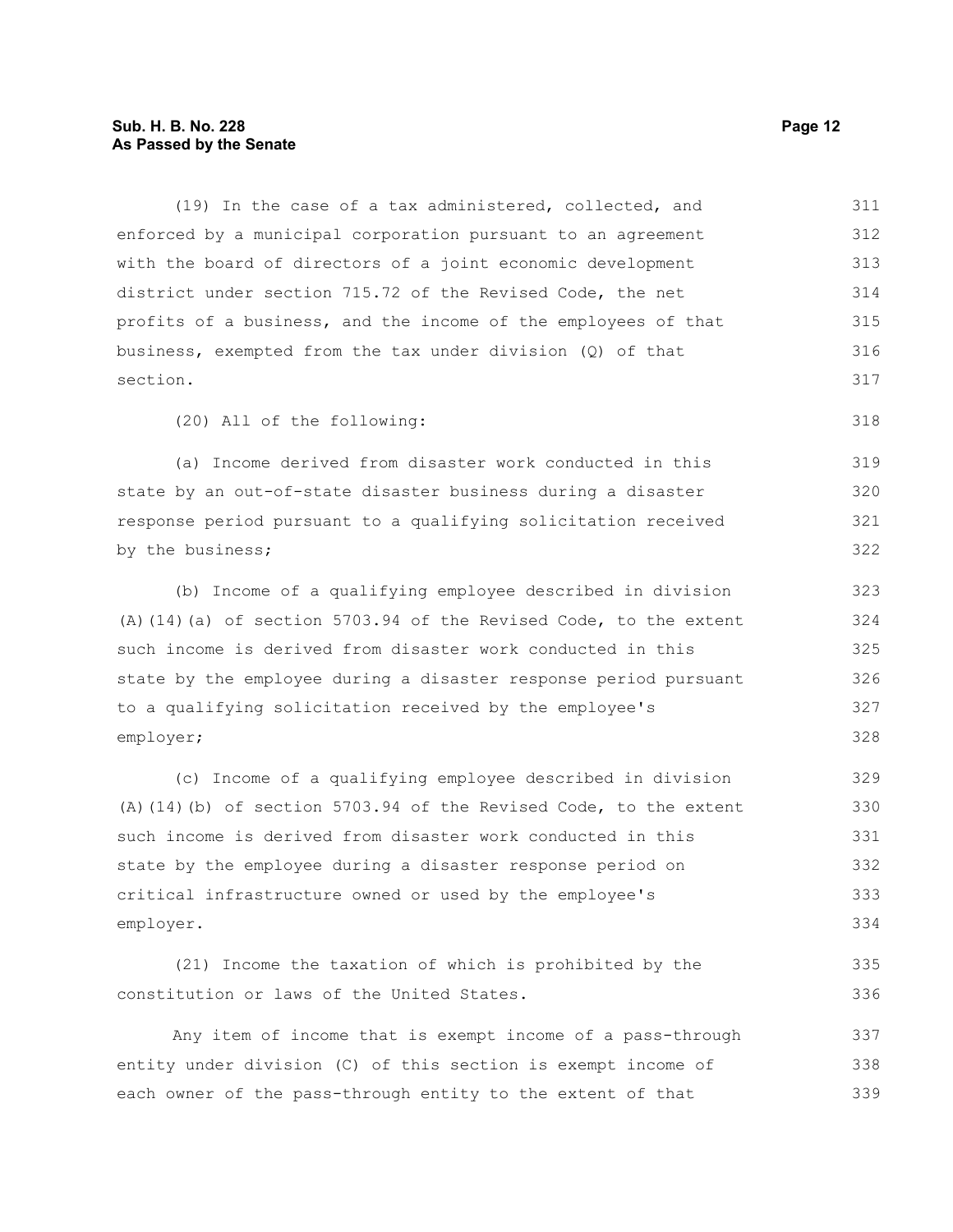entity's income. (D)(1) "Net profit" for a person who is an individual means the individual's net profit required to be reported on schedule C, schedule E, or schedule F reduced by any net operating loss carried forward. For the purposes of division (D) (1) of this section, the net operating loss carried forward shall be calculated and deducted in the same manner as provided in division (D)(3) of this section. (2) "Net profit" for a person other than an individual means adjusted federal taxable income reduced by any net operating loss incurred by the person in a taxable year beginning on or after January 1, 2017, subject to the limitations of division (D)(3) of this section. (3)(a) The amount of such net operating loss shall be deducted from net profit to the extent necessary to reduce municipal taxable income to zero, with any remaining unused portion of the net operating loss carried forward to not more than five consecutive taxable years following the taxable year in which the loss was incurred, but in no case for more years than necessary for the deduction to be fully utilized. (b) No person shall use the deduction allowed by division 341 342 343 344 345 346 347 348 349 350 351 352 353 354 355 356 357 358 359 360 361

owner's distributive or proportionate share of that item of the

(D)(3) of this section to offset qualifying wages. 362

(c)(i) For taxable years beginning in 2018, 2019, 2020, 2021, or 2022, a person may not deduct, for purposes of an income tax levied by a municipal corporation that levies an income tax before January 1, 2016, more than fifty per cent of the amount of the deduction otherwise allowed by division (D)(3) of this section. 363 364 365 366 367 368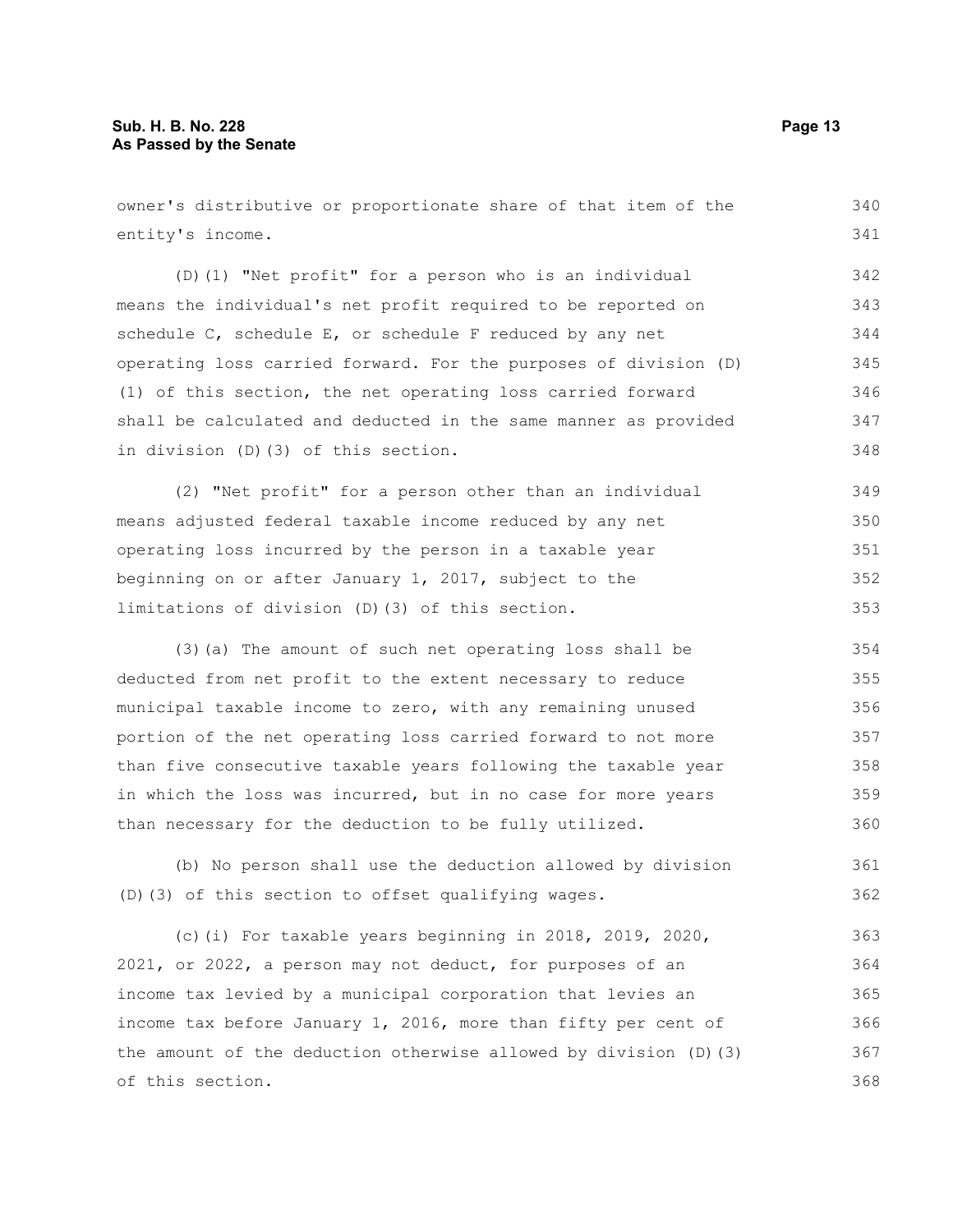#### **Sub. H. B. No. 228 Page 14 As Passed by the Senate**

(ii) For taxable years beginning in 2023 or thereafter, a person may deduct, for purposes of an income tax levied by a municipal corporation that levies an income tax before January 1, 2016, the full amount allowed by division (D)(3) of this section without regard to the limitation of division (D)(3)(b) (i) of this section. 369 370 371 372 373 374

(d) Any pre-2017 net operating loss carryforward deduction that is available may be utilized before a taxpayer may deduct any amount pursuant to division (D)(3) of this section.

(e) Nothing in division (D)(3)(c)(i) of this section precludes a person from carrying forward, for use with respect to any return filed for a taxable year beginning after 2018, any amount of net operating loss that was not fully utilized by operation of division (D)(3)(c)(i) of this section. To the extent that an amount of net operating loss that was not fully utilized in one or more taxable years by operation of division (D)(3)(c)(i) of this section is carried forward for use with respect to a return filed for a taxable year beginning in 2019, 2020, 2021, or 2022, the limitation described in division (D)(3) (c)(i) of this section shall apply to the amount carried forward. 378 379 380 381 382 383 384 385 386 387 388 389

(4) For the purposes of this chapter, and notwithstanding division (D)(2) of this section, net profit of a disregarded entity shall not be taxable as against that disregarded entity, but shall instead be included in the net profit of the owner of the disregarded entity.

(5) For the purposes of this chapter, and notwithstanding any other provision of this chapter, the net profit of a publicly traded partnership that makes the election described in division (D)(5) of this section shall be taxed as if the 395 396 397 398

375 376 377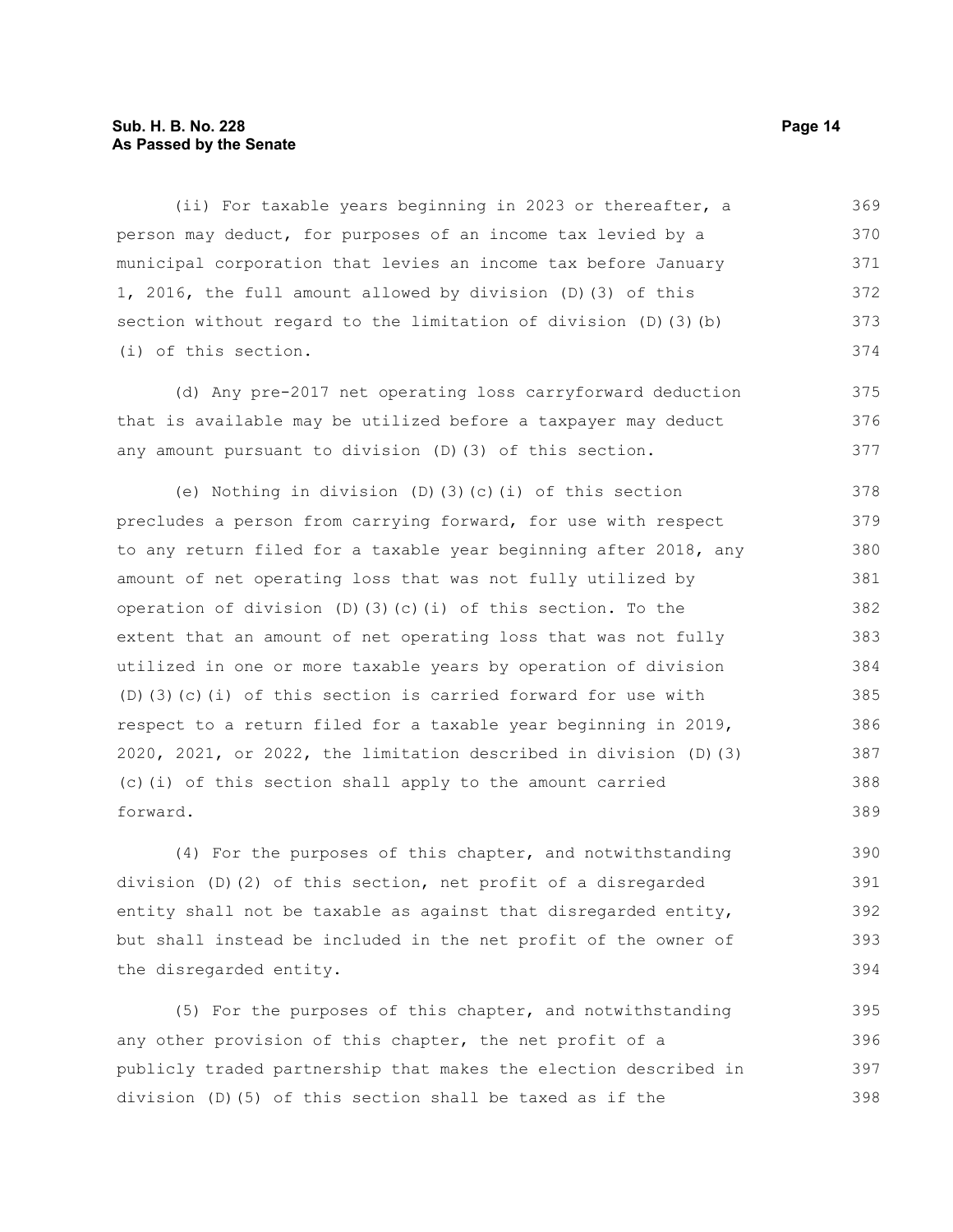#### **Sub. H. B. No. 228 Page 15 As Passed by the Senate**

partnership were a C corporation, and shall not be treated as the net profit or income of any owner of the partnership. 399 400

A publicly traded partnership that is treated as a partnership for federal income tax purposes and that is subject to tax on its net profits in one or more municipal corporations in this state may elect to be treated as a C corporation for municipal income tax purposes. The publicly traded partnership shall make the election in every municipal corporation in which the partnership is subject to taxation on its net profits. The election shall be made on the annual tax return filed in each such municipal corporation. The publicly traded partnership shall not be required to file the election with any municipal corporation in which the partnership is not subject to taxation on its net profits, but division (D)(5) of this section applies to all municipal corporations in which an individual owner of the partnership resides. 401 402 403 404 405 406 407 408 409 410 411 412 413 414

(E) "Adjusted federal taxable income," for a person required to file as a C corporation, or for a person that has elected to be taxed as a C corporation under division (D)(5) of this section, means a C corporation's federal taxable income before net operating losses and special deductions as determined under the Internal Revenue Code, adjusted as follows: 415 416 417 418 419 420

(1) Deduct intangible income to the extent included in federal taxable income. The deduction shall be allowed regardless of whether the intangible income relates to assets used in a trade or business or assets held for the production of income. 421 422 423 424 425

(2) Add an amount equal to five per cent of intangible income deducted under division (E)(1) of this section, but excluding that portion of intangible income directly related to 426 427 428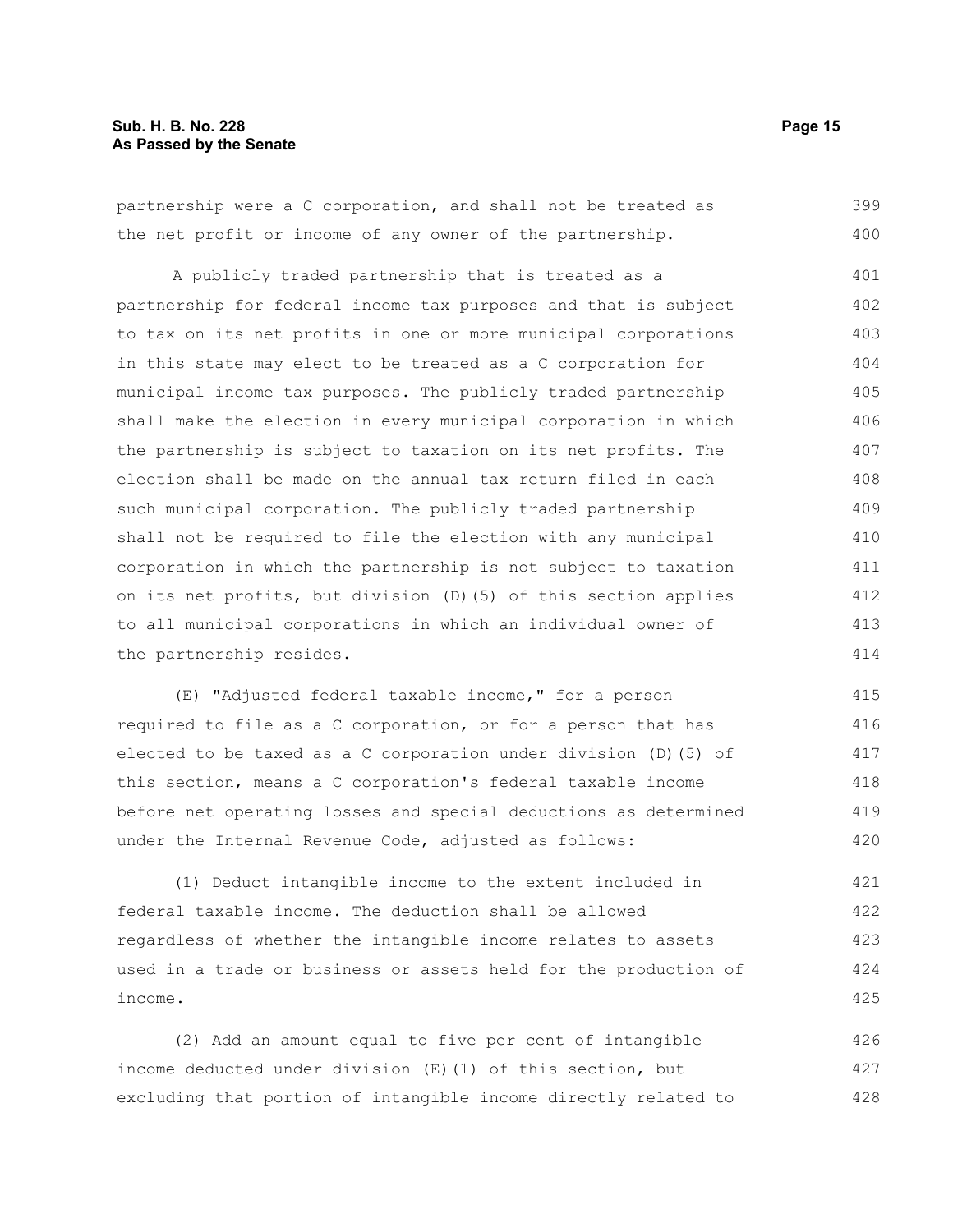the sale, exchange, or other disposition of property described in section 1221 of the Internal Revenue Code; 429 430

(3) Add any losses allowed as a deduction in the computation of federal taxable income if the losses directly relate to the sale, exchange, or other disposition of an asset described in section 1221 or 1231 of the Internal Revenue Code; 431 432 433 434

(4)(a) Except as provided in division (E)(4)(b) of this section, deduct income and gain included in federal taxable income to the extent the income and gain directly relate to the sale, exchange, or other disposition of an asset described in section 1221 or 1231 of the Internal Revenue Code; 435 436 437 438 439

(b) Division (E)(4)(a) of this section does not apply to the extent the income or gain is income or gain described in section 1245 or 1250 of the Internal Revenue Code. 440 441 442

(5) Add taxes on or measured by net income allowed as a deduction in the computation of federal taxable income; 443 444

(6) In the case of a real estate investment trust or regulated investment company, add all amounts with respect to dividends to, distributions to, or amounts set aside for or credited to the benefit of investors and allowed as a deduction in the computation of federal taxable income; 445 446 447 448 449

(7) Deduct, to the extent not otherwise deducted or excluded in computing federal taxable income, any income derived from a transfer agreement or from the enterprise transferred under that agreement under section 4313.02 of the Revised Code; 450 451 452 453

(8) Deduct exempt income to the extent not otherwise deducted or excluded in computing adjusted federal taxable income. 454 455 456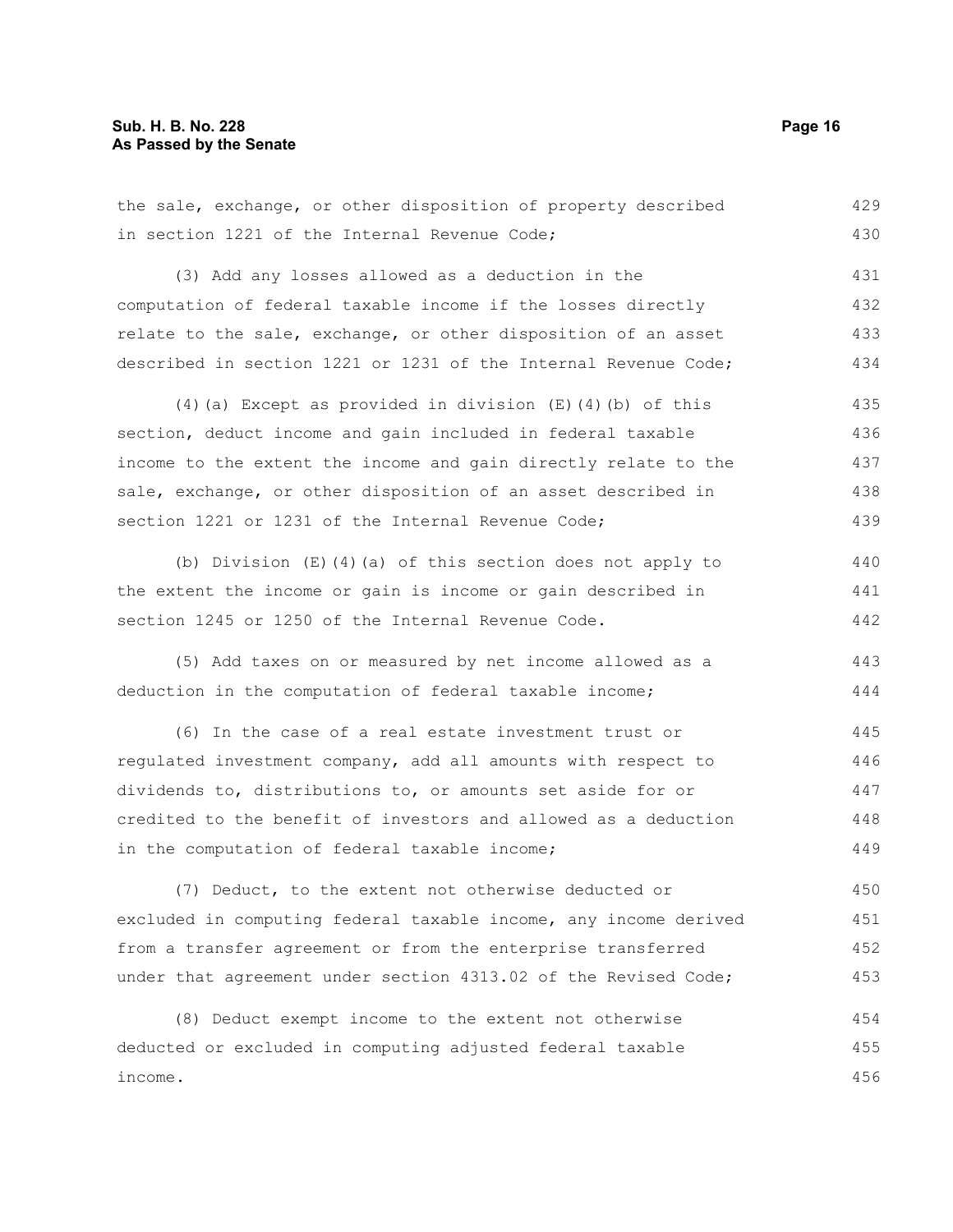#### **Sub. H. B. No. 228 Page 17 As Passed by the Senate**

(9) Deduct any net profit of a pass-through entity owned directly or indirectly by the taxpayer and included in the taxpayer's federal taxable income unless an affiliated group of corporations includes that net profit in the group's federal taxable income in accordance with division (E)(3)(b) of section 718.06 of the Revised Code. 457 458 459 460 461 462

(10) Add any loss incurred by a pass-through entity owned directly or indirectly by the taxpayer and included in the taxpayer's federal taxable income unless an affiliated group of corporations includes that loss in the group's federal taxable income in accordance with division (E)(3)(b) of section 718.06 of the Revised Code.

If the taxpayer is not a C corporation, is not a disregarded entity that has made the election described in division (L)(2) of this section, is not a publicly traded partnership that has made the election described in division (D) (5) of this section, and is not an individual, the taxpayer shall compute adjusted federal taxable income under this section as if the taxpayer were a C corporation, except guaranteed payments and other similar amounts paid or accrued to a partner, former partner, shareholder, former shareholder, member, or former member shall not be allowed as a deductible expense unless such payments are a pension or retirement benefit payment paid to a retired partner, retired shareholder, or retired member or are in consideration for the use of capital and treated as payment of interest under section 469 of the Internal Revenue Code or United States treasury regulations. Amounts paid or accrued to a qualified self-employed retirement plan with respect to a partner, former partner, shareholder, former shareholder, member, or former member of the taxpayer, amounts paid or accrued to or for health insurance for a partner, former 469 470 471 472 473 474 475 476 477 478 479 480 481 482 483 484 485 486 487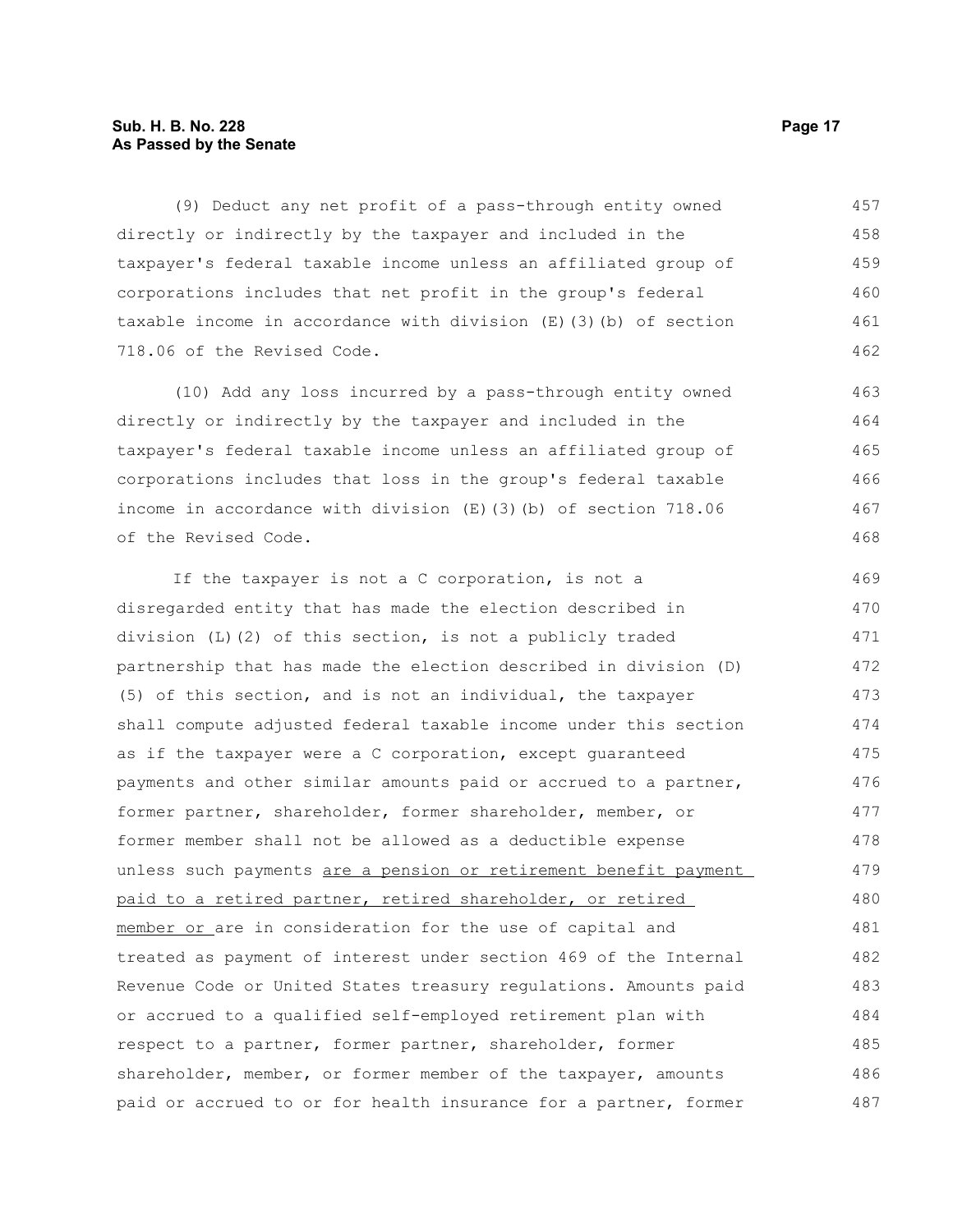#### **Sub. H. B. No. 228 Page 18 As Passed by the Senate**

Code.

partner, shareholder, former shareholder, member, or former member, and amounts paid or accrued to or for life insurance for a partner, former partner, shareholder, former shareholder, member, or former member shall not be allowed as a deduction. Nothing in division (E) of this section shall be construed as allowing the taxpayer to add or deduct any amount more than once or shall be construed as allowing any taxpayer to deduct any amount paid to or accrued for purposes of federal selfemployment tax. (F) "Schedule C" means internal revenue service schedule C (form 1040) filed by a taxpayer pursuant to the Internal Revenue Code. (G) "Schedule E" means internal revenue service schedule E (form 1040) filed by a taxpayer pursuant to the Internal Revenue 488 489 490 491 492 493 494 495 496 497 498 499 500 501

(H) "Schedule F" means internal revenue service schedule F (form 1040) filed by a taxpayer pursuant to the Internal Revenue Code. 503 504 505

(I) "Internal Revenue Code" has the same meaning as in section 5747.01 of the Revised Code. 506 507

(J) "Resident" means an individual who is domiciled in the municipal corporation as determined under section 718.012 of the Revised Code. 508 509 510

(K) "Nonresident" means an individual that is not a resident. 511 512

(L)(1) "Taxpayer" means a person subject to a tax levied on income by a municipal corporation in accordance with this chapter. "Taxpayer" does not include a grantor trust or, except 513 514 515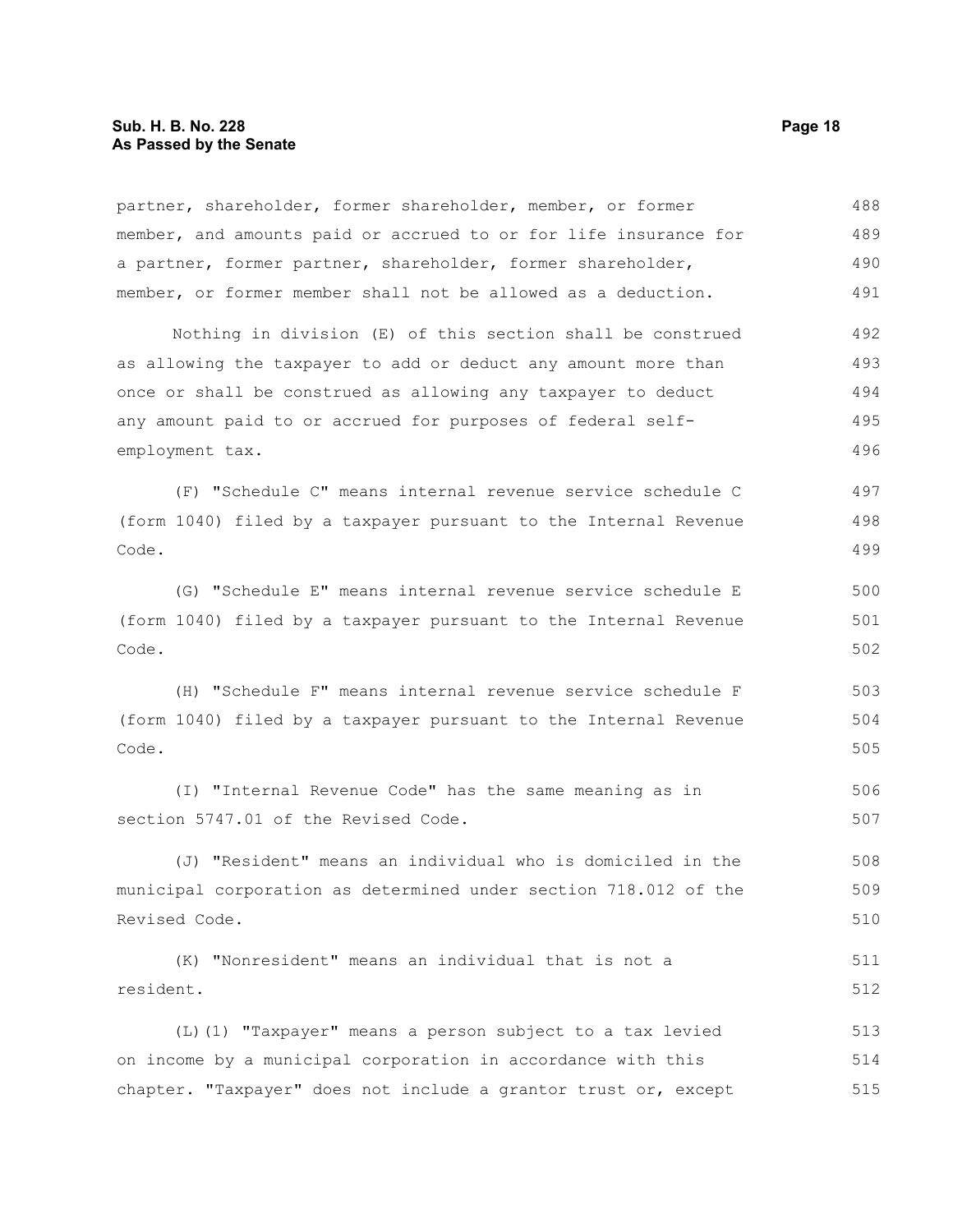as provided in division (L)(2)(a) of this section, a disregarded entity. (2)(a) A single member limited liability company that is a disregarded entity for federal tax purposes may be a separate taxpayer from its single member in all Ohio municipal corporations in which it either filed as a separate taxpayer or did not file for its taxable year ending in 2003, if all of the following conditions are met: (i) The limited liability company's single member is also a limited liability company. (ii) The limited liability company and its single member were formed and doing business in one or more Ohio municipal corporations for at least five years before January 1, 2004. (iii) Not later than December 31, 2004, the limited liability company and its single member each made an election to be treated as a separate taxpayer under division (L) of this section as this section existed on December 31, 2004. (iv) The limited liability company was not formed for the purpose of evading or reducing Ohio municipal corporation income tax liability of the limited liability company or its single member. (v) The Ohio municipal corporation that was the primary place of business of the sole member of the limited liability company consented to the election. (b) For purposes of division  $(L)$   $(2)$   $(a)$   $(v)$  of this section, a municipal corporation was the primary place of business of a limited liability company if, for the limited liability company's taxable year ending in 2003, its income tax liability was greater in that municipal corporation than in any other 516 517 518 519 520 521 522 523 524 525 526 527 528 529 530 531 532 533 534 535 536 537 538 539 540 541 542 543 544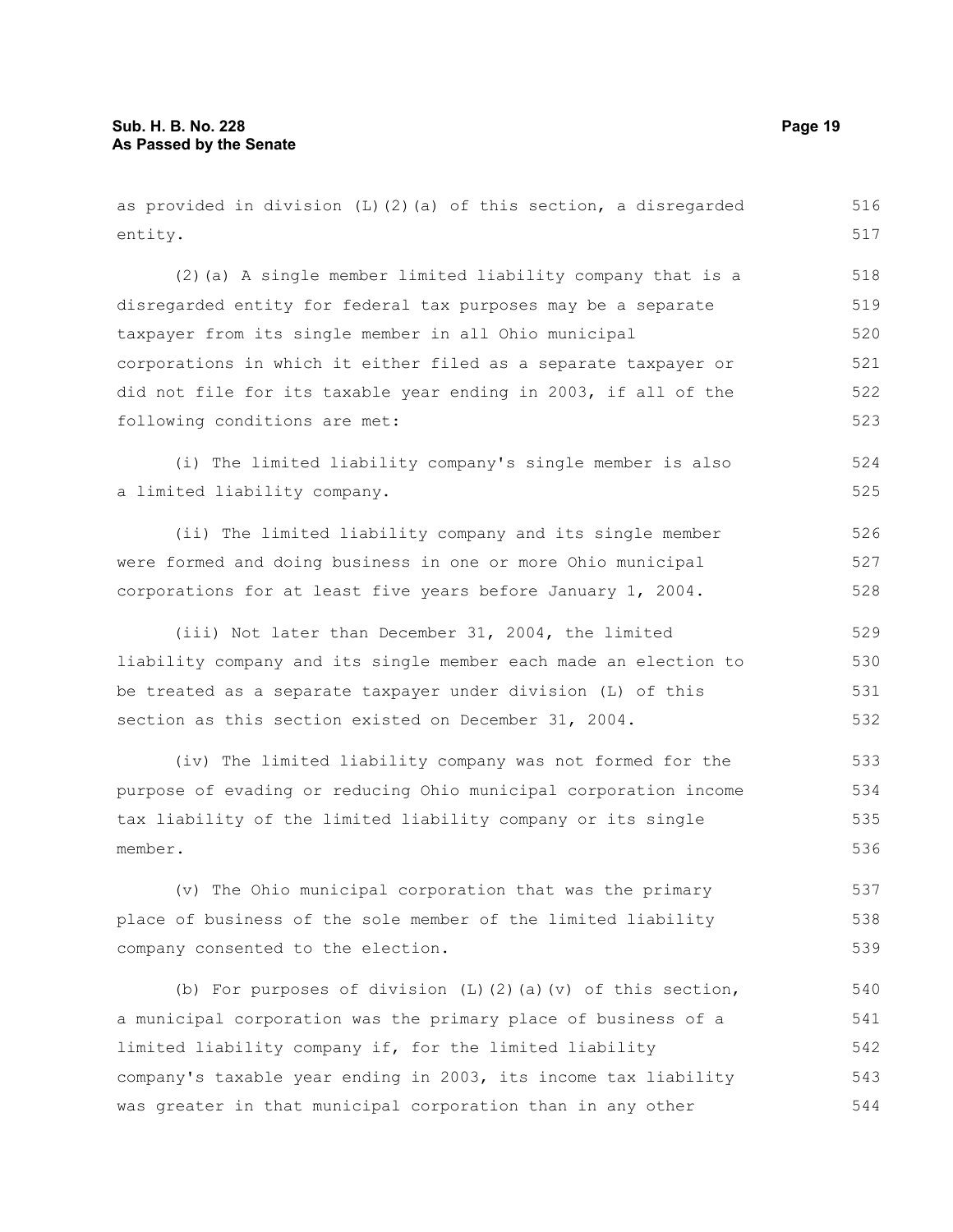municipal corporation in Ohio, and that tax liability to that municipal corporation for its taxable year ending in 2003 was at least four hundred thousand dollars. 545 546 547

(M) "Person" includes individuals, firms, companies, joint stock companies, business trusts, estates, trusts, partnerships, limited liability partnerships, limited liability companies, associations, C corporations, S corporations, governmental entities, and any other entity. 548 549 550 551 552

(N) "Pass-through entity" means a partnership not treated as an association taxable as a C corporation for federal income tax purposes, a limited liability company not treated as an association taxable as a C corporation for federal income tax purposes, an S corporation, or any other class of entity from which the income or profits of the entity are given pass-through treatment for federal income tax purposes. "Pass-through entity" does not include a trust, estate, grantor of a grantor trust, or disregarded entity. 553 554 555 556 557 558 559 560 561

(O) "S corporation" means a person that has made an election under subchapter S of Chapter 1 of Subtitle A of the Internal Revenue Code for its taxable year. 562 563 564

(P) "Single member limited liability company" means a limited liability company that has one direct member. 565 566

(Q) "Limited liability company" means a limited liability company formed under Chapter 1705. or 1706. of the Revised Code or under the laws of another state. 567 568 569

(R) "Qualifying wages" means wages, as defined in section 3121(a) of the Internal Revenue Code, without regard to any wage limitations, adjusted as follows: 570 571 572

(1) Deduct the following amounts: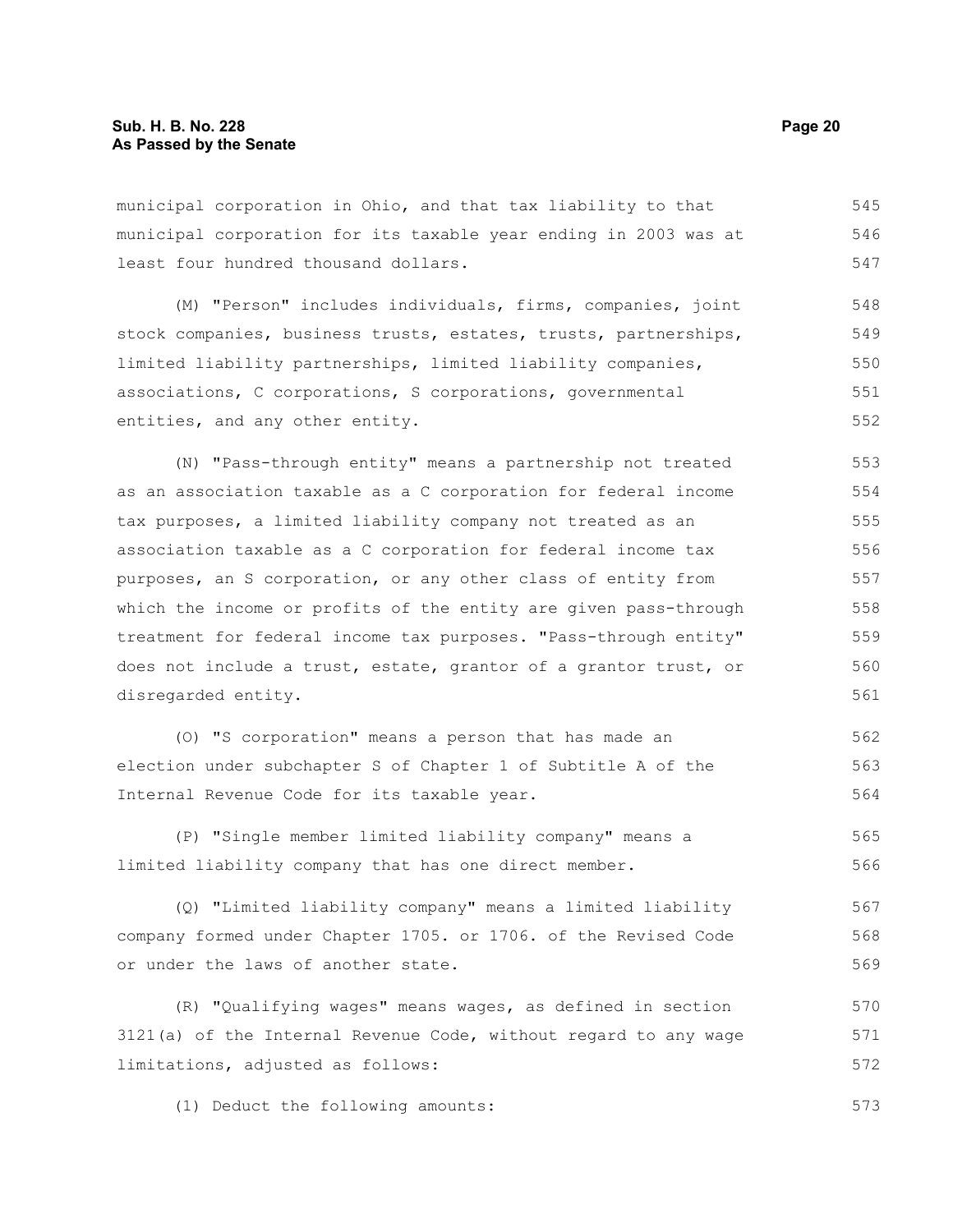#### **Sub. H. B. No. 228 Page 21 As Passed by the Senate**

(a) Any amount included in wages if the amount constitutes compensation attributable to a plan or program described in section 125 of the Internal Revenue Code. 574 575 576

(b) Any amount included in wages if the amount constitutes payment on account of a disability related to sickness or an accident paid by a party unrelated to the employer, agent of an employer, or other payer. 577 578 579 580

(c) Any amount attributable to a nonqualified deferred compensation plan or program described in section  $3121(v)(2)(C)$ of the Internal Revenue Code if the compensation is included in wages and the municipal corporation has, by resolution or ordinance adopted before January 1, 2016, exempted the amount from withholding and tax. 581 582 583 584 585 586

(d) Any amount included in wages if the amount arises from the sale, exchange, or other disposition of a stock option, the exercise of a stock option, or the sale, exchange, or other disposition of stock purchased under a stock option and the municipal corporation has, by resolution or ordinance adopted before January 1, 2016, exempted the amount from withholding and tax. 587 588 589 590 591 592 593

(e) Any amount included in wages that is exempt income. 594

(2) Add the following amounts:

(a) Any amount not included in wages solely because the employee was employed by the employer before April 1, 1986. 596 597

(b) Any amount not included in wages because the amount arises from the sale, exchange, or other disposition of a stock option, the exercise of a stock option, or the sale, exchange, or other disposition of stock purchased under a stock option and the municipal corporation has not, by resolution or ordinance, 598 599 600 601 602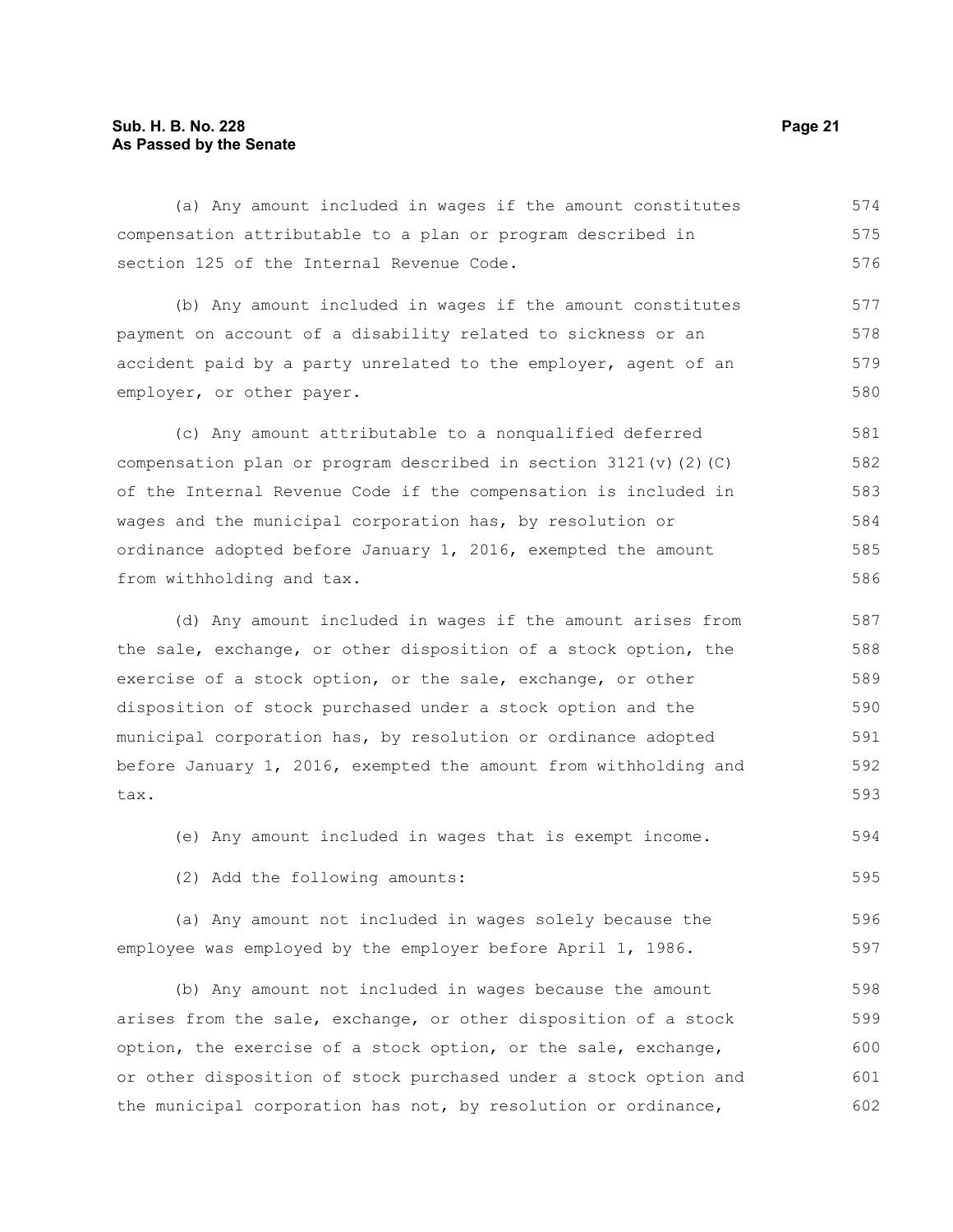exempted the amount from withholding and tax adopted before January 1, 2016. Division (R)(2)(b) of this section applies only to those amounts constituting ordinary income. 603 604 605

(c) Any amount not included in wages if the amount is an amount described in section  $401(k)$ ,  $403(b)$ , or  $457$  of the Internal Revenue Code. Division (R)(2)(c) of this section applies only to employee contributions and employee deferrals. 606 607 608 609

(d) Any amount that is supplemental unemployment compensation benefits described in section 3402(o)(2) of the Internal Revenue Code and not included in wages. 610 611 612

(e) Any amount received that is treated as self-employment income for federal tax purposes in accordance with section 1402(a)(8) of the Internal Revenue Code. 613 614 615

(f) Any amount not included in wages if all of the following apply: 616 617

(i) For the taxable year the amount is employee compensation that is earned outside of the United States and that either is included in the taxpayer's gross income for federal income tax purposes or would have been included in the taxpayer's gross income for such purposes if the taxpayer did not elect to exclude the income under section 911 of the Internal Revenue Code; 618 619 620 621 622 623 624

(ii) For no preceding taxable year did the amount constitute wages as defined in section 3121(a) of the Internal Revenue Code; 625 626 627

(iii) For no succeeding taxable year will the amount constitute wages; and 628 629

(iv) For any taxable year the amount has not otherwise 630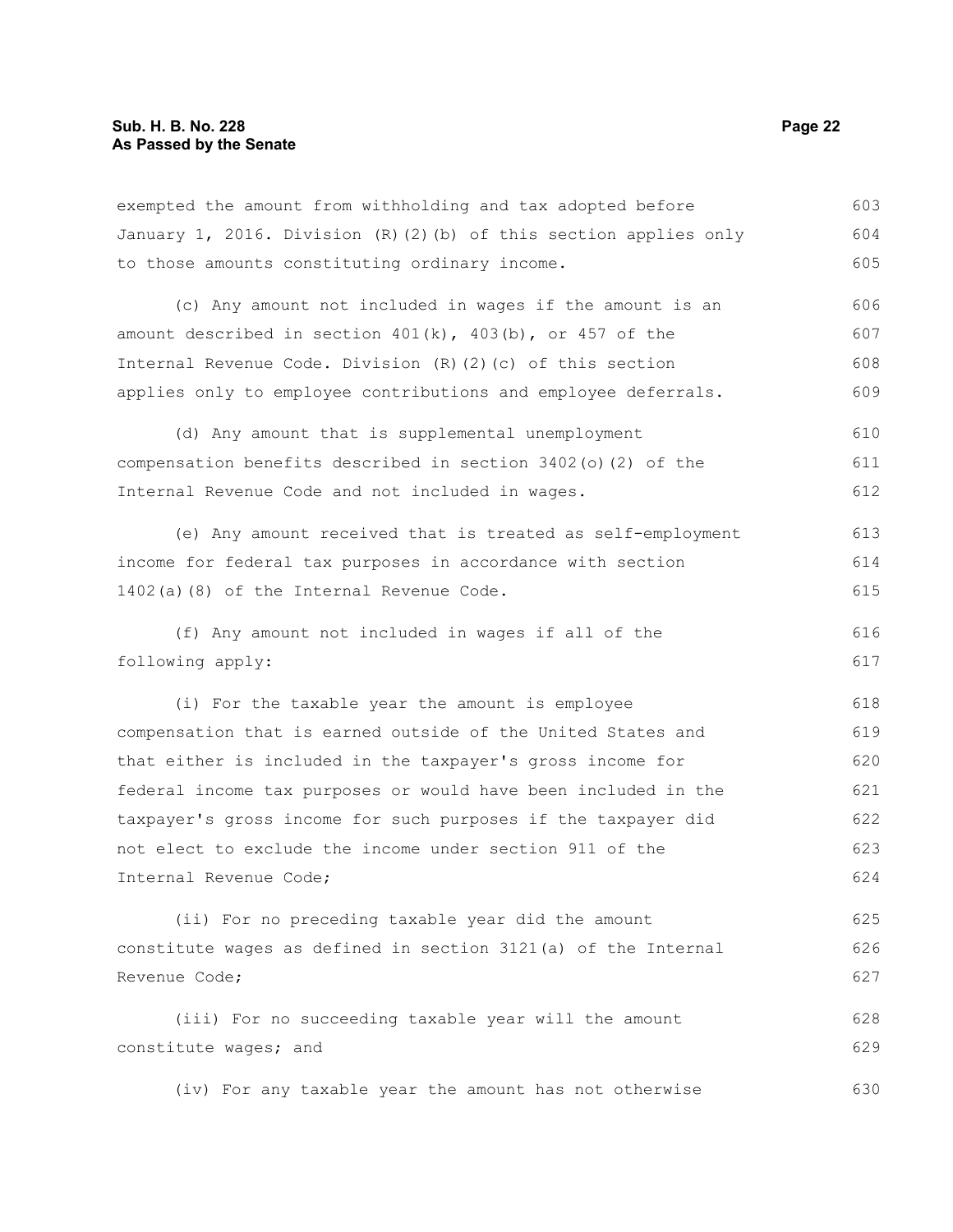been added to wages pursuant to either division (R)(2) of this section or section 718.03 of the Revised Code, as that section existed before the effective date of H.B. 5 of the 130th general assembly, March 23, 2015. 631 632 633 634

(S) "Intangible income" means income of any of the following types: income yield, interest, capital gains, dividends, or other income arising from the ownership, sale, exchange, or other disposition of intangible property including, but not limited to, investments, deposits, money, or credits as those terms are defined in Chapter 5701. of the Revised Code, and patents, copyrights, trademarks, tradenames, investments in real estate investment trusts, investments in regulated investment companies, and appreciation on deferred compensation. "Intangible income" does not include prizes, awards, or other income associated with any lottery winnings, gambling winnings, or other similar games of chance. 635 636 637 638 639 640 641 642 643 644 645 646

(T) "Taxable year" means the corresponding tax reporting period as prescribed for the taxpayer under the Internal Revenue Code.

(U) "Tax administrator" means the individual charged with direct responsibility for administration of an income tax levied by a municipal corporation in accordance with this chapter, and also includes the following: 650 651 652 653

(1) A municipal corporation acting as the agent of another municipal corporation;

(2) A person retained by a municipal corporation to administer a tax levied by the municipal corporation, but only if the municipal corporation does not compensate the person in whole or in part on a contingency basis; 656 657 658 659

647 648 649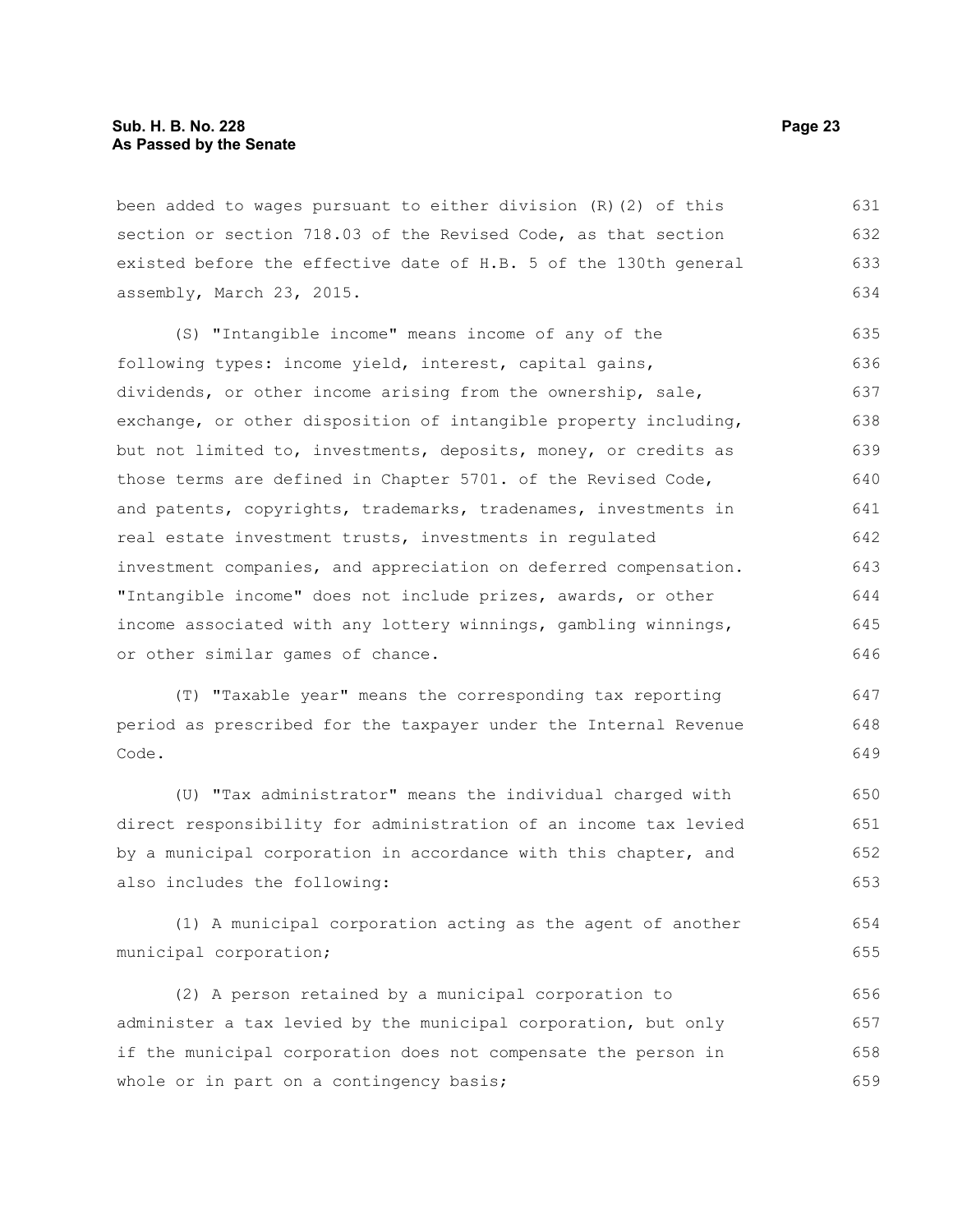#### **Sub. H. B. No. 228 Page 24 As Passed by the Senate**

715.72 of the Revised Code.

(3) The central collection agency or the regional income tax agency or their successors in interest, or another entity organized to perform functions similar to those performed by the central collection agency and the regional income tax agency. "Tax administrator" does not include the tax commissioner. (V) "Employer" means a person that is an employer for federal income tax purposes. (W) "Employee" means an individual who is an employee for federal income tax purposes. (X) "Other payer" means any person, other than an individual's employer or the employer's agent, that pays an individual any amount included in the federal gross income of the individual. "Other payer" includes casino operators and video lottery terminal sales agents. (Y) "Calendar quarter" means the three-month period ending on the last day of March, June, September, or December. (Z) "Form 2106" means internal revenue service form 2106 filed by a taxpayer pursuant to the Internal Revenue Code. (AA) "Municipal corporation" includes a joint economic development district or joint economic development zone that levies an income tax under section 715.691, 715.70, 715.71, or 660 661 662 663 664 665 666 667 668 669 670 671 672 673 674 675 676 677 678 679 680

(BB) "Disregarded entity" means a single member limited liability company, a qualifying subchapter S subsidiary, or another entity if the company, subsidiary, or entity is a disregarded entity for federal income tax purposes. 682 683 684 685

(CC) "Generic form" means an electronic or paper form that is not prescribed by a particular municipal corporation and that 686 687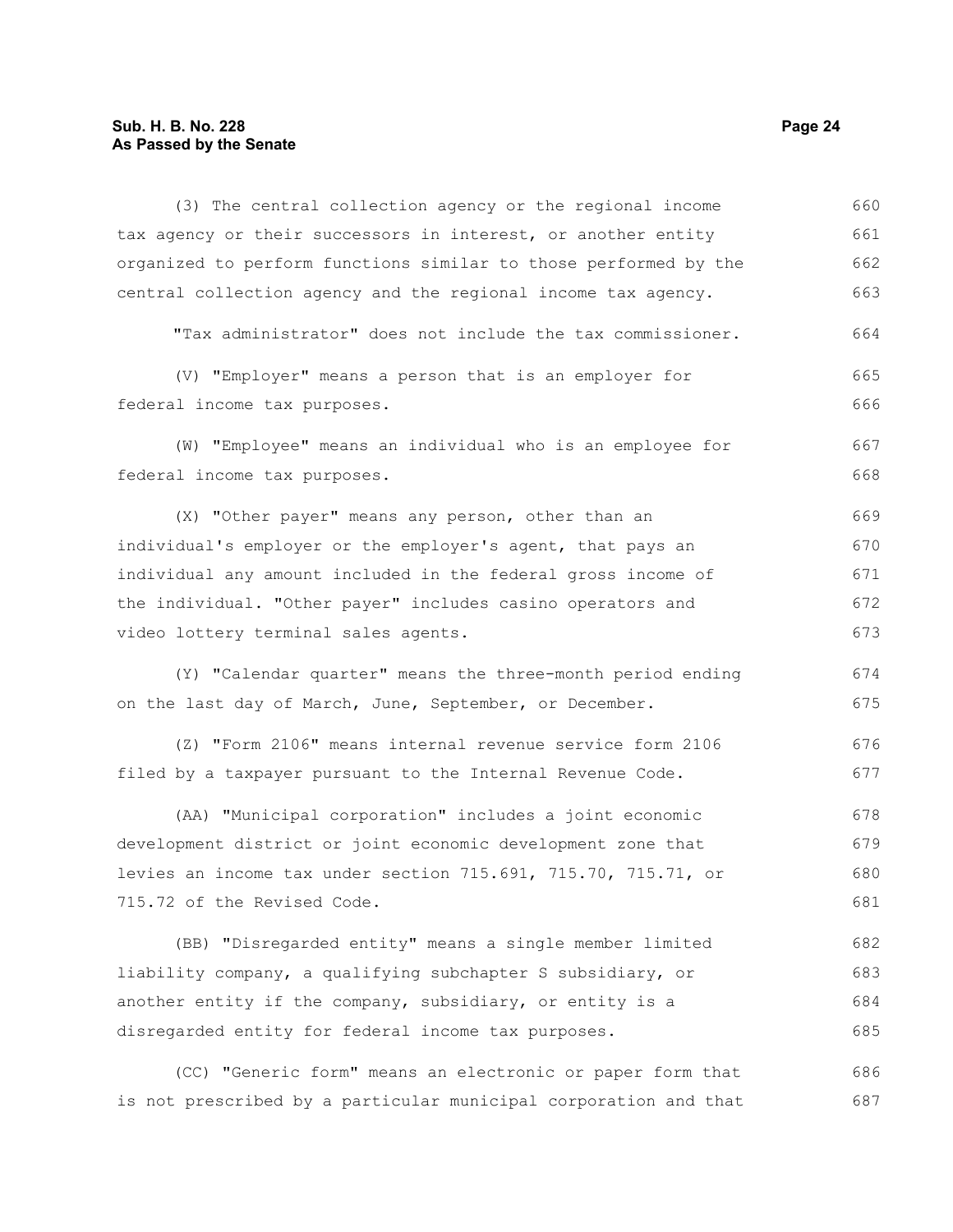is designed for reporting taxes withheld by an employer, agent of an employer, or other payer, estimated municipal income taxes, or annual municipal income tax liability or for filing a refund claim. 688 689 690 691

(DD) "Tax return preparer" means any individual described in section 7701(a)(36) of the Internal Revenue Code and 26 C.F.R. 301.7701-15. 692 693 694

(EE) "Ohio business gateway" means the online computer network system, created under section 125.30 of the Revised Code, that allows persons to electronically file business reply forms with state agencies and includes any successor electronic filing and payment system. 695 696 697 698 699

(FF) "Local board of tax review" and "board of tax review" mean the entity created under section 718.11 of the Revised Code.

(GG) "Net operating loss" means a loss incurred by a person in the operation of a trade or business. "Net operating loss" does not include unutilized losses resulting from basis limitations, at-risk limitations, or passive activity loss limitations. 703 704 705 706 707

(HH) "Casino operator" and "casino facility" have the same meanings as in section 3772.01 of the Revised Code. 708 709

(II) "Video lottery terminal" has the same meaning as in section 3770.21 of the Revised Code. 710 711

(JJ) "Video lottery terminal sales agent" means a lottery sales agent licensed under Chapter 3770. of the Revised Code to conduct video lottery terminals on behalf of the state pursuant to section 3770.21 of the Revised Code. 712 713 714 715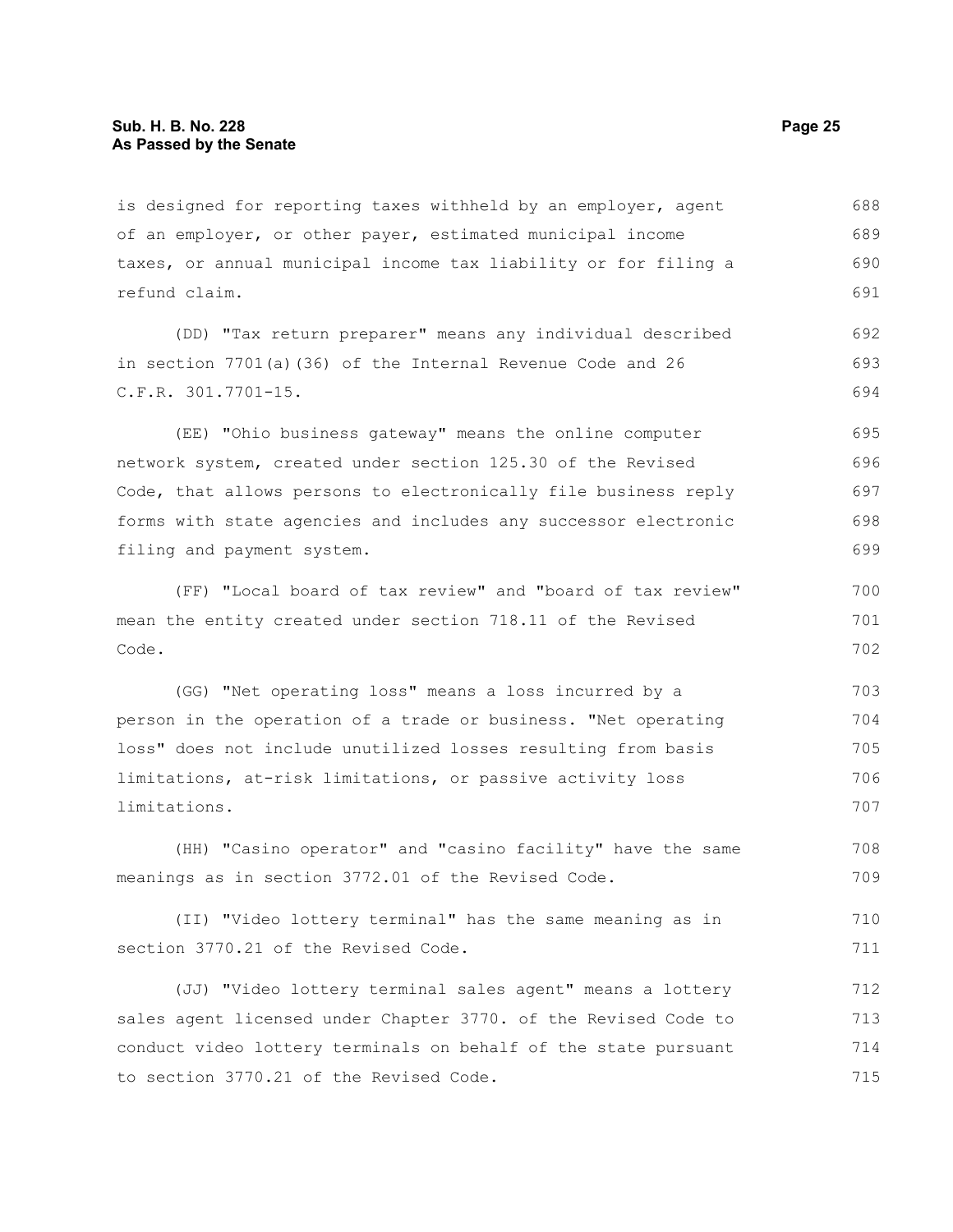(KK) "Postal service" means the United States postal service. (LL) "Certified mail," "express mail," "United States mail," "postal service," and similar terms include any delivery service authorized pursuant to section 5703.056 of the Revised Code. (MM) "Postmark date," "date of postmark," and similar terms include the date recorded and marked in the manner described in division (B)(3) of section 5703.056 of the Revised Code. (NN) "Related member" means a person that, with respect to the taxpayer during all or any portion of the taxable year, is either a related entity, a component member as defined in section 1563(b) of the Internal Revenue Code, or a person to or from whom there is attribution of stock ownership in accordance with section 1563(e) of the Internal Revenue Code except, for purposes of determining whether a person is a related member under this division, "twenty per cent" shall be substituted for "5 percent" wherever "5 percent" appears in section 1563(e) of the Internal Revenue Code. (OO) "Related entity" means any of the following: 716 717 718 719 720 721 722 723 724 725 726 727 728 729 730 731 732 733 734 735 736

(1) An individual stockholder, or a member of the stockholder's family enumerated in section 318 of the Internal Revenue Code, if the stockholder and the members of the stockholder's family own directly, indirectly, beneficially, or constructively, in the aggregate, at least fifty per cent of the value of the taxpayer's outstanding stock; 737 738 739 740 741 742

(2) A stockholder, or a stockholder's partnership, estate, trust, or corporation, if the stockholder and the stockholder's 743 744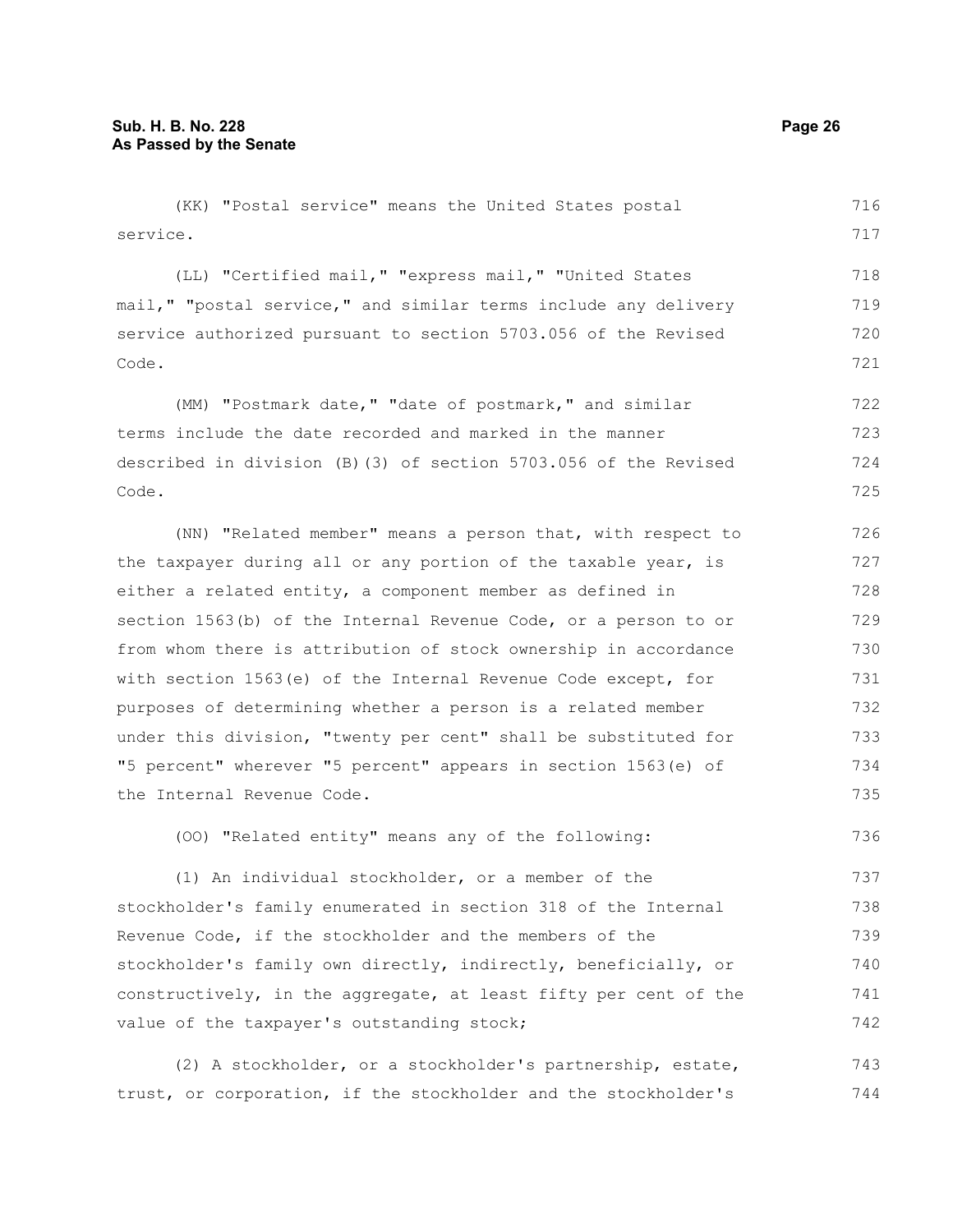partnerships, estates, trusts, or corporations own directly, indirectly, beneficially, or constructively, in the aggregate, at least fifty per cent of the value of the taxpayer's outstanding stock; 745 746 747 748

(3) A corporation, or a party related to the corporation in a manner that would require an attribution of stock from the corporation to the party or from the party to the corporation under division (OO)(4) of this section, provided the taxpayer owns directly, indirectly, beneficially, or constructively, at least fifty per cent of the value of the corporation's outstanding stock; 749 750 751 752 753 754 755

(4) The attribution rules described in section 318 of the Internal Revenue Code apply for the purpose of determining whether the ownership requirements in divisions (OO)(1) to (3) of this section have been met.

(PP)(1) "Assessment" means a written finding by the tax administrator that a person has underpaid municipal income tax, or owes penalty and interest, or any combination of tax, penalty, or interest, to the municipal corporation that commences the person's time limitation for making an appeal to the local board of tax review pursuant to section 718.11 of the Revised Code, and has "ASSESSMENT" written in all capital letters at the top of such finding. 760 761 762 763 764 765 766 767

(2) "Assessment" does not include an informal notice denying a request for refund issued under division (B)(3) of section 718.19 of the Revised Code, a billing statement notifying a taxpayer of current or past-due balances owed to the municipal corporation, a tax administrator's request for additional information, a notification to the taxpayer of mathematical errors, or a tax administrator's other written 768 769 770 771 772 773 774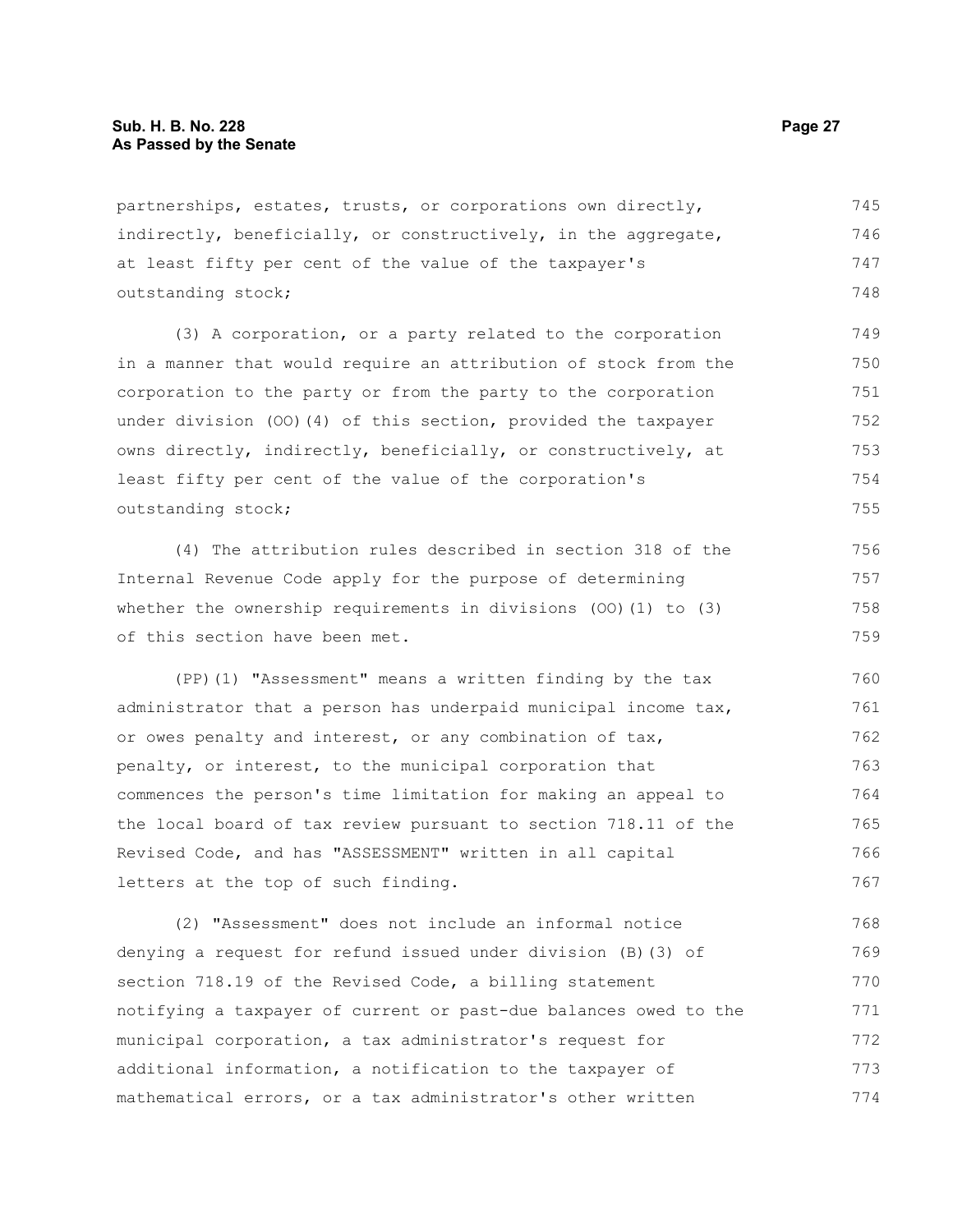correspondence to a person or taxpayer that does meet the criteria prescribed by division (PP)(1) of this section. (QQ) "Taxpayers' rights and responsibilities" means the rights provided to taxpayers in sections 718.11, 718.12, 718.19, 718.23, 718.36, 718.37, 718.38, 5717.011, and 5717.03 of the Revised Code and the responsibilities of taxpayers to file, report, withhold, remit, and pay municipal income tax and otherwise comply with Chapter 718. of the Revised Code and resolutions, ordinances, and rules adopted by a municipal corporation for the imposition and administration of a municipal income tax. (RR) "Qualified municipal corporation" means a municipal corporation that, by resolution or ordinance adopted on or before December 31, 2011, adopted Ohio adjusted gross income, as defined by section 5747.01 of the Revised Code, as the income subject to tax for the purposes of imposing a municipal income tax. 775 776 777 778 779 780 781 782 783 784 785 786 787 788 789 790 791

(SS)(1) "Pre-2017 net operating loss carryforward" means any net operating loss incurred in a taxable year beginning before January 1, 2017, to the extent such loss was permitted, by a resolution or ordinance of the municipal corporation that was adopted by the municipal corporation before January 1, 2016, to be carried forward and utilized to offset income or net profit generated in such municipal corporation in future taxable years. 792 793 794 795 796 797 798 799

(2) For the purpose of calculating municipal taxable income, any pre-2017 net operating loss carryforward may be carried forward to any taxable year, including taxable years beginning in 2017 or thereafter, for the number of taxable years provided in the resolution or ordinance or until fully utilized, 800 801 802 803 804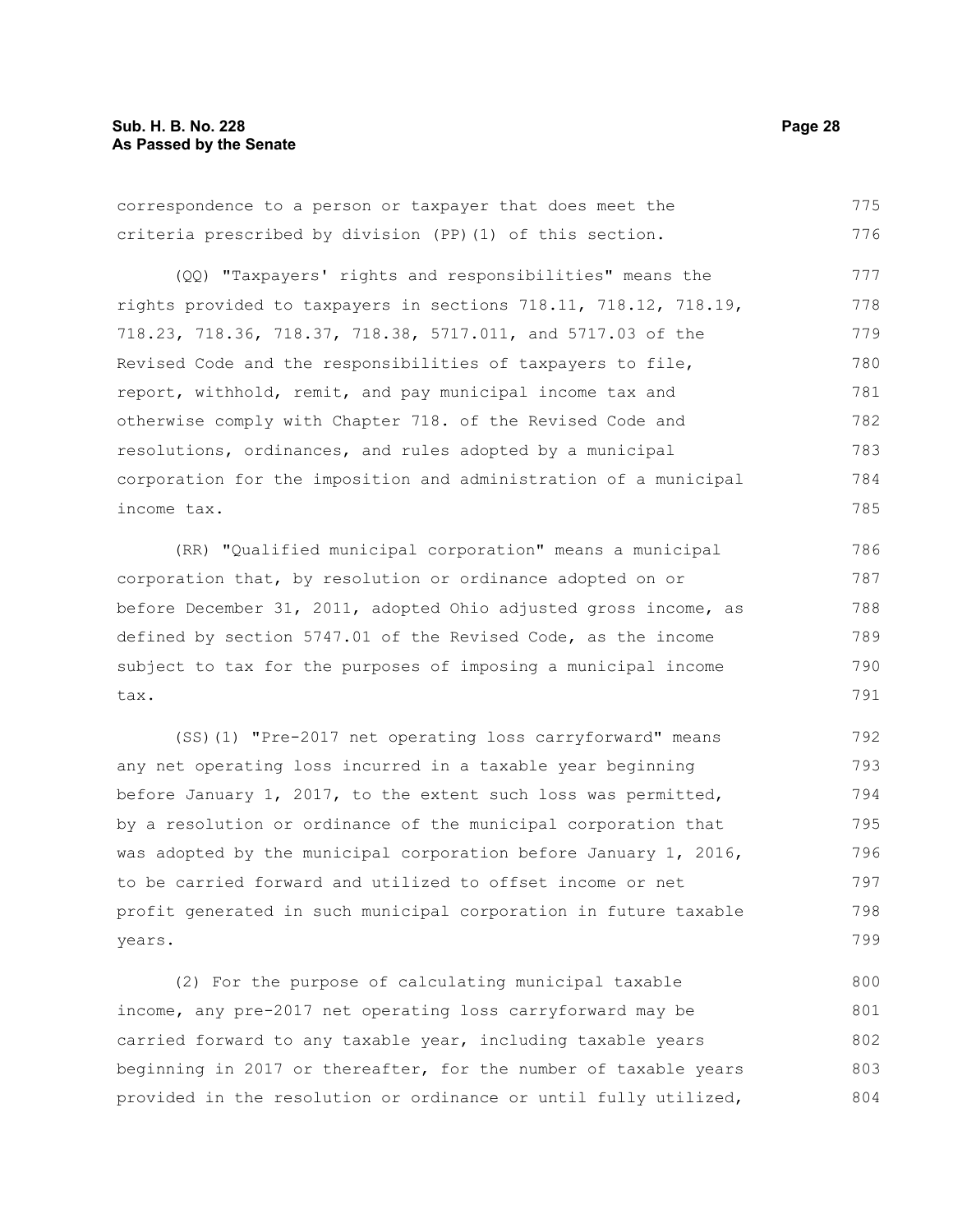whichever is earlier.

(TT) "Small employer" means any employer that had total revenue of less than five hundred thousand dollars during the preceding taxable year. For purposes of this division, "total revenue" means receipts of any type or kind, including, but not limited to, sales receipts; payments; rents; profits; gains, dividends, and other investment income; compensation; commissions; premiums; money; property; grants; contributions; donations; gifts; program service revenue; patient service revenue; premiums; fees, including premium fees and service fees; tuition payments; unrelated business revenue; reimbursements; any type of payment from a governmental unit, including grants and other allocations; and any other similar receipts reported for federal income tax purposes or under generally accepted accounting principles. "Small employer" does not include the federal government; any state government, including any state agency or instrumentality; any political subdivision; or any entity treated as a government for financial accounting and reporting purposes. 806 807 808 809 810 811 812 813 814 815 816 817 818 819 820 821 822 823

(UU) "Audit" means the examination of a person or the inspection of the books, records, memoranda, or accounts of a person for the purpose of determining liability for a municipal income tax. 824 825 826 827

(VV) "Publicly traded partnership" means any partnership, an interest in which is regularly traded on an established securities market. A "publicly traded partnership" may have any number of partners. 828 829 830 831

(WW) "Tax commissioner" means the tax commissioner appointed under section 121.03 of the Revised Code. 832 833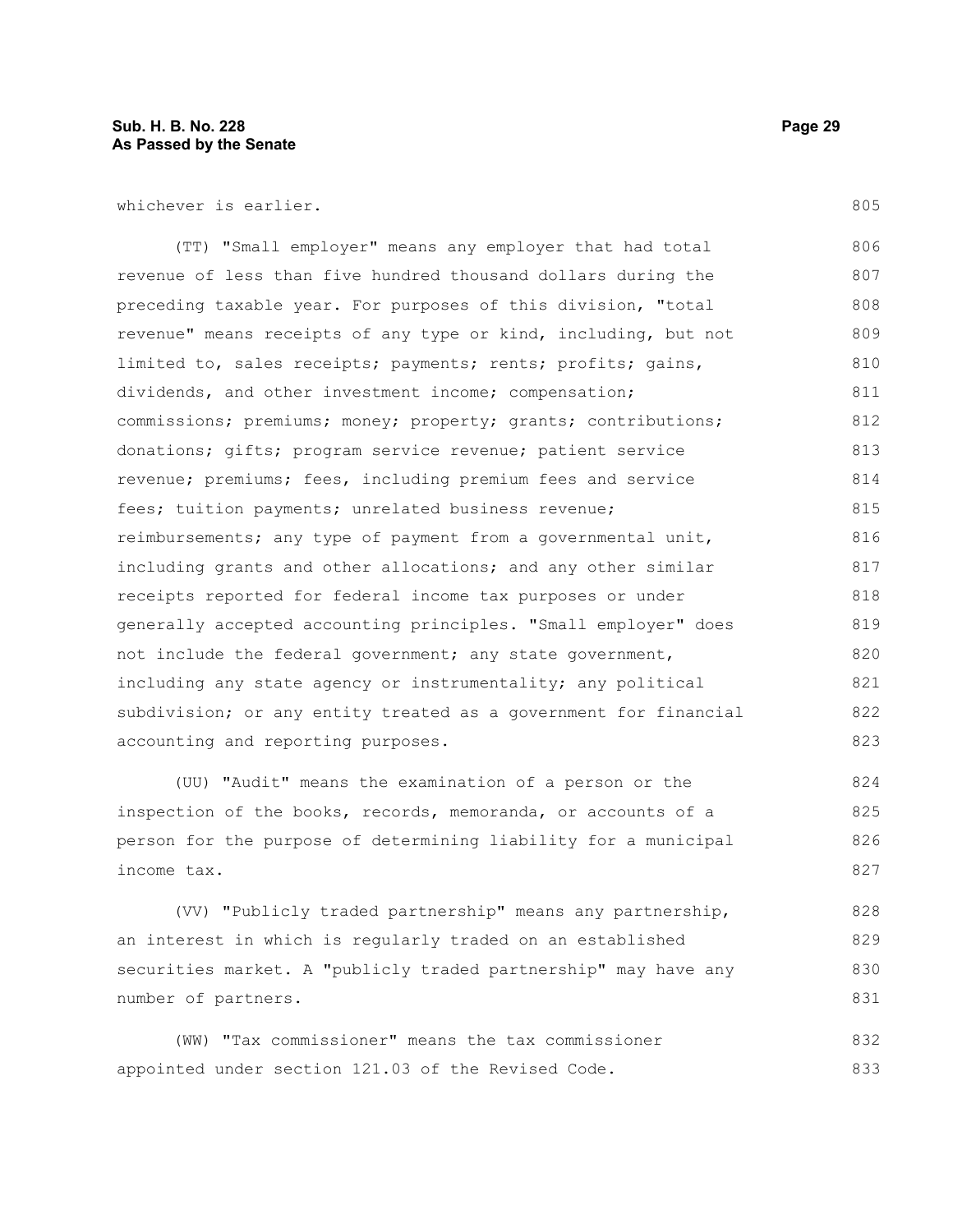#### **Sub. H. B. No. 228 Page 30 As Passed by the Senate**

(XX) "Out-of-state disaster business," "qualifying solicitation," "qualifying employee," "disaster work," "critical infrastructure," and "disaster response period" have the same meanings as in section 5703.94 of the Revised Code. 834 835 836 837

(YY) "Pension" means a retirement benefit plan, regardless of whether the plan satisfies the qualifications described under section 401(a) of the Internal Revenue Code, including amounts that are taxable under the "Federal Insurance Contributions Act," Chapter 21 of the Internal Revenue Code, excluding employee contributions and elective deferrals, and regardless of whether such amounts are paid in the same taxable year in which the amounts are included in the employee's wages, as defined by section 3121(a) of the Internal Revenue Code. 838 839 840 841 842 843 844 845 846

(ZZ) "Retirement benefit plan" means an arrangement whereby an entity provides benefits to individuals either on or after their termination of service because of retirement or disability. "Retirement benefit plan" does not include wage continuation payments, severance payments, or payments made for accrued personal or vacation time. 847 848 849 850 851 852

**Sec. 718.80.** (A) A taxpayer may elect to be subject to sections 718.80 to 718.95 of the Revised Code in lieu of the provisions set forth in the remainder of this chapter. Notwithstanding any other provision of this chapter, upon the taxpayer's election, both of the following shall apply: 853 854 855 856 857

(1) The tax commissioner shall serve as the sole administrator of each municipal income tax for which the taxpayer is liable for the term of the election; 858 859 860

(2) The commissioner shall administer the tax pursuant to sections 718.80 to 718.95 of the Revised Code and any applicable 861 862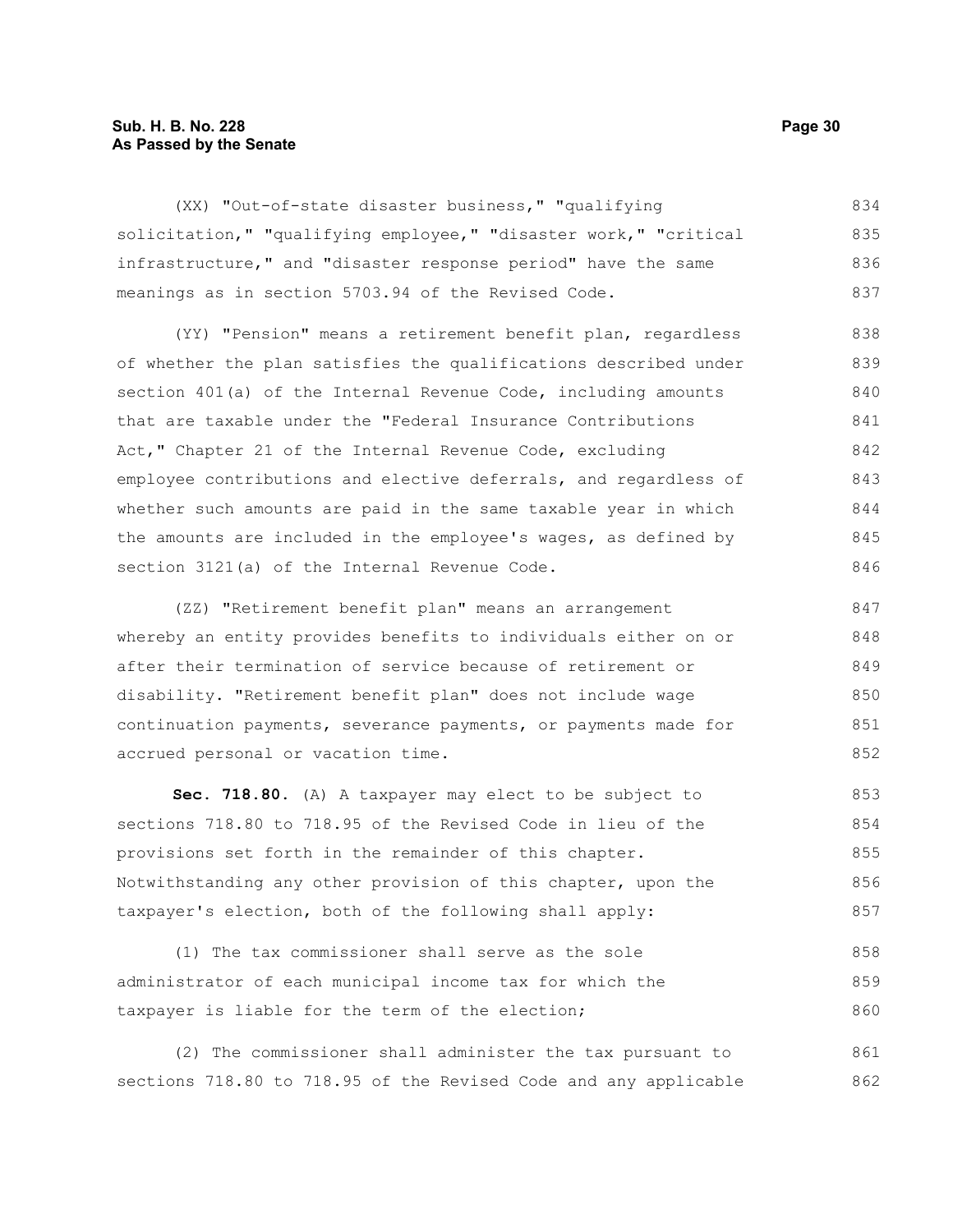provision of Chapter 5703. of the Revised Code.

(B)(1) A taxpayer shall make the initial election on or before the first fifteenth day of the third fourth month after the beginning of the taxpayer's taxable year by notifyingproviding to the tax commissioner and each-a list of all municipal corporation corporations in which the taxpayer conducted business during the previous taxable year, on a form prescribed by the tax commissioner.  $(2)$  (a)  $(2)$  At least quarterly, the tax commissioner shall notify each municipal corporation that a taxpayer lists in its election under division (B)(1) of this section that the taxpayer has made the election. (3)(a) The election, once made by the taxpayer, applies to the taxable year in which the election is made and to each subsequent taxable year until the taxpayer notifies the tax commissioner of its termination of the election. (b) A notification of termination shall be made, on a form prescribed by the tax commissioner, on or before the firstfifteenth day of the third-fourth month of any taxable year. (c) Upon a timely and valid termination of the election, the taxpayer is no longer subject to sections 718.80 to 718.95 of the Revised Code, and is instead subject to the provisions set forth in the remainder of this chapter. (d) At least quarterly, the tax commissioner shall notify each municipal corporation reported on a taxpayer's most recent return or declaration filed with the commissioner of the 864 865 866 867 868 869 870 871 872 873 874 875 876 877 878 879 880 881 882 883 884 885 886 887 888

(4) The tax commissioner shall provide to all municipal corporations imposing a tax on income on or after January 1, 890 891

taxpayer's termination of its election.

863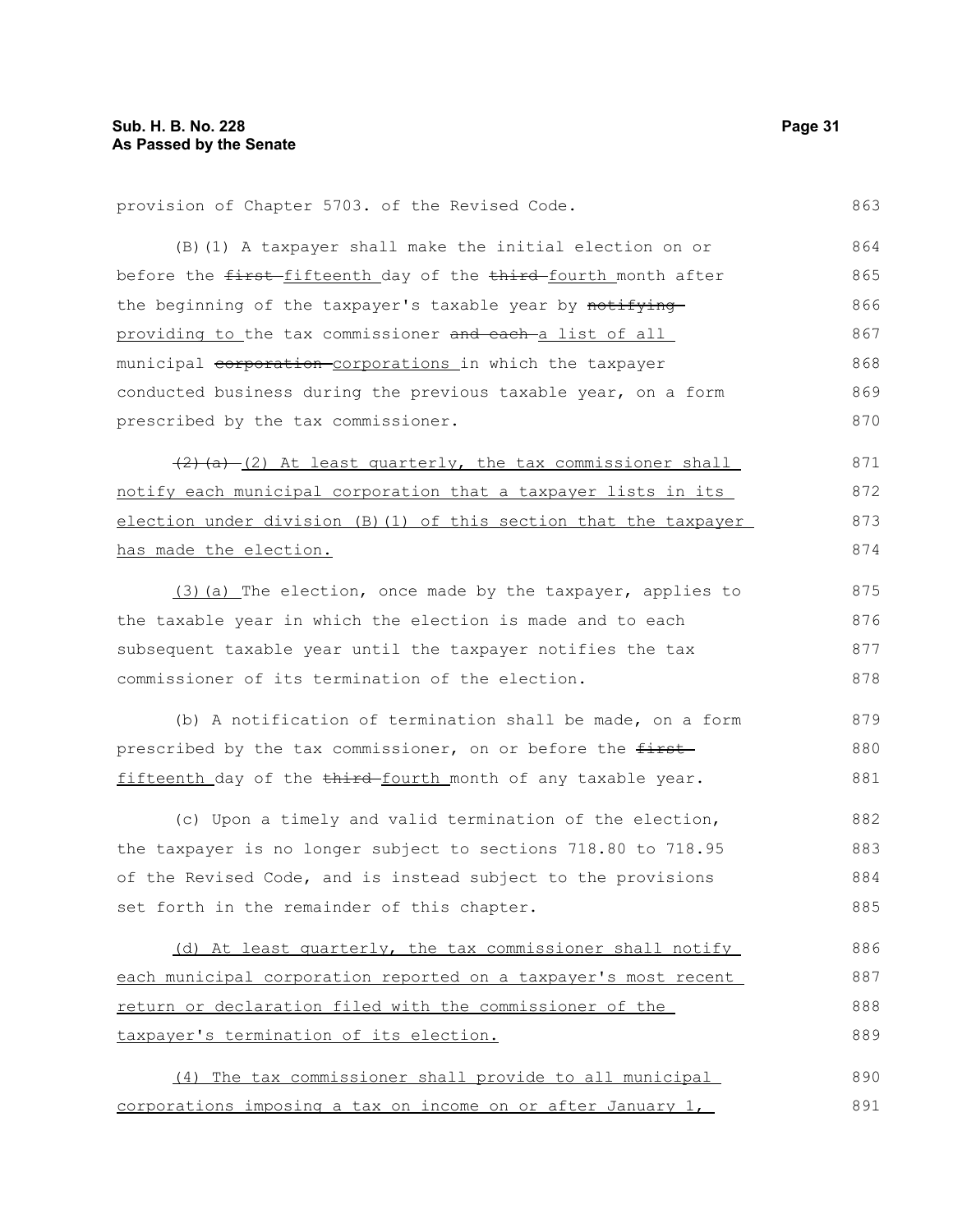| 2018, a list of taxpayers that are subject to sections 718.80 to  | 892 |
|-------------------------------------------------------------------|-----|
| 718.95 of the Revised Code, including the taxpayers' names,       | 893 |
| addresses, and federal employee identification numbers. The list  | 894 |
| shall be made available via the portal created under section      | 895 |
| 718.841 of the Revised Code.                                      | 896 |
| (C)(1)(a) On or before the thirty-first day of January            | 897 |
| each year, each municipal corporation imposing a tax on income    | 898 |
| shall certify to the tax commissioner the rate of the tax in      | 899 |
| effect on the first day of January of that year.                  | 900 |
| (b) If, after the thirty-first day of January of any year,        | 901 |
| the electors of a municipal corporation approve an increase in    | 902 |
| the rate of the municipal corporation's tax on income that takes  | 903 |
| effect within that year, the municipal corporation shall certify  | 904 |
| to the tax commissioner the new rate of tax not less than sixty   | 905 |
| days before the effective date of the increase, after which       | 906 |
| effective date the commissioner shall apply the increased rate.   | 907 |
| (2) A municipal corporation, within ninety days of                | 908 |
| receiving that receives a taxpayer's notification of election     | 909 |
| under division (B) $(2)$ of this section, shall submit to the tax | 910 |
| commissioner, on a form prescribed by the tax-commissioner and    | 911 |
| within the time prescribed by division $(C)$ (3) of this section, | 912 |
| the following information regarding the taxpayer_and any member_  | 913 |
| of an affiliated group of corporations included on the            | 914 |
| taxpayer's consolidated tax return, when applicable:              | 915 |
| (a) The amount of any net operating loss that the taxpayer        | 916 |
| is entitled to carry forward to a future tax year;                | 917 |
| (b) The amount of any net operating loss carryforward             | 918 |
| utilized by the taxpayer in prior years;                          | 919 |

utilized by the taxpayer in prior years;

(c) Any credits granted by the municipal corporation to 920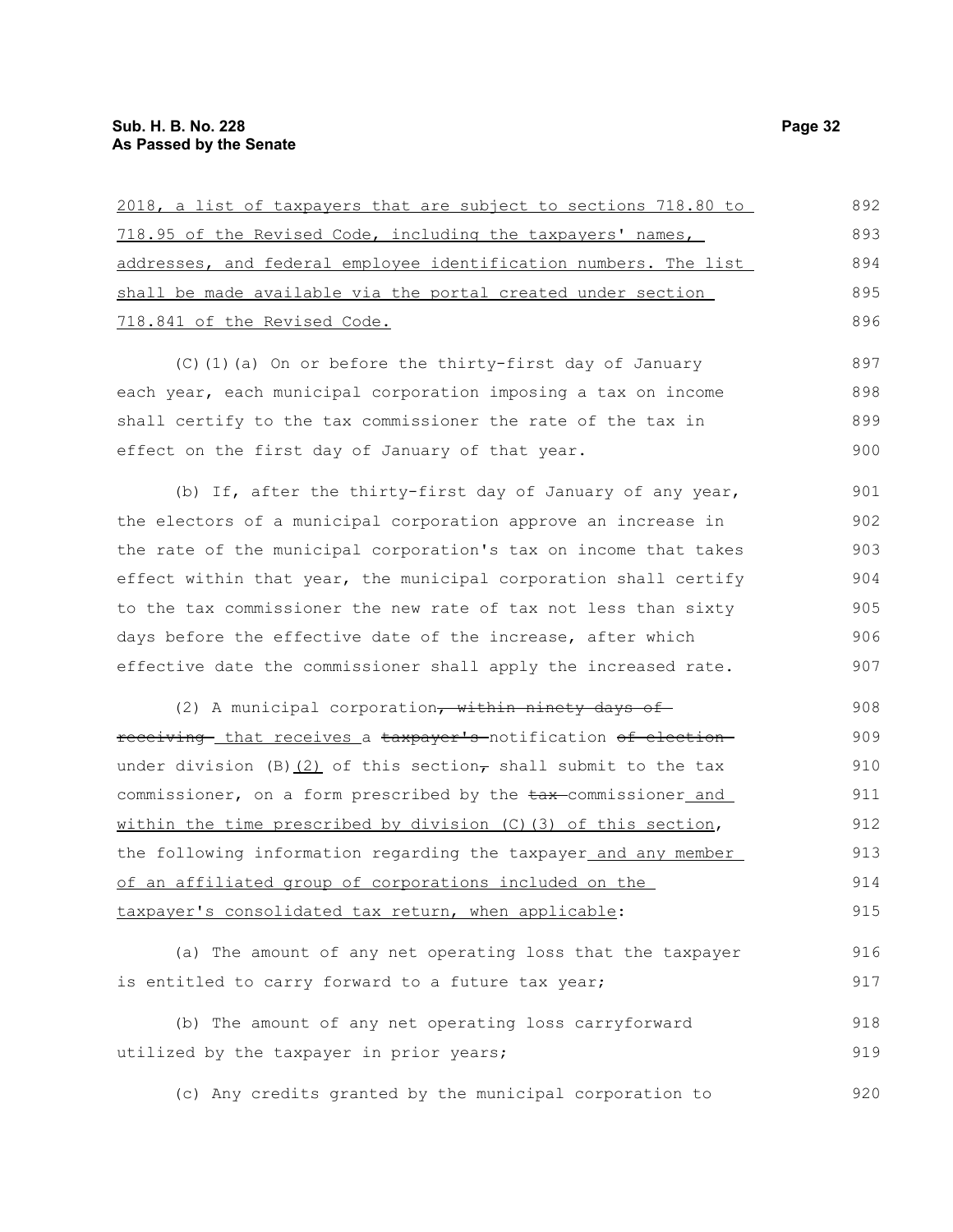which the taxpayer is entitled, the amount of such credits, whether the credits may be carried forward to future tax years, and, if the credits may be carried forward, the duration of any such carryforward; 921 922 923 924

(d) Any overpayments of tax that the taxpayer has elected to carry forward to a subsequent tax year; 925 926

(e) Any other information the municipal corporation deems relevant in order to effectuate the tax commissioner's efficient administration of the tax on the municipal corporation's behalf. 927 928 929

(3) A municipal corporation shall submit the information required under division (C)(2) of this section to the tax commissioner within ninety days after the taxpayer files its final return or within fifteen days after the end of the taxable year for which the taxpayer made the initial election under division (B)(1) of this section, whichever occurs first. For the purposes of this section, "final return" means the return filed with the municipal corporation for the taxable year immediately preceding the taxable year for which the taxpayer made the election under division (B)(1) of this section. 930 931 932 933 934 935 936 937 938 939

(4) If any municipal corporation fails to timely comply with  $\frac{divisions-division}{(C)}$  (1)  $\frac{and}{(2)}$  or (3) of this section, the tax commissioner shall may notify the director of budget and management, who, upon receiving such notification, shall withhold froma portion of each payment made to the municipal corporation under section 718.83 of the Revised Code. The commissioner shall specify the percentage of the payment to be withheld, not to exceed fifty per cent of the amount of the payment otherwise due to the municipal corporation under that section. The director shall compute the withholding on the basis of the tax rate most recently certified to the tax commissioner 940 941 942 943 944 945 946 947 948 949 950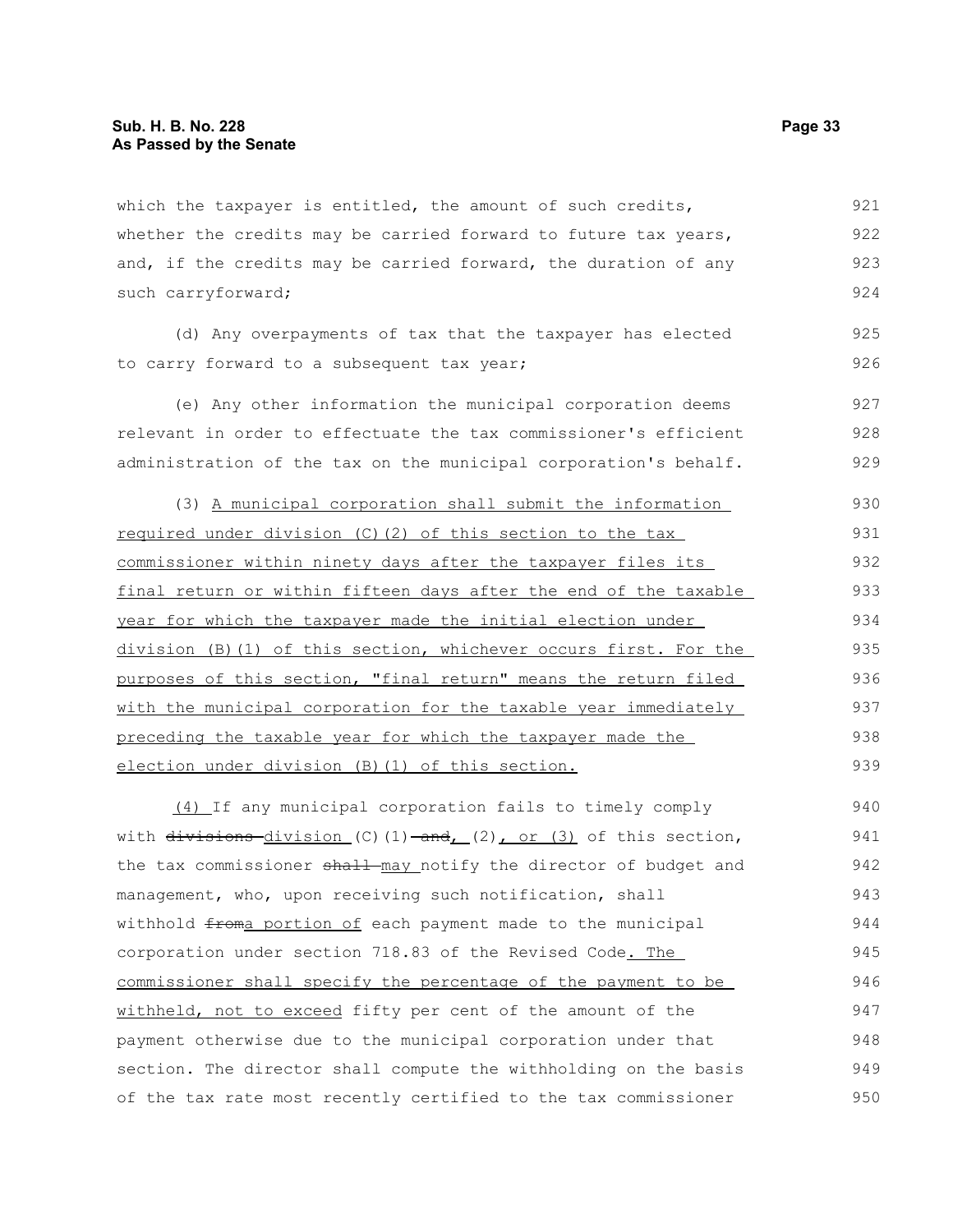| $and_L(2)$ , and $(3)$ of this section.                                  | 952 |
|--------------------------------------------------------------------------|-----|
| If, after any such withholding, the municipal corporation                | 953 |
| complies with divisions $(C)$ $(1)$ , $(2)$ , and $(3)$ of this section, | 954 |
| the tax commissioner shall notify the director of budget and             | 955 |
| management, who shall provide payment to the municipal                   | 956 |
| corporation under section 718.83 of the Revised Code of such             | 957 |
| amounts withheld under this division.                                    | 958 |
| (D) The tax commissioner shall enforce and administer                    | 959 |
| sections 718.80 to 718.95 of the Revised Code. In addition to            | 960 |
| any other powers conferred upon the tax commissioner by law, the         | 961 |
| tax commissioner may:                                                    | 962 |
| (1) Prescribe all forms necessary to administer those                    | 963 |
| sections;                                                                | 964 |
| (2) Adopt such rules as the tax commissioner finds                       | 965 |
| necessary to carry out those sections;                                   | 966 |
| (3) Appoint and employ such personnel as are necessary to                | 967 |
| carry out the duties imposed upon the tax commissioner by those          | 968 |
| sections.                                                                | 969 |
| (E) No tax administrator shall utilize sections 718.81 to                | 970 |
| 718.95 of the Revised Code in the administrator's administration         | 971 |
| of a municipal income tax, and those sections shall not be               | 972 |
| applied to any taxpayer that has not made the election under             | 973 |
| this section.                                                            | 974 |
| (F) Nothing in this chapter shall be construed to make any               | 975 |
| section of this chapter, other than sections 718.01 and 718.80           | 976 |
| to 718.95 of the Revised Code, applicable to the tax                     | 977 |
| commissioner's administration of a municipal income tax or to            | 978 |
| any taxpayer that has made the election under this section.              | 979 |

until the municipal corporation complies with divisions (C)(1)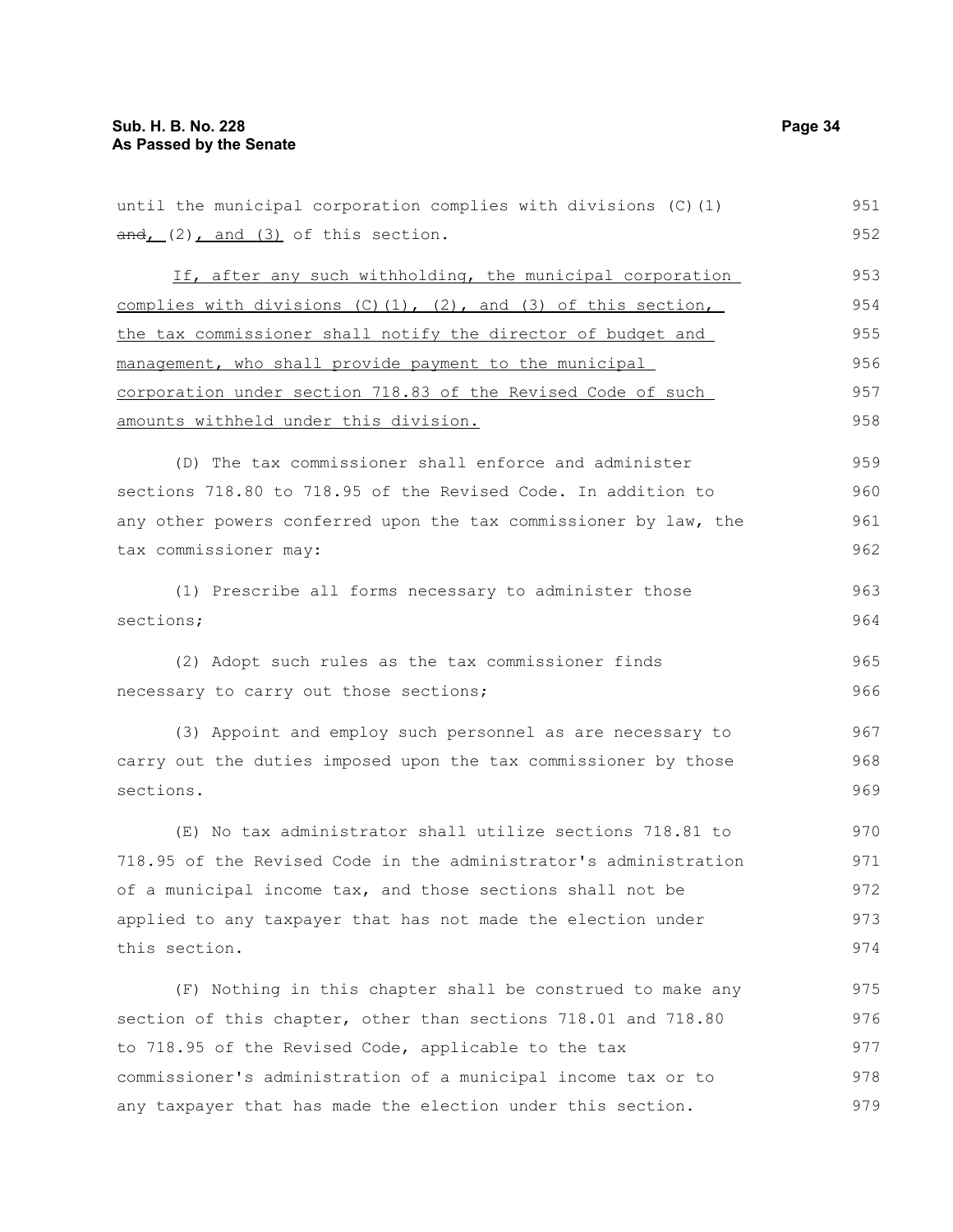(G) The tax commissioner shall not be considered a tax administrator, as that term is defined in section 718.01 of the Revised Code.

**Sec. 718.81.** If a term used in sections 718.80 to 718.95 of the Revised Code that is not otherwise defined in this chapter is used in a comparable context in both the laws of the United States relating to federal income tax and in Title LVII of the Revised Code and the use is not consistent, then the use of the term in the laws of the United States relating to federal income tax shall have control over the use of the term in Title LVII of the Revised Code, unless the term is defined in Chapter 5703. of the Revised Code, in which case the definition in that chapter shall control. Any reference in this chapter to the Internal Revenue Code includes other laws of the United States related to federal income taxes. If a term is defined in both this section and section 718.01 of the Revised Code, the definition in this section shall control for all uses of that term in sections 718.80 through 718.95 of the Revised Code. 983 984 985 986 987 988 989 990 991 992 993 994 995 996 997

As used in sections 718.80 to 718.95 of the Revised Code only:

(A) "Municipal taxable income" means income apportioned or sitused to the municipal corporation under section 718.82 of the Revised Code, as applicable, reduced by any pre-2017 net operating loss carryforward available to the person for the municipal corporation. 1000 1001 1002 1003 1004

(B) "Adjusted federal taxable income," for a person required to file as a C corporation, or for a person that has elected to be taxed as a C corporation as described in division (D)(5) of section 718.01 of the Revised Code, means a C corporation's federal taxable income before net operating losses 1005 1006 1007 1008 1009

980 981 982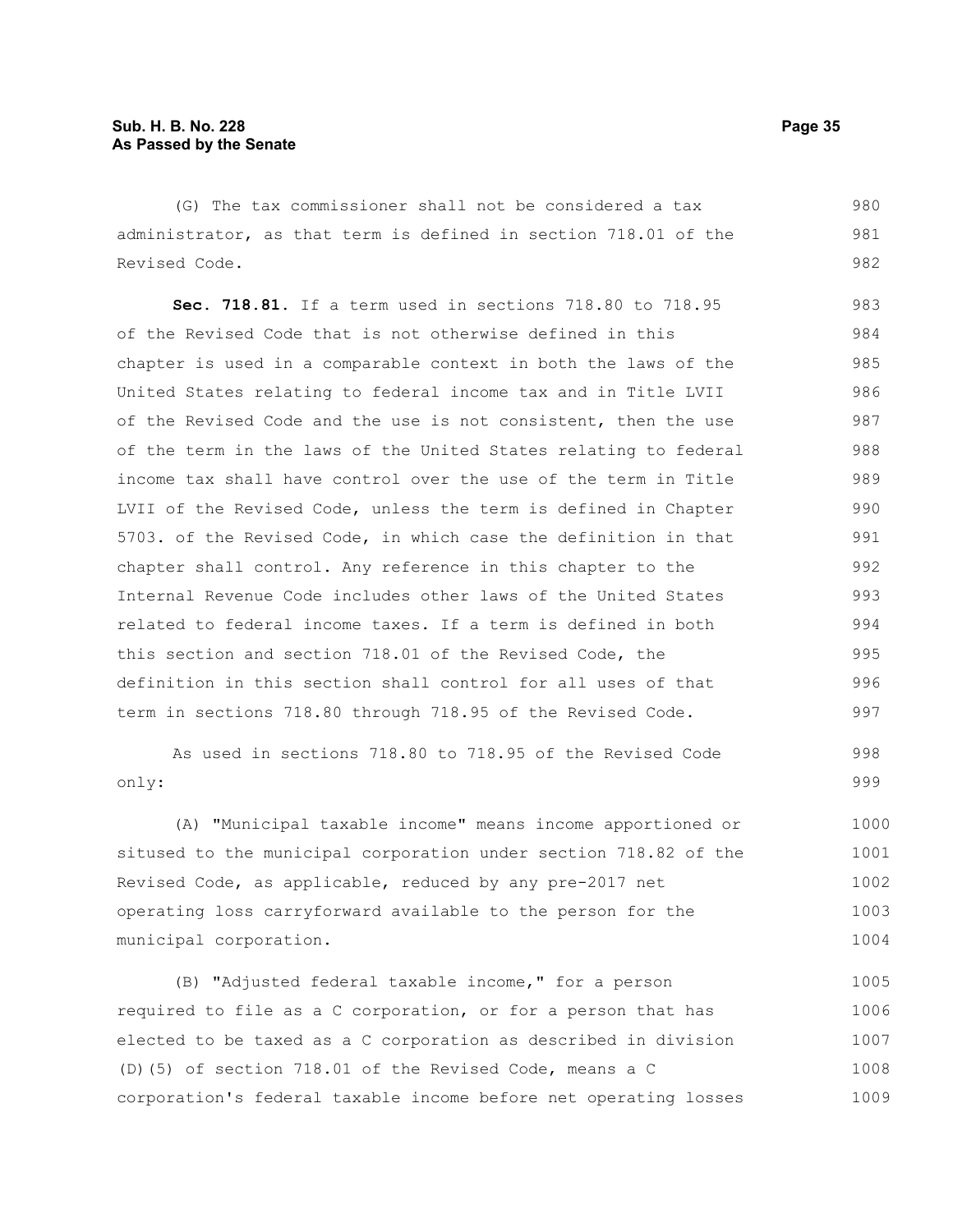and special deductions as determined under the Internal Revenue Code, adjusted as follows: (1) Deduct intangible income to the extent included in federal taxable income. The deduction shall be allowed regardless of whether the intangible income relates to assets used in a trade or business or assets held for the production of income. (2) Add an amount equal to five per cent of intangible income deducted under division (B)(1) of this section, but excluding that portion of intangible income directly related to the sale, exchange, or other disposition of property described in section 1221 of the Internal Revenue Code. (3) Add any losses allowed as a deduction in the computation of federal taxable income if the losses directly relate to the sale, exchange, or other disposition of an asset described in section 1221 or 1231 of the Internal Revenue Code. (4)(a) Except as provided in division (B)(4)(b) of this section, deduct income and gain included in federal taxable income to the extent the income and gain directly relate to the sale, exchange, or other disposition of an asset described in section 1221 or 1231 of the Internal Revenue Code. (b) Division (B)(4)(a) of this section does not apply to the extent the income or gain is income or gain described in section 1245 or 1250 of the Internal Revenue Code. (5) Add taxes on or measured by net income allowed as a deduction in the computation of federal taxable income. 1010 1011 1012 1013 1014 1015 1016 1017 1018 1019 1020 1021 1022 1023 1024 1025 1026 1027 1028 1029 1030 1031 1032 1033 1034 1035

(6) In the case of a real estate investment trust or regulated investment company, add all amounts with respect to dividends to, distributions to, or amounts set aside for or 1036 1037 1038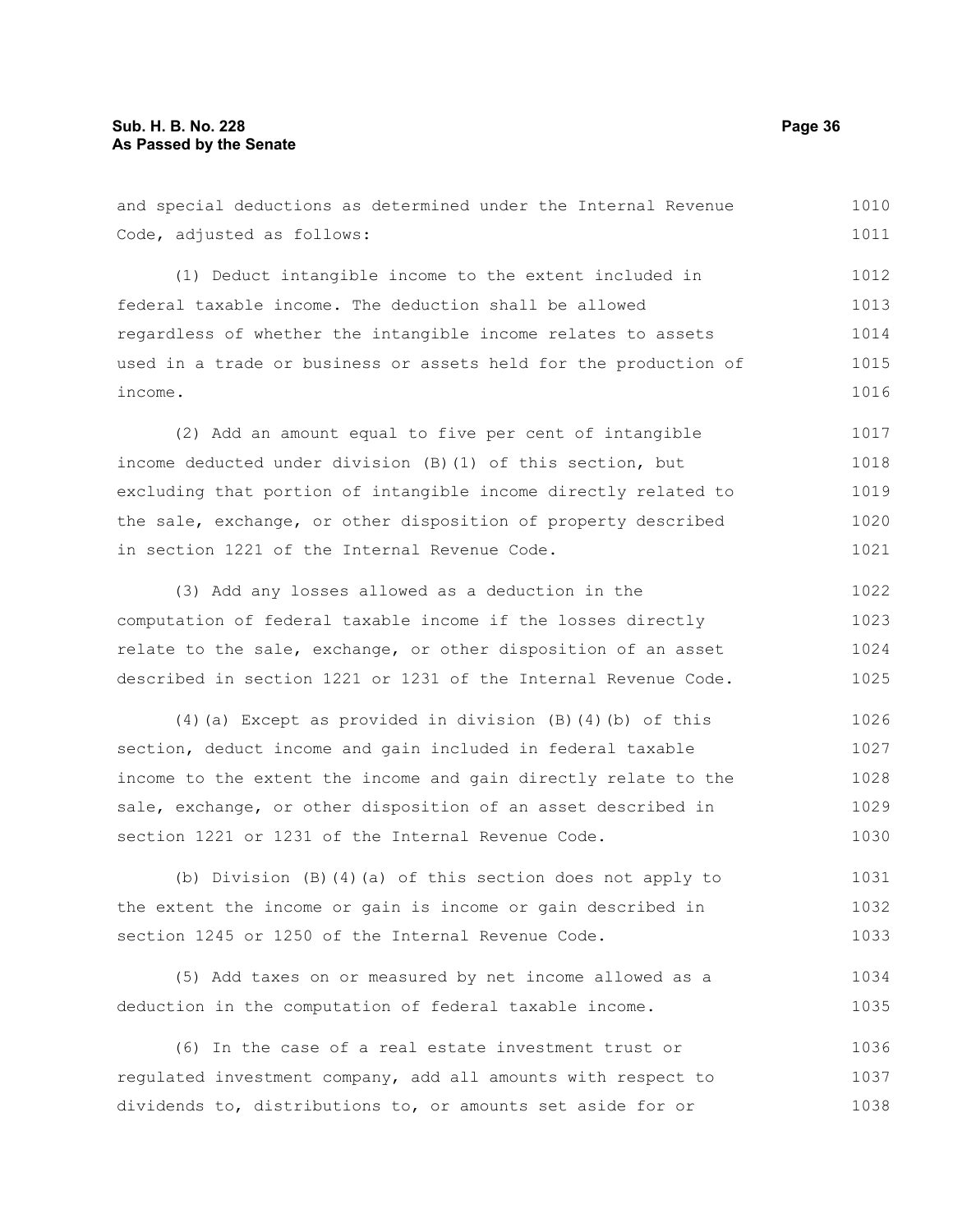in the computation of federal taxable income. (7) Deduct, to the extent not otherwise deducted or excluded in computing federal taxable income, any income derived from a transfer agreement or from the enterprise transferred under that agreement under section 4313.02 of the Revised Code. (8) Deduct exempt income to the extent not otherwise deducted or excluded in computing adjusted federal taxable income. (9) Deduct any net profit of a pass-through entity owned directly or indirectly by the taxpayer and included in the taxpayer's federal taxable income unless an affiliated group of corporations includes that net profit in the group's federal taxable income in accordance with division (E)(3)(b) of section 718.86 of the Revised Code. (10) Add any loss incurred by a pass-through entity owned directly or indirectly by the taxpayer and included in the taxpayer's federal taxable income unless an affiliated group of corporations includes that loss in the group's federal taxable income in accordance with division (E)(3)(b) of section 718.86 of the Revised Code. If the taxpayer is not a C corporation, is not a disregarded entity that has made the election described in division (L)(2) of section 718.01 of the Revised Code, and is 1040 1041 1042 1043 1044 1045 1046 1047 1048 1049 1050 1051 1052 1053 1054 1055 1056 1057 1058 1059 1060 1061 1062

credited to the benefit of investors and allowed as a deduction

not a publicly traded partnership that has made the election described in division (D)(5) of section 718.01 of the Revised Code, the taxpayer shall compute adjusted federal taxable income under this section as if the taxpayer were a C corporation, except guaranteed payments and other similar amounts paid or 1063 1064 1065 1066 1067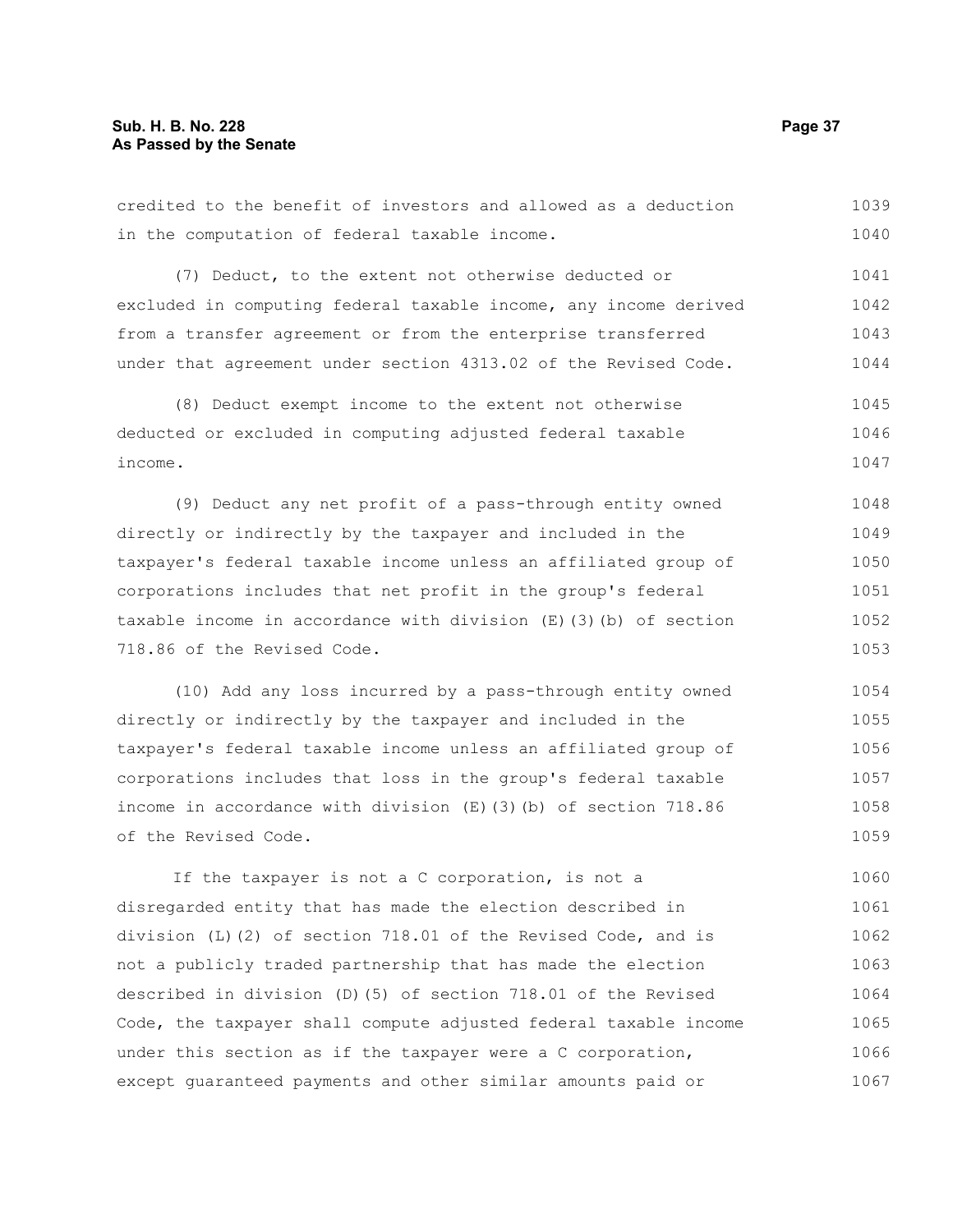| accrued to a partner, former partner, shareholder, former        | 1068 |
|------------------------------------------------------------------|------|
| shareholder, member, or former member shall not be allowed as a  | 1069 |
| deductible expense unless such payments are a pension or         | 1070 |
| retirement benefit payment paid to a retired partner, retired    | 1071 |
| shareholder, or retired member or are in consideration for the   | 1072 |
| use of capital and treated as payment of interest under section  | 1073 |
| 469 of the Internal Revenue Code or United States treasury       | 1074 |
| regulations. Amounts paid or accrued to a qualified self-        | 1075 |
| employed retirement plan with respect to a partner, former       | 1076 |
| partner, shareholder, former shareholder, member, or former      | 1077 |
| member of the taxpayer, amounts paid or accrued to or for health | 1078 |
| insurance for a partner, former partner, shareholder, former     | 1079 |
| shareholder, member, or former member, and amounts paid or       | 1080 |
| accrued to or for life insurance for a partner, former partner,  | 1081 |
| shareholder, former shareholder, member, or former member shall  | 1082 |
| not be allowed as a deduction.                                   | 1083 |
|                                                                  |      |

Nothing in division (B) of this section shall be construed as allowing the taxpayer to add or deduct any amount more than once or shall be construed as allowing any taxpayer to deduct any amount paid to or accrued for purposes of federal selfemployment tax. 1084 1085 1086 1087 1088

(C) "Taxpayer" has the same meaning as in section 718.01 of the Revised Code, except that "taxpayer" does not include natural persons or entities subject to the tax imposed under Chapter 5745. of the Revised Code. "Taxpayer" may include receivers, assignees, or trustees in bankruptcy when such persons are required to assume the role of a taxpayer. 1089 1090 1091 1092 1093 1094

(D) "Tax return" or "return" means the notifications and reports required to be filed pursuant to sections 718.80 to 718.95 of the Revised Code for the purpose of reporting 1095 1096 1097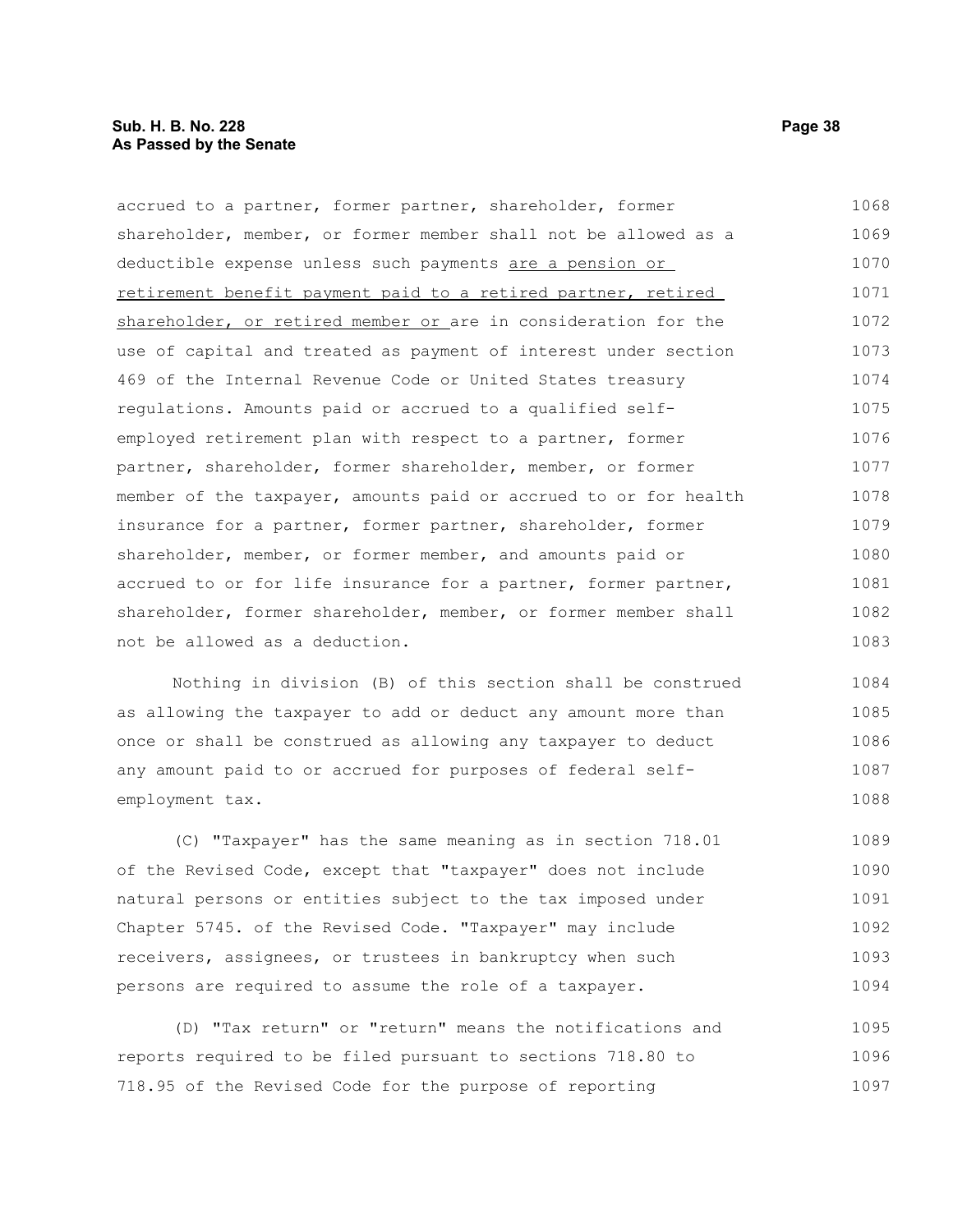| municipal income taxes, and includes declarations of estimated   | 1098 |
|------------------------------------------------------------------|------|
| tax.                                                             | 1099 |
| (E) "Taxable year" means the calendar year or the-               | 1100 |
| taxpayer's fiscal year beginning during the calendar year, or-   | 1101 |
| fractional part thereof, upon which the calculation of the-      | 1102 |
| taxpayer's adjusted federal taxable income is based pursuant to  | 1103 |
| this chapter. If a taxpayer's taxable year is changed for-       | 1104 |
| federal income tax purposes, the taxable year for purposes of    | 1105 |
| sections 718.80 to 718.95 of the Revised Code is changed         | 1106 |
| accordingly but may consist of an aggregation of more than one-  | 1107 |
| taxable year for federal income tax purposes. The tax-           | 1108 |
| commissioner may prescribe by rule an appropriate period as the  | 1109 |
| taxable year for a taxpayer that has had a change of its taxable | 1110 |
| year for federal income tax purposes, for a taxpayer that has    | 1111 |
| two or more short taxable years for federal income tax purposes- | 1112 |
| as the result of a change of ownership, or for a new taxpayer-   | 1113 |
| that would otherwise have no taxable year.                       | 1114 |
| (F) "Assessment" means a notice of underpayment or               | 1115 |
| nonpayment of a tax issued pursuant to section 718.90 of the     | 1116 |
| Revised Code.                                                    | 1117 |
| Sec. 718.83. (A) On or before the last day of each month,        | 1118 |
| the tax commissioner shall certify to the director of budget and | 1119 |
| management the amount to be paid to each municipal corporation,  | 1120 |
| based on amounts reported on annual returns and declarations of  | 1121 |
| estimated tax under sections 718.85 and 718.88 of the Revised    | 1122 |
| Code, less any amounts previously distributed and net of any     | 1123 |
| audit adjustments made or refunds granted by the commissioner,   | 1124 |
| for the calendar month preceding the month in which the          | 1125 |
| certification is made. Not later than the fifth day of each      | 1126 |
| month, the director shall provide for payment of the amount      | 1127 |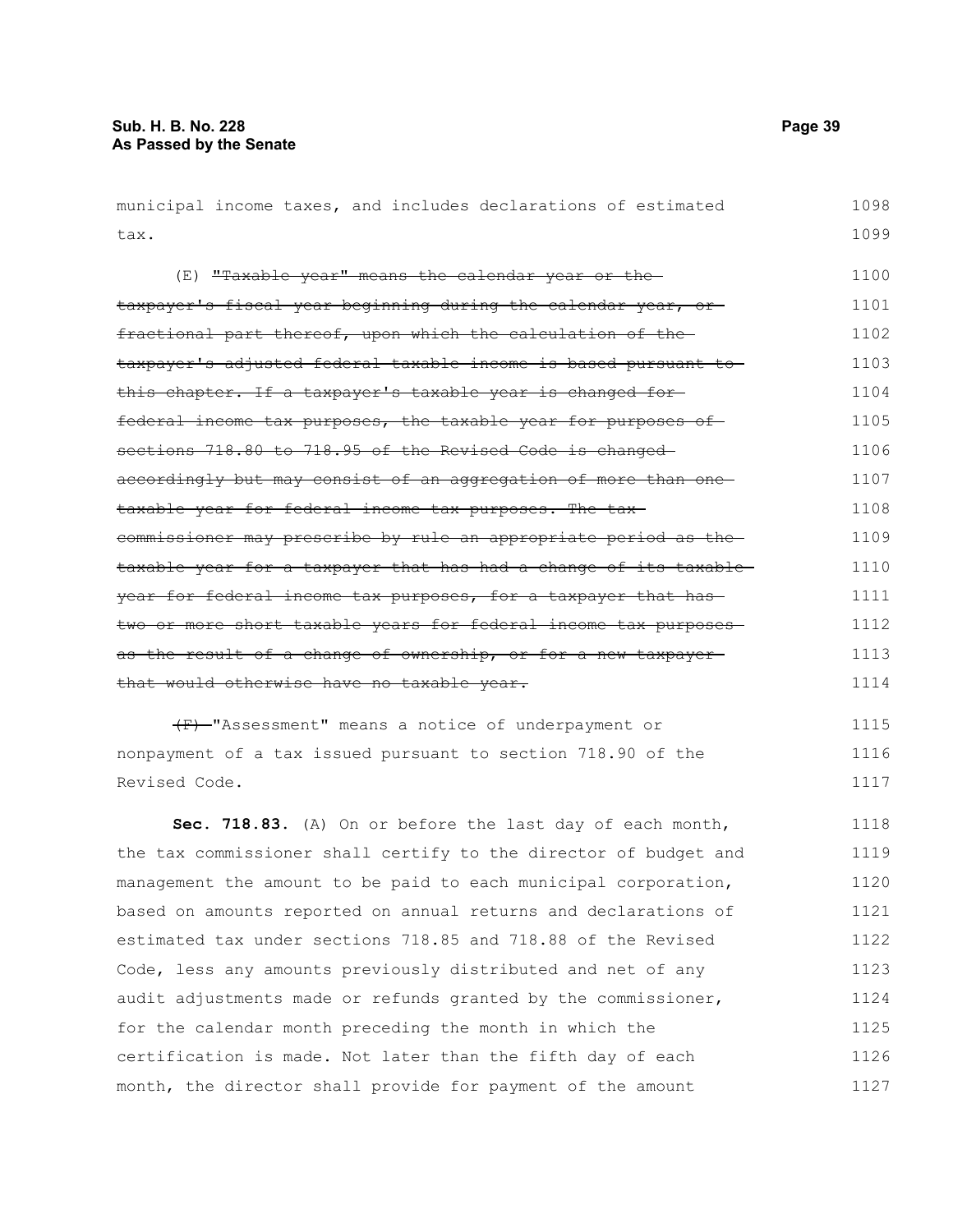certified to each municipal corporation from the municipal net profit tax fund, plus a pro rata share of any investment earnings accruing to the fund since the previous payment under this section, and minus any reduction required by the commissioner under division (D) of this section. Each municipal corporation's share of such earnings shall equal the proportion that the municipal corporation's certified tax payment is of the total taxes certified to all municipal corporations in that quarter. All investment earnings on money in the municipal net profit tax fund shall be credited to that fund. 1128 1129 1130 1131 1132 1133 1134 1135 1136 1137

(B) If the tax commissioner determines that the amount of tax paid by a taxpayer and distributed to a municipal corporation under this section for a taxable year exceeds the amount payable to that municipal corporation under sections 718.80 to 718.95 of the Revised Code after accounting for amounts remitted with the annual return and as estimated taxes, the commissioner shall proceed according to divisions (A) and (B) of section 5703.77 of the Revised Code. 1138 1139 1140 1141 1142 1143 1144 1145

(C) If the amount of a municipal corporation's net distribution computed by the commissioner under division (A) of this section is less than zero, the commissioner may notify the municipal corporation of the deficiency. Within thirty days after receiving such a notice, the municipal corporation shall pay an amount equal to the deficiency to the treasurer of state. The treasurer of state shall credit any payment received under this division to the municipal net profit tax fund. 1146 1147 1148 1149 1150 1151 1152 1153

(D) If a municipal corporation fails to make a timely payment required under division (C) of this section, the commissioner may recover the deficiency using any or all of the following options: 1154 1155 1156 1157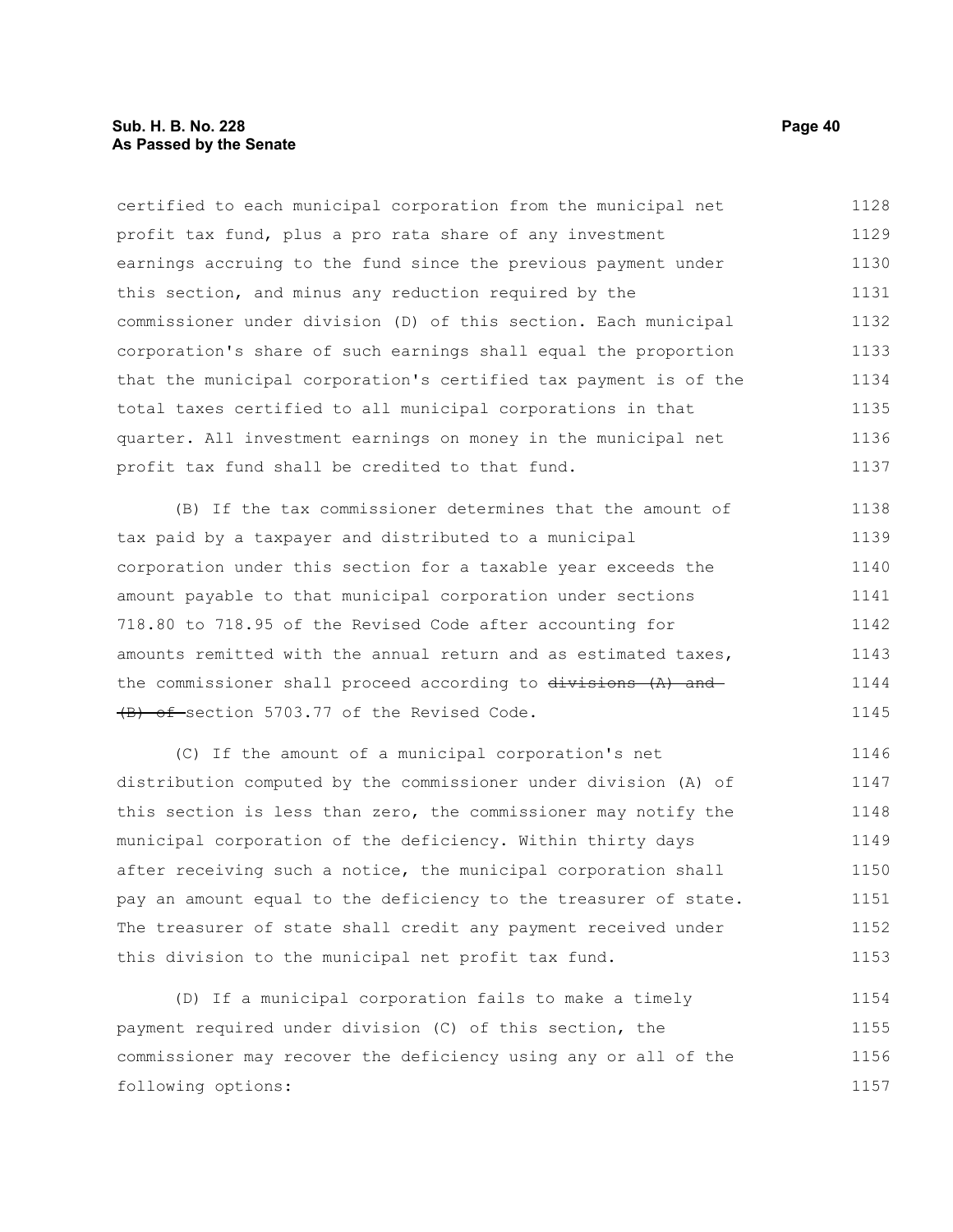#### **Sub. H. B. No. 228 Page 41 As Passed by the Senate**

(1) Deduct the amount of the deficiency from the next distribution to that municipal corporation under division (A) of this section or, if the amount of the deficiency exceeds the amount of such distribution, withhold such distributions entirely until the withheld amount equals the amount of the municipal corporation's deficiency; 1158 1159 1160 1161 1162 1163

(2) Deduct the amount of the deficiency from the next payment to that municipal corporation under division (A) of section 5745.05 of the Revised Code or, if the amount of the deficiency exceeds the amount of such distribution, withhold such distributions entirely until the withheld amount equals the amount of the municipal corporation's deficiency; 1164 1165 1166 1167 1168 1169

(3) Deduct the amount of the deficiency from the municipal corporation's share of the next payment made by the commissioner under division (F) of section 321.24 of the Revised Code or, if the amount of the deficiency exceeds the amount of the municipal corporation's share of such payment, withhold the municipal corporation's share of the payments entirely until the withheld amount equals the amount of the municipal corporation's deficiency. 1170 1171 1172 1173 1174 1175 1176 1177

(E) The total amount of payments and distributions withheld from a municipal corporation under division (D) of this section shall not exceed the unpaid portion of the municipal corporation's net distribution deficiency. All amounts withheld under division (D) of this section shall be credited to the municipal net profit tax fund. 1178 1179 1180 1181 1182 1183

(F) The commissioner may adopt rules necessary to administer this section. 1184 1185

 **Sec. 718.841.** (A) The department of taxation shall create 1186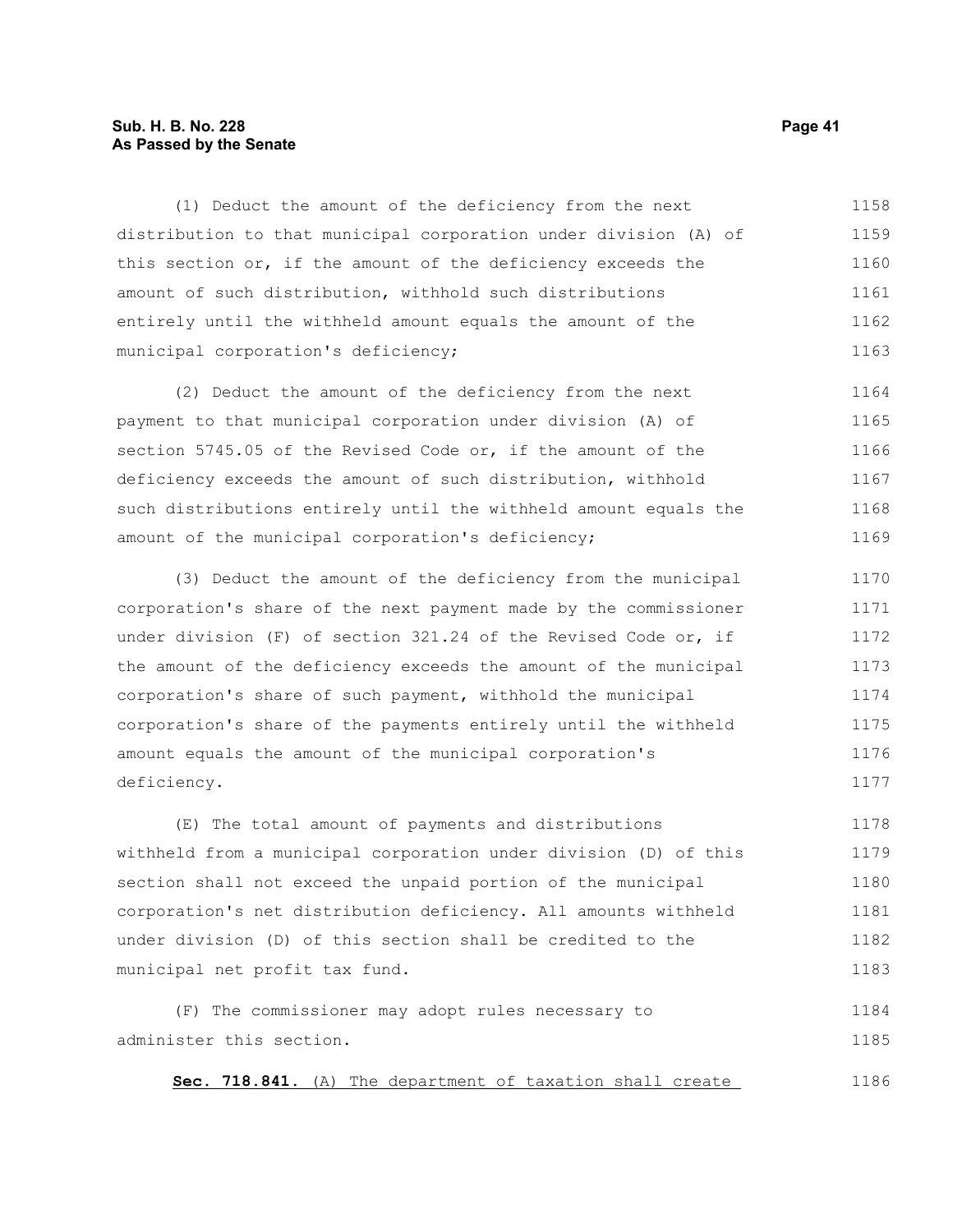| and maintain a world wide web portal capable of securely               | 1187 |
|------------------------------------------------------------------------|------|
| exchanging information between the department and municipal            | 1188 |
| corporations.                                                          | 1189 |
| (B) The web portal created pursuant to division (A) of                 | 1190 |
| this section shall be used by both the department and municipal        | 1191 |
| corporations to securely exchange information as required under        | 1192 |
| sections 718.80 to 718.95 of the Revised Code. The tax                 | 1193 |
| commissioner shall establish the procedures by which municipal         | 1194 |
| corporations may access the web portal and the format in which         | 1195 |
| information must be submitted.                                         | 1196 |
| (C) If the web portal is unavailable for any reason, the               | 1197 |
| tax commissioner and municipal corporations shall provide the          | 1198 |
| information as required under sections 718.80 to 718.95 of the         | 1199 |
| Revised Code through another secure format. If the commissioner        | 1200 |
| <u>determines it reasonably necessary, the commissioner may extend</u> | 1201 |
| the time within which information must be provided by not more         | 1202 |
| than forty-five days. If the commissioner extends the time             | 1203 |
| within which information must be provided, any event attaching a       | 1204 |
| penalty for failure to provide such information shall be               | 1205 |
| extended accordingly.                                                  | 1206 |
| (D) The tax commissioner may modify the web portal created             | 1207 |
| pursuant to division (A) of this section to enable the exchange        | 1208 |
| of information between the commissioner and municipal                  | 1209 |
| corporations under Chapter 5745. and division (D) of section           | 1210 |
| 5747.50 of the Revised Code and as otherwise required or               | 1211 |
| permitted by law.                                                      | 1212 |
| The tax commissioner may adopt rules governing the use<br>(E)          | 1213 |
| of the web portal created pursuant to division (A) of this             | 1214 |
| section.                                                               | 1215 |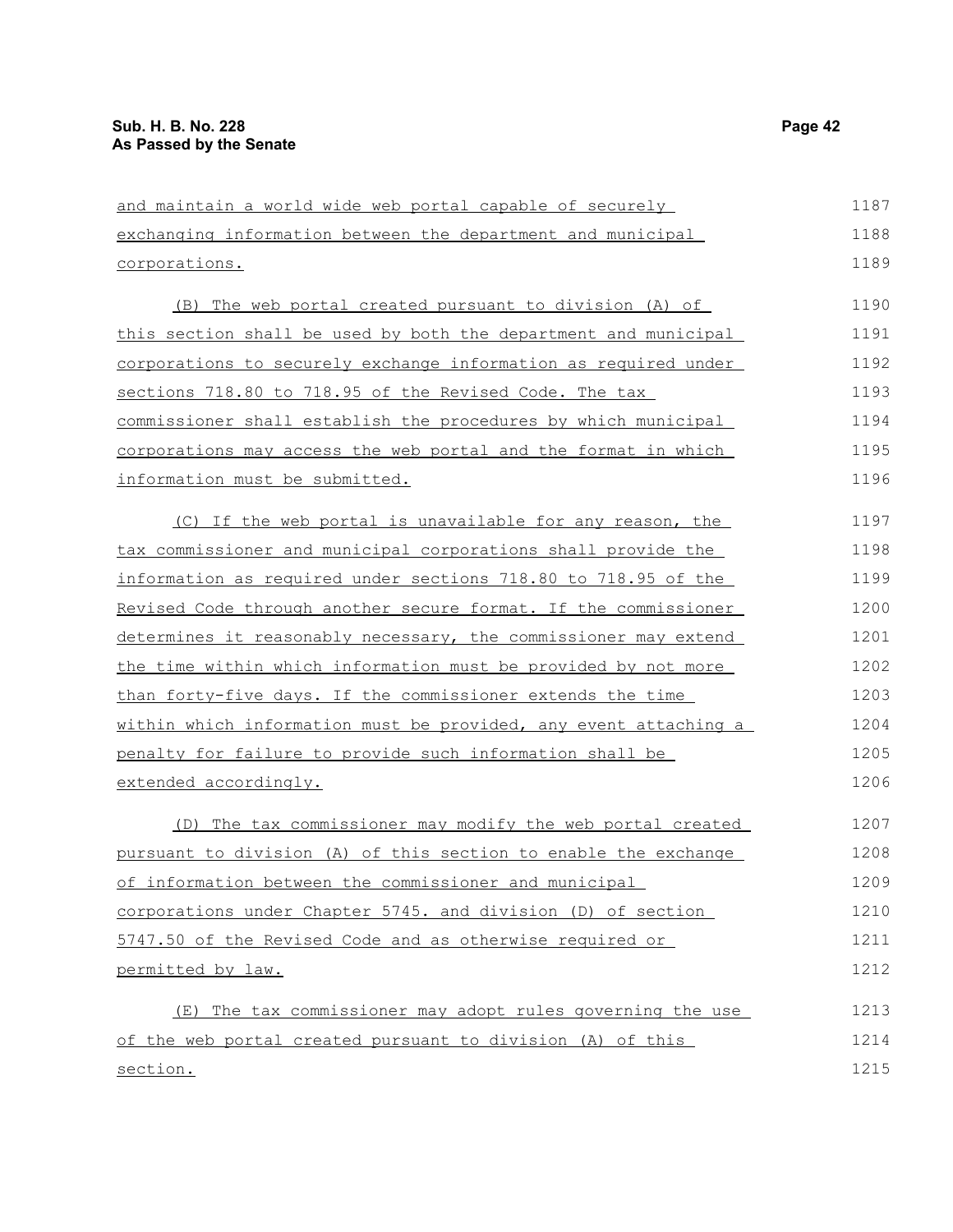#### **Sub. H. B. No. 228 Page 43 As Passed by the Senate**

Sec. 718.85. (A) (1) For each taxable year, every taxpayer shall file an annual return. Such return, along with the amount of tax shown to be due on the return less the amount paid for the taxable year under section 718.88 of the Revised Code, shall be submitted to the tax commissioner, on a form and in the manner prescribed by the commissioner, on or before the fifteenth day of the fourth month following the end of the taxpayer's taxable year. 1216 1217 1218 1219 1220 1221 1222 1223

(2) If a taxpayer has multiple taxable years beginning within one calendar year, the taxpayer shall aggregate the factsand figures necessary to compute the tax due under this chapter, in accordance with sections 718.81, 718.82, and, if applicable, 718.86 of the Revised Code onto its annual return. 1224 1225 1226 1227 1228

(3) The remittance shall be made payable to the treasurer of state and in the form prescribed by the tax commissioner. If the amount payable with the tax return is ten dollars or less, no remittance is required. 1229 1230 1231 1232

(B) The tax commissioner shall immediately forward to the treasurer of state all amounts the commissioner receives pursuant to sections 718.80 to 718.95 of the Revised Code. The treasurer shall credit ninety-nine and one-half per cent of such amounts to the municipal net profit tax fund which is hereby created in the state treasury, and the remainder to themunicipal income tax administrative fund established under section 5745.03 of the Revised Code. 1233 1234 1235 1236 1237 1238 1239 1240

(C)(1) Each return required to be filed under this section shall contain the signature of the taxpayer or the taxpayer's duly authorized agent and of the person who prepared the return for the taxpayer, and shall include the taxpayer's identification number. Each return shall be verified by a 1241 1242 1243 1244 1245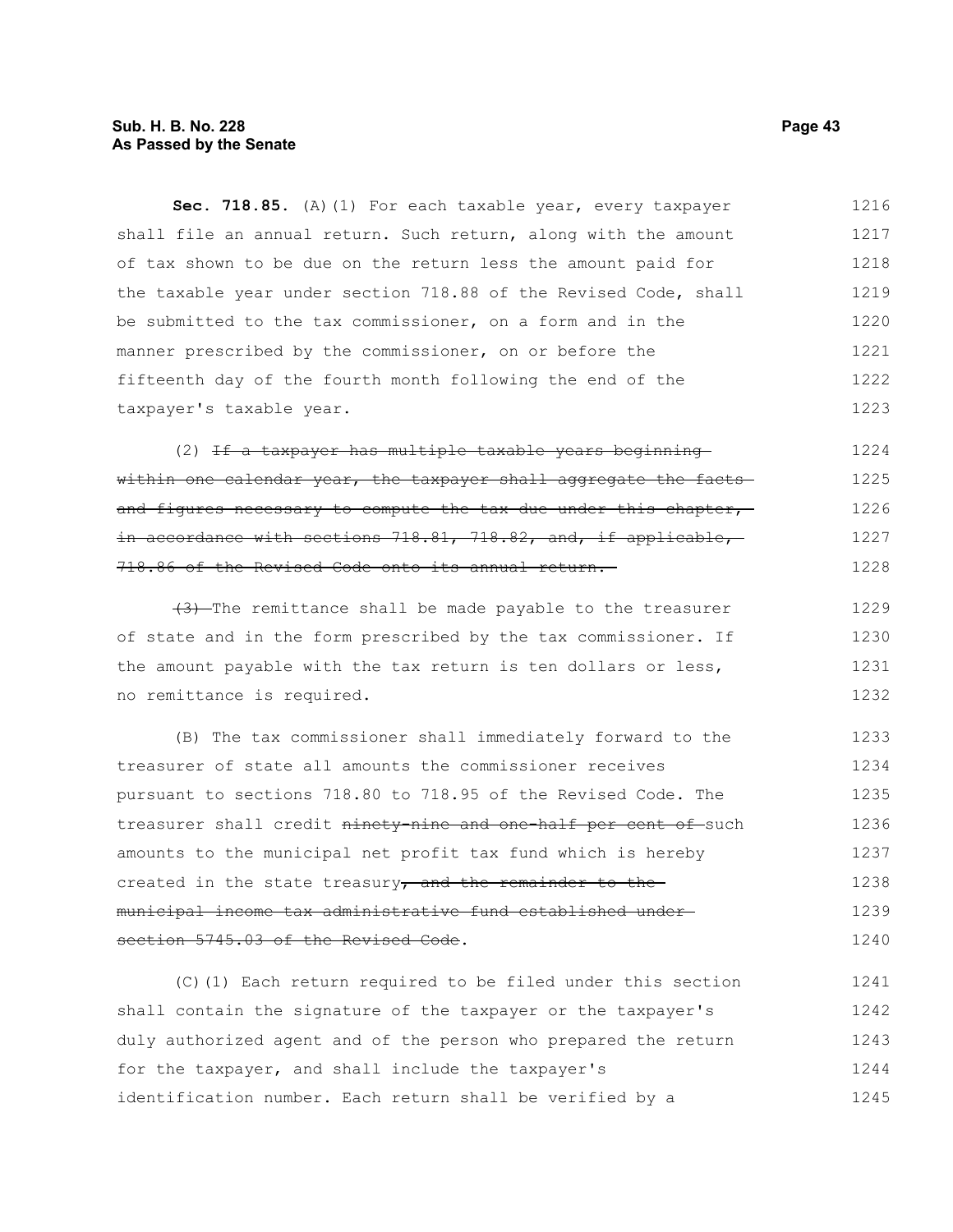declaration under penalty of perjury.

(2)(a) The tax commissioner may require a taxpayer to include, with each annual tax return, amended return, or request for refund filed with the commissioner under sections 718.80 to 718.95 of the Revised Code, copies of any relevant documents or other information. 1248 1249 1250 1251

(b) A taxpayer that files an annual tax return electronically through the Ohio business gateway or in another manner as prescribed by the tax commissioner shall either submit the documents required under this division electronically as prescribed at the time of filing or, if electronic submission is not available, mail the documents to the tax commissioner. The department of taxation shall publish a method of electronically submitting the documents required under this division on or before January 1, 2019. 1252 1253 1254 1255 1256 1257 1258 1259 1260

(3) After a taxpayer files a tax return, the tax commissioner may request, and the taxpayer shall provide, any information, statements, or documents required to determine and verify the taxpayer's municipal income tax. 1261 1262 1263 1264

(D)(1)(a) Any taxpayer that has duly requested an automatic extension for filing the taxpayer's federal income tax return shall automatically receive an extension for the filing of a tax return with the commissioner under this section. The extended due date of the return shall be the fifteenth day of the tenth month after the last day of the taxable year to which the return relates. 1265 1266 1267 1268 1269 1270 1271

(b) A taxpayer that has not requested or received a sixmonth extension for filing the taxpayer's federal income tax return may request that the commissioner grant the taxpayer a 1272 1273 1274

1246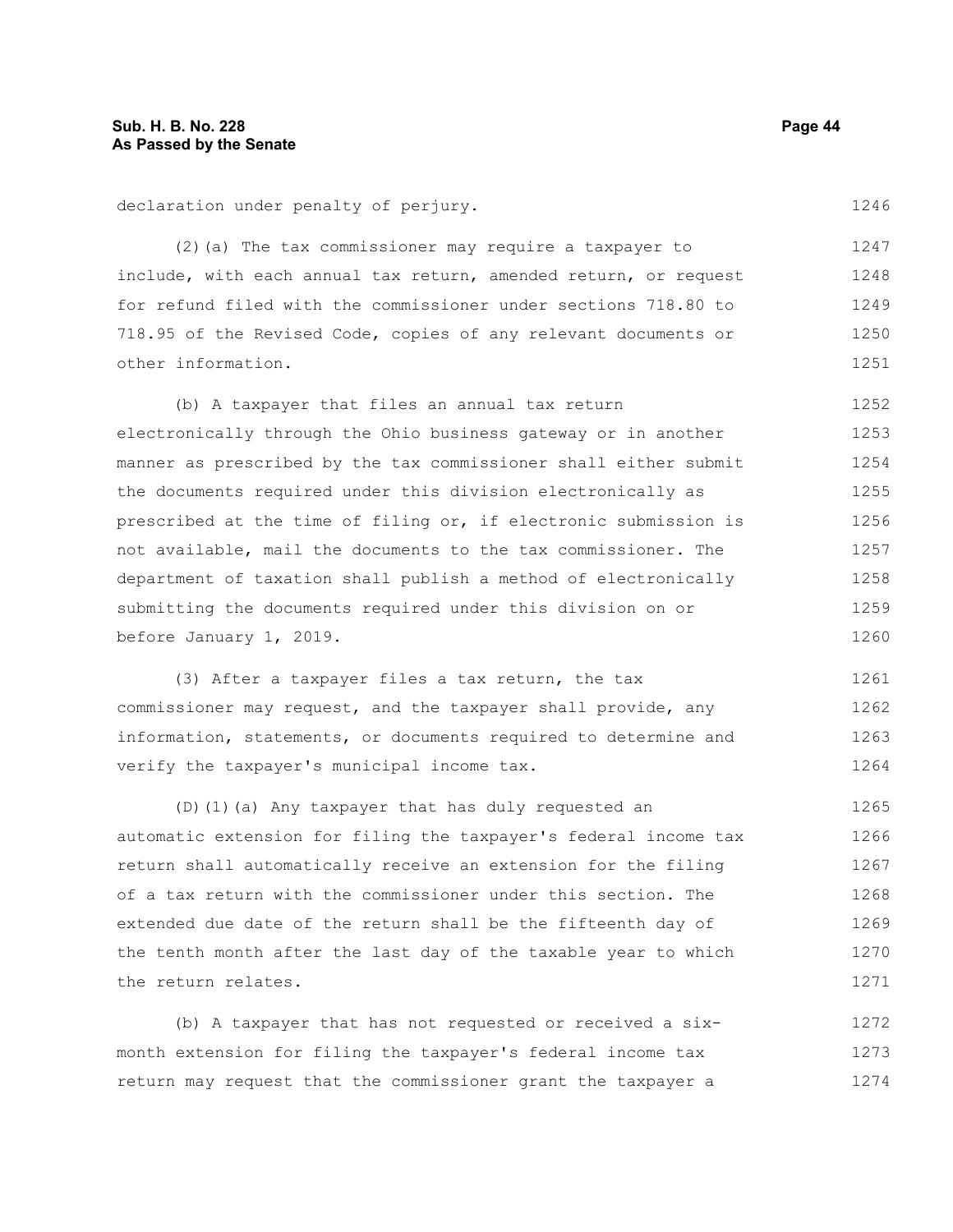#### **Sub. H. B. No. 228 Page 45 As Passed by the Senate**

six-month extension of the date for filing the taxpayer's municipal income tax return. If the commissioner receives the request on or before the date the municipal income tax return is due, the commissioner shall grant the taxpayer's extension request. 1275 1276 1277 1278 1279

(c) An extension of time to file under division (D)(1) of this section is not an extension of the time to pay any tax due unless the tax commissioner grants an extension of that date. 1280 1281 1282

(2) If the commissioner considers it necessary in order to ensure payment of a tax imposed in accordance with section 718.04 of the Revised Code, the commissioner may require taxpayers to file returns and make payments otherwise than as provided in this section, including taxpayers not otherwise required to file annual returns. 1283 1284 1285 1286 1287 1288

(E) Each return required to be filed in accordance with this section shall include a box that the taxpayer may check to authorize another person, including a tax return preparer who prepared the return, to communicate with the tax commissioner about matters pertaining to the return. The return or instructions accompanying the return shall indicate that by checking the box the taxpayer authorizes the commissioner to contact the preparer or other person concerning questions that arise during the examination or other review of the return and authorizes the preparer or other person only to provide the commissioner with information that is missing from the return, to contact the commissioner for information about the examination or other review of the return or the status of the taxpayer's refund or payments, and to respond to notices about mathematical errors, offsets, or return preparation that the taxpayer has received from the commissioner and has shown to the 1289 1290 1291 1292 1293 1294 1295 1296 1297 1298 1299 1300 1301 1302 1303 1304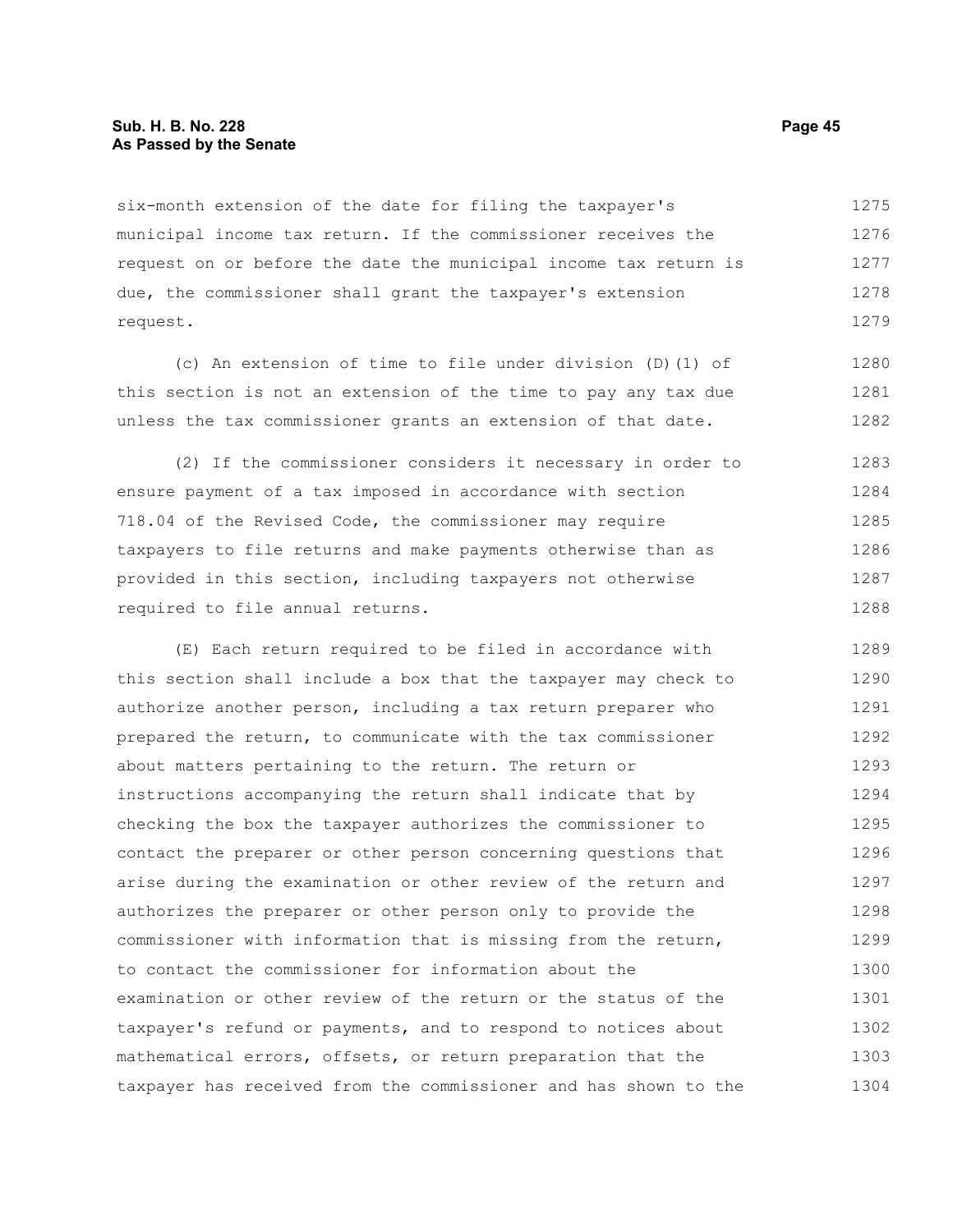preparer or other person.

(F) When income tax returns or other documents require the signature of a tax return preparer, the tax commissioner shall accept a facsimile or electronic version of such a signature in lieu of a manual signature. 1306 1307 1308 1309

**Sec. 718.90.** (A) If any taxpayer required to file a return under section 718.80 to 718.95 of the Revised Code fails to file the return within the time prescribed, files an incorrect return, or fails to remit the full amount of the tax due for the period covered by the return, the tax commissioner may make an assessment against the taxpayer for any deficiency for the period for which the return or tax is due, based upon any information in the commissioner's possession. 1310 1311 1312 1313 1314 1315 1316 1317

The tax commissioner shall not make or issue an assessment against a taxpayer more than three years after the later of the date the return subject to assessment was required to be filed or the date the return was filed. Such time limit may be extended if both the taxpayer and the commissioner consent in writing to the extension. Any such extension shall extend the three-year time limit in section 718.91 of the Revised Code for the same period of time. There shall be no bar or limit to an assessment against a taxpayer that fails to file a return subject to assessment as required by sections 718.80 to 718.95 of the Revised Code, or that files a fraudulent return. The commissioner shall give the taxpayer assessed written notice of the assessment as provided in section 5703.37 of the Revised Code. With the notice, the commissioner shall provide instructions on how to petition for reassessment and request a hearing on the petition. 1318 1319 1320 1321 1322 1323 1324 1325 1326 1327 1328 1329 1330 1331 1332 1333

(B) Unless the taxpayer assessed files with the tax 1334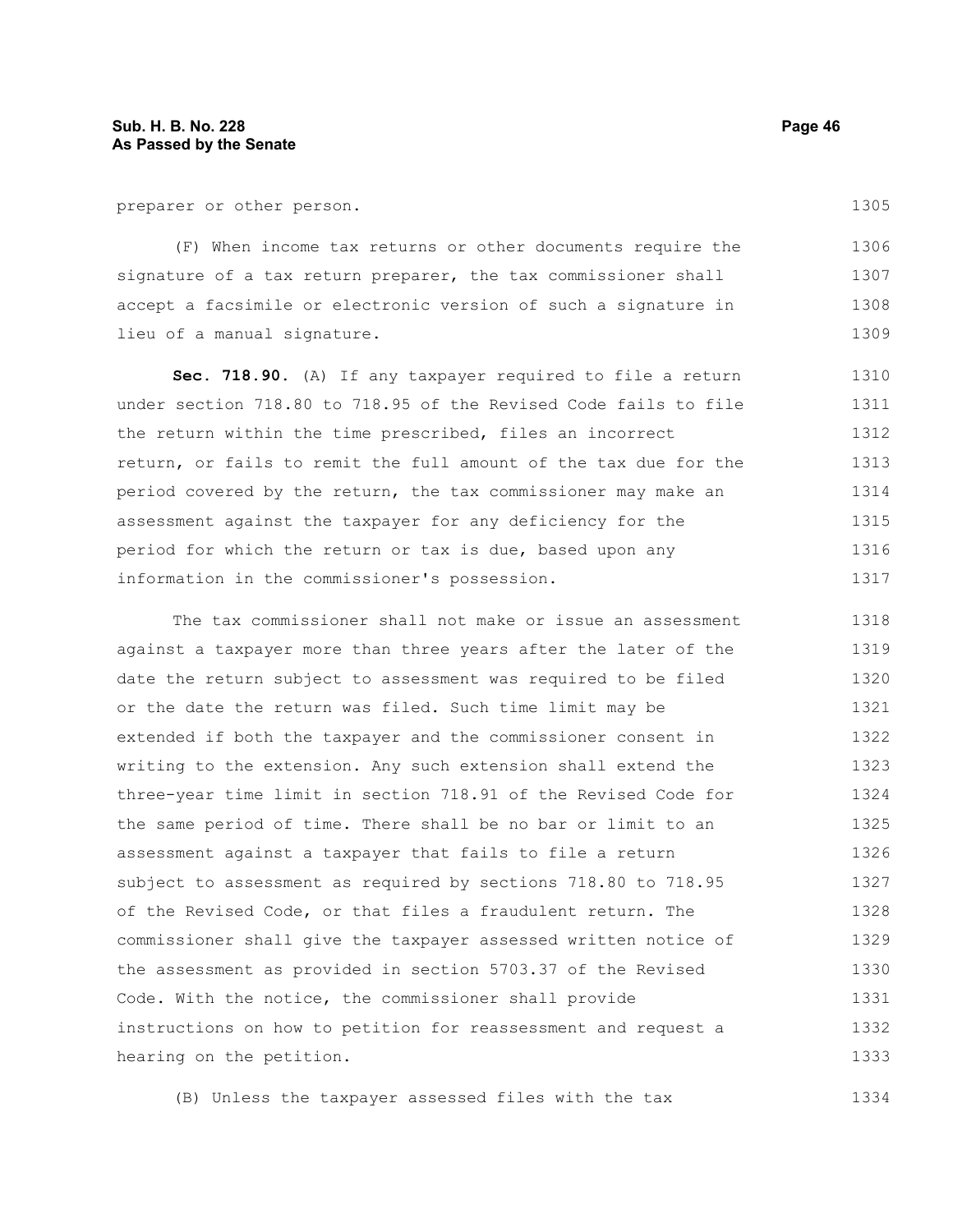#### **Sub. H. B. No. 228 Page 47 As Passed by the Senate**

commissioner within sixty days after service of the notice of assessment, either personally or by certified mail, a written petition for reassessment signed by the authorized agent of the taxpayer assessed having knowledge of the facts, the assessment becomes final, and the amount of the assessment is due and payable from the taxpayer to the treasurer of state. The petition shall indicate the taxpayer's objections, but additional objections may be raised in writing if received by the commissioner prior to the date shown on the final determination. If the petition has been properly filed, the commissioner shall proceed under section 5703.60 of the Revised Code. 1335 1336 1337 1338 1339 1340 1341 1342 1343 1344 1345 1346

(C) After an assessment becomes final, if any portion of the assessment remains unpaid, including accrued interest, a certified copy of the tax commissioner's entry making the assessment final may be filed in the office of the clerk of the court of common pleas in the county in which the taxpayer has an office or place of business in this state, the county in which the taxpayer's statutory agent is located, or Franklin county. 1347 1348 1349 1350 1351 1352 1353

Immediately upon the filing of the entry, the clerk shall enter a judgment against the taxpayer assessed in the amount shown on the entry. The judgment may be filed by the clerk in a loose-leaf book entitled "special judgments for municipal income taxes," and shall have the same effect as other judgments. Execution shall issue upon the judgment upon the request of the tax commissioner, and all laws applicable to sales on execution shall apply to sales made under the judgment. 1354 1355 1356 1357 1358 1359 1360 1361

If the assessment is not paid in its entirety within sixty days after the day the assessment was issued, the portion of the assessment consisting of tax due shall bear interest at the rate 1362 1363 1364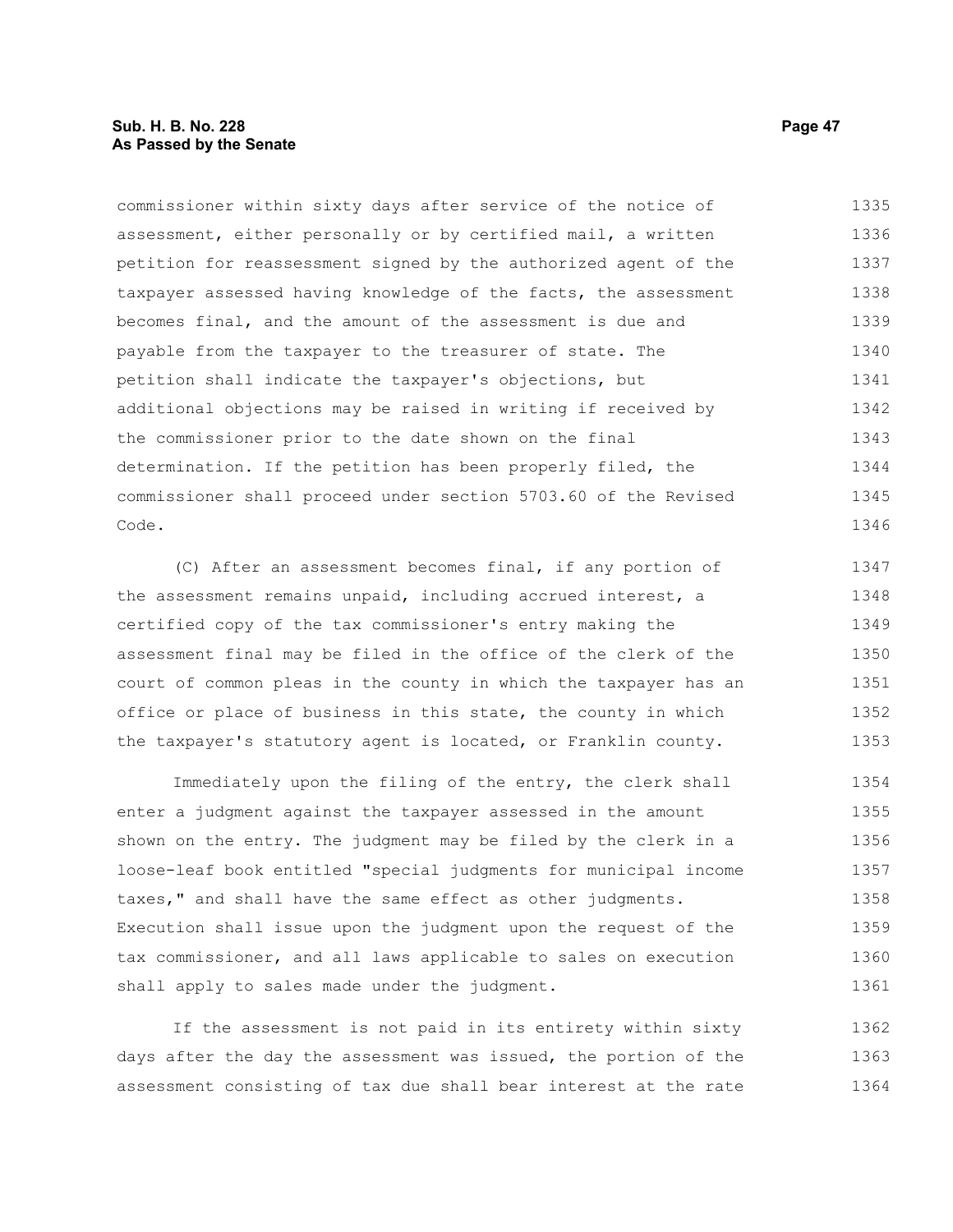per annum prescribed by section 5703.47 of the Revised Code from the day the commissioner issues the assessment until the assessment is paid or until it is certified to the attorney general for collection under section 131.02 of the Revised Code, whichever comes first. If the unpaid portion of the assessment is certified to the attorney general for collection, the entire unpaid portion of the assessment shall bear interest at the rate per annum prescribed by section 5703.47 of the Revised Code from the date of certification until the date it is paid in its entirety. Interest shall be paid in the same manner as the tax and may be collected by issuing an assessment under this section.  $(D)$  All (D)(1) Except as provided in division (D)(2) of this section, all money collected under this section shall be credited to the municipal net profit tax fund and distributed to the municipal corporation to which the money is owed based on the assessment issued under this section. (2) The attorney general may assess collection costs as authorized under section 109.08, 109.081, or 131.02 of the Revised Code on amounts collected under this section, which 1365 1366 1367 1368 1369 1370 1371 1372 1373 1374 1375 1376 1377 1378 1379 1380 1381 1382 1383 1384 1385

shall be credited to the attorney general claims fund created under section 109.081 of the Revised Code.

(E) If the tax commissioner believes that collection of the tax will be jeopardized unless proceedings to collect or secure collection of the tax are instituted without delay, the commissioner may issue a jeopardy assessment against the taxpayer liable for the tax. Immediately upon the issuance of the jeopardy assessment, the commissioner shall file an entry with the clerk of the court of common pleas in the manner prescribed by division (C) of this section. Notice of the 1387 1388 1389 1390 1391 1392 1393 1394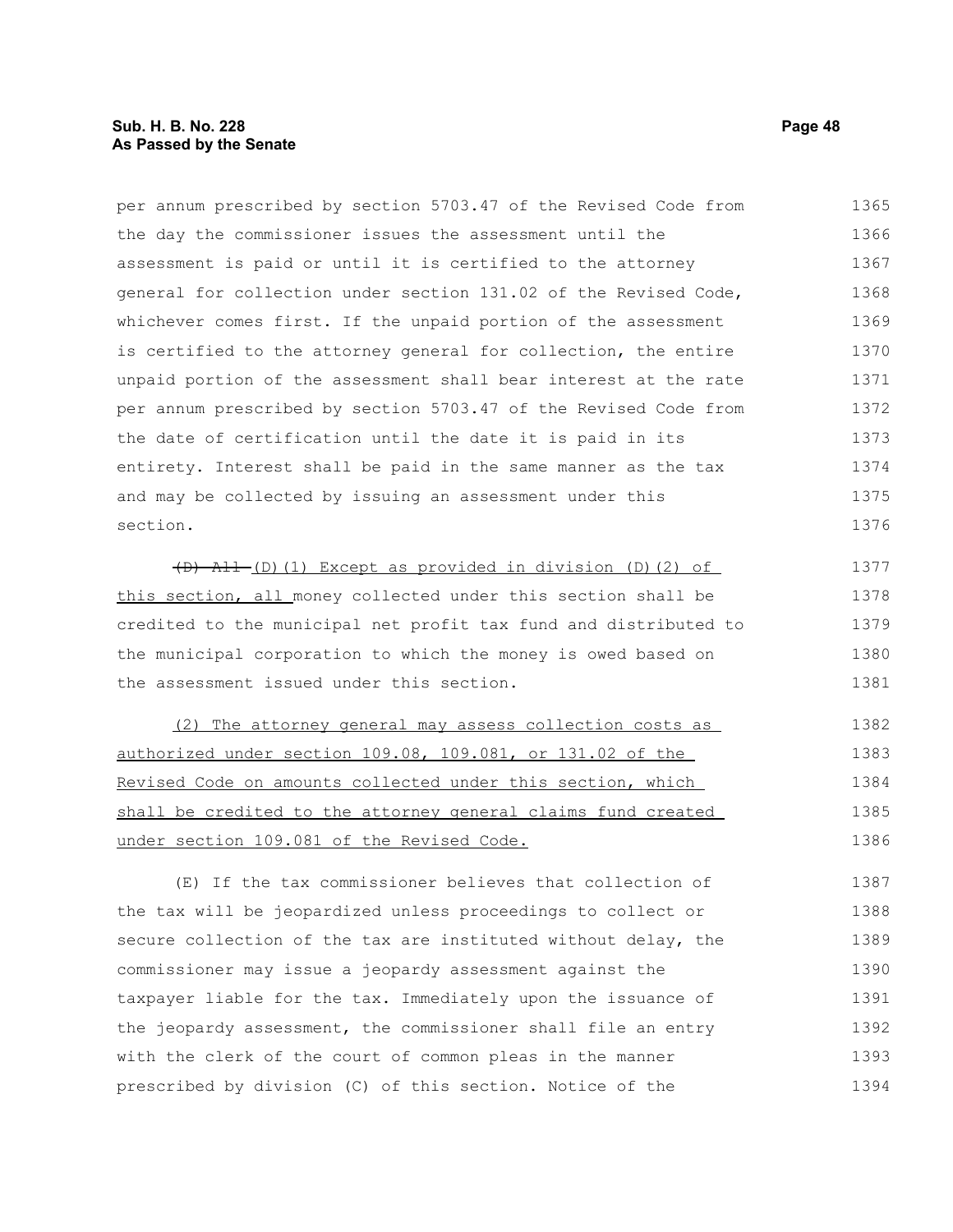#### **Sub. H. B. No. 228 Page 49 As Passed by the Senate**

jeopardy assessment shall be served on the taxpayer assessed or the taxpayer's legal representative in the manner provided in section 5703.37 of the Revised Code within five days of the filing of the entry with the clerk. The total amount assessed is immediately due and payable, unless the taxpayer assessed files a petition for reassessment in accordance with division (B) of this section and provides security in a form satisfactory to the commissioner and in an amount sufficient to satisfy the unpaid balance of the assessment. Full or partial payment of the assessment does not prejudice the commissioner's consideration of the petition for reassessment. 1395 1396 1397 1398 1399 1400 1401 1402 1403 1404 1405

(F) Notwithstanding the fact that a petition for reassessment is pending, the taxpayer may pay all or a portion of the assessment that is the subject of the petition. The acceptance of a payment by the treasurer of state does not prejudice any claim for refund upon final determination of the petition. 1406 1407 1408 1409 1410 1411

If upon final determination of the petition an error in the assessment is corrected by the tax commissioner, upon petition so filed or pursuant to a decision of the board of tax appeals or any court to which the determination or decision has been appealed, so that the amount due from the taxpayer under the corrected assessment is less than the portion paid, there shall be issued to the taxpayer, its assigns, or legal representative a refund in the amount of the overpayment as provided by section 718.91 of the Revised Code, with interest on that amount as provided by that section. 1412 1413 1414 1415 1416 1417 1418 1419 1420 1421

### **Sec. 5703.77.** (A) As used in this section:

(1) "Taxpayer" means a person subject to or previously subject to a tax or fee, a person that remits a tax or fee, or a 1423 1424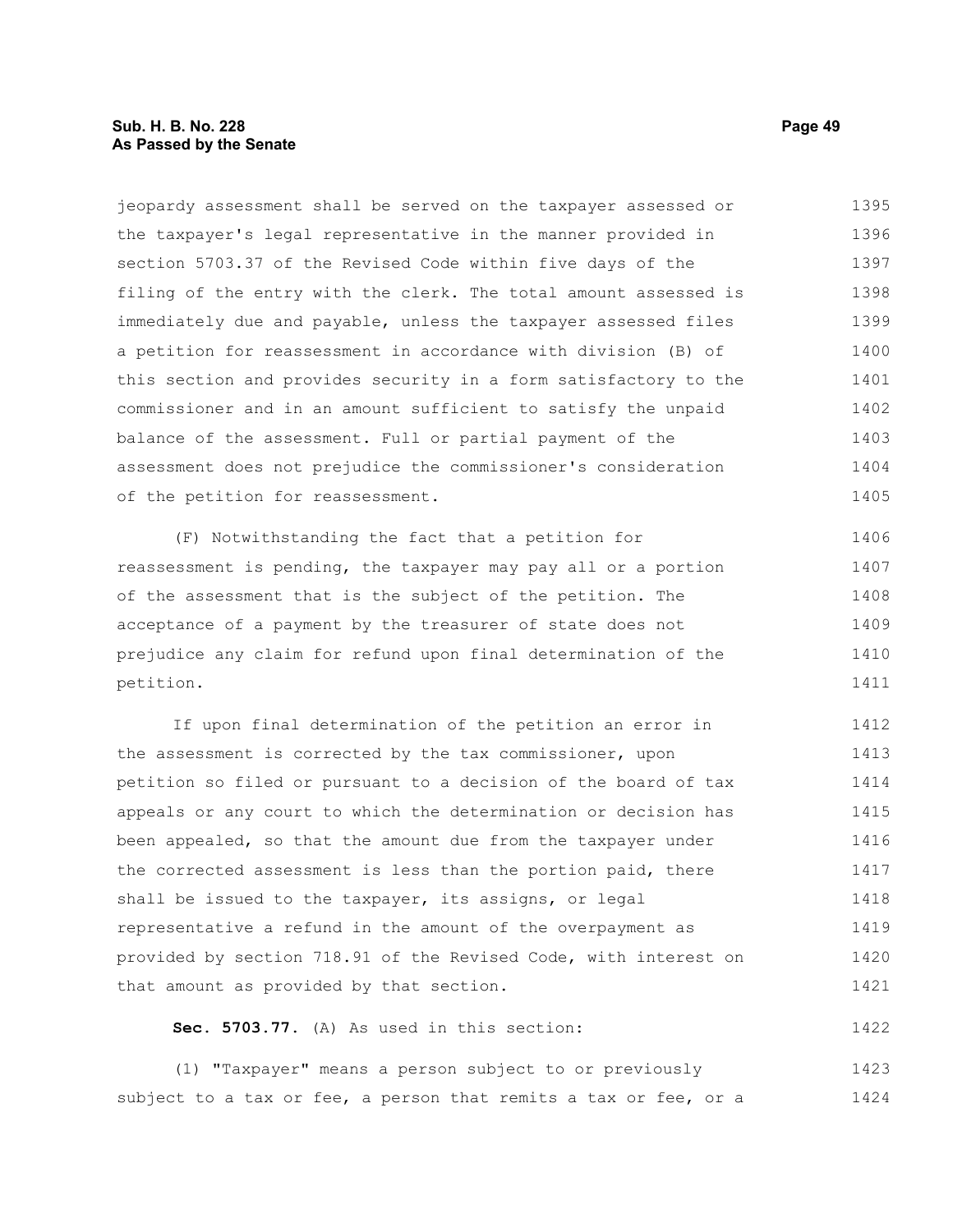person required to or previously required to withhold or collect and remit a tax or fee on behalf of another person. 1425 1426

(2) "Tax or fee" means a tax or fee administered by the tax commissioner. 1427 1428

(3) "Credit account balance" means the amount of a tax or fee that a taxpayer remits to the state in excess of the amount required to be remitted, after accounting for factors applicable to the taxpayer such as accelerated payments, estimated payments, tax credits, and tax credit balances that may be carried forward. 1429 1430 1431 1432 1433 1434

(4) "Tax debt" means an unpaid tax or fee or any unpaid penalty, interest, or additional charge on such a tax or fee due the state. 1435 1436 1437

(B) As soon as practicable, but not later than sixty days before the expiration of the period of time during which a taxpayer may file a refund application for a tax or fee, the tax commissioner shall review the taxpayer's accounts for the tax or fee and notify the taxpayer of any credit account balance for which the commissioner is required to issue a refund if the taxpayer were to file a refund application for that balance, regardless of whether the taxpayer files a refund application or amended return with respect to that tax or fee. The notice shall be made using contact information for the taxpayer on file with the commissioner. 1438 1439 1440 1441 1442 1443 1444 1445 1446 1447 1448

(C) Notwithstanding sections 128.47, 718.91, 3734.905, 4307.05, 5726.30, 5727.28, 5727.42, 5727.91, 5728.061, 5735.122, 5736.08, 5739.07, 5739.104, 5741.10, 5743.05, 5743.53, 5747.11, 5749.08, 5751.08, 5753.06, and any other section of the Revised Code governing refunds of taxes or fees, the commissioner may 1449 1450 1451 1452 1453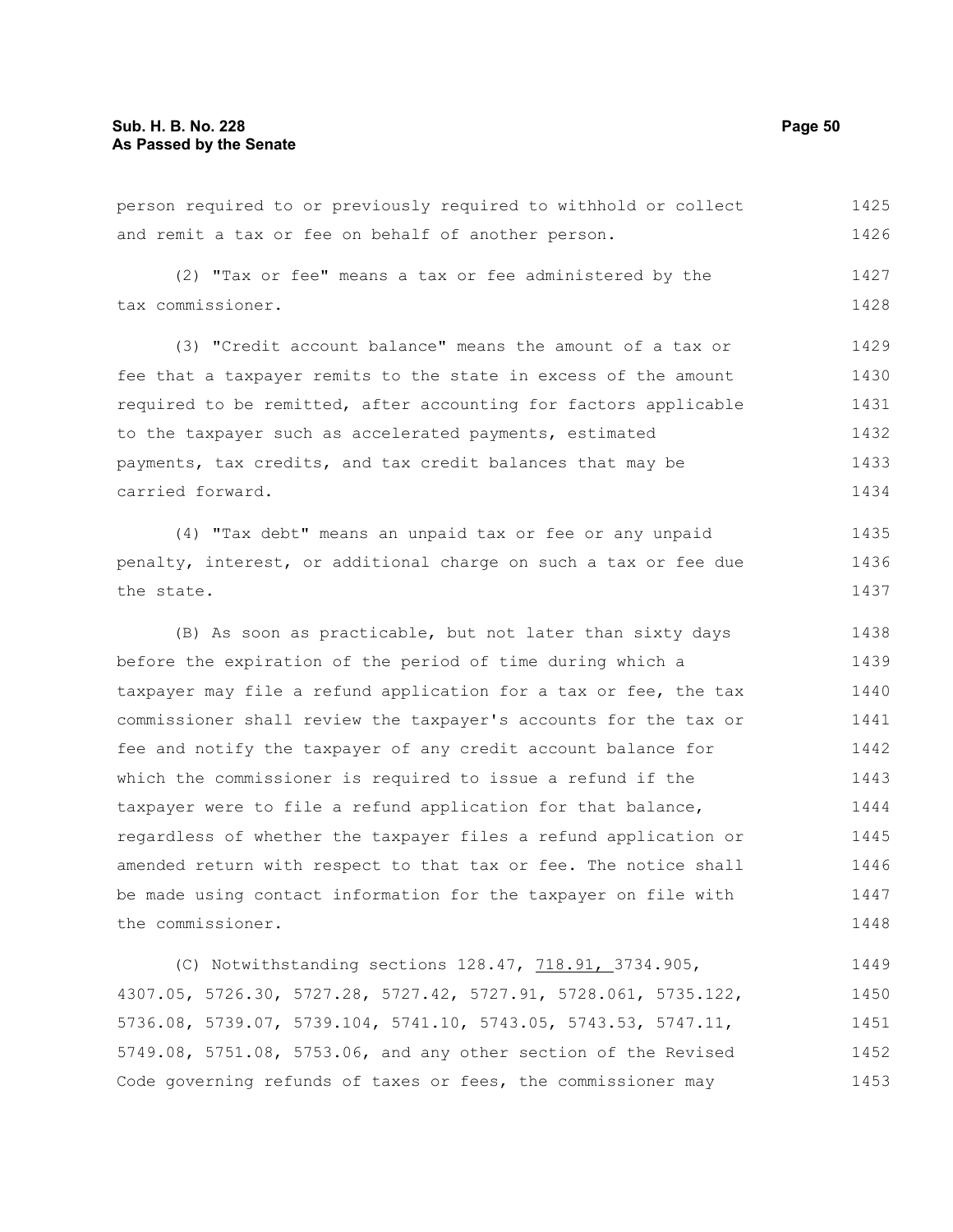#### **Sub. H. B. No. 228 Page 51 As Passed by the Senate**

apply the amount of any credit account balance for which the commissioner is required to issue a refund if the taxpayer were to file a refund application for that balance as a credit against the taxpayer's liability for the tax or fee in the taxpayer's next reporting period for that tax or fee or issue a refund of that credit account balance to the taxpayer, subject to division (D) of this section. 1454 1455 1456 1457 1458 1459 1460

(D) Before issuing a refund to a taxpayer under division (C) of this section, the tax commissioner shall withhold from that refund the amount of any of the taxpayer's tax debt certified to the attorney general under section 131.02 of the Revised Code and the amount of the taxpayer's liability, if any, for a tax or fee. The commissioner shall apply any amount withheld first in satisfaction of the amount of the taxpayer's certified tax debt and then in satisfaction of the taxpayer's liability. If the credit account balance originates from the tax administered under sections 718.80 to 718.95 of the Revised Code, it may be applied only against the taxpayer's certified tax debt or tax liability due under those sections. 1461 1462 1463 1464 1465 1466 1467 1468 1469 1470 1471 1472

(E) The tax commissioner may adopt rules to administer this section. 1473 1474

**Section 2.** That existing sections 718.01, 718.80, 718.81, 718.83, 718.85, 718.90, and 5703.77 of the Revised Code are hereby repealed. 1475 1476 1477

**Section 3.** (A) The amendment by this act of section 718.01 and division (B) of section 718.81 of the Revised Code applies to municipal taxable years beginning on and after January 1, 2020. 1478 1479 1480 1481

(B) Except as provided in division (A) of this section,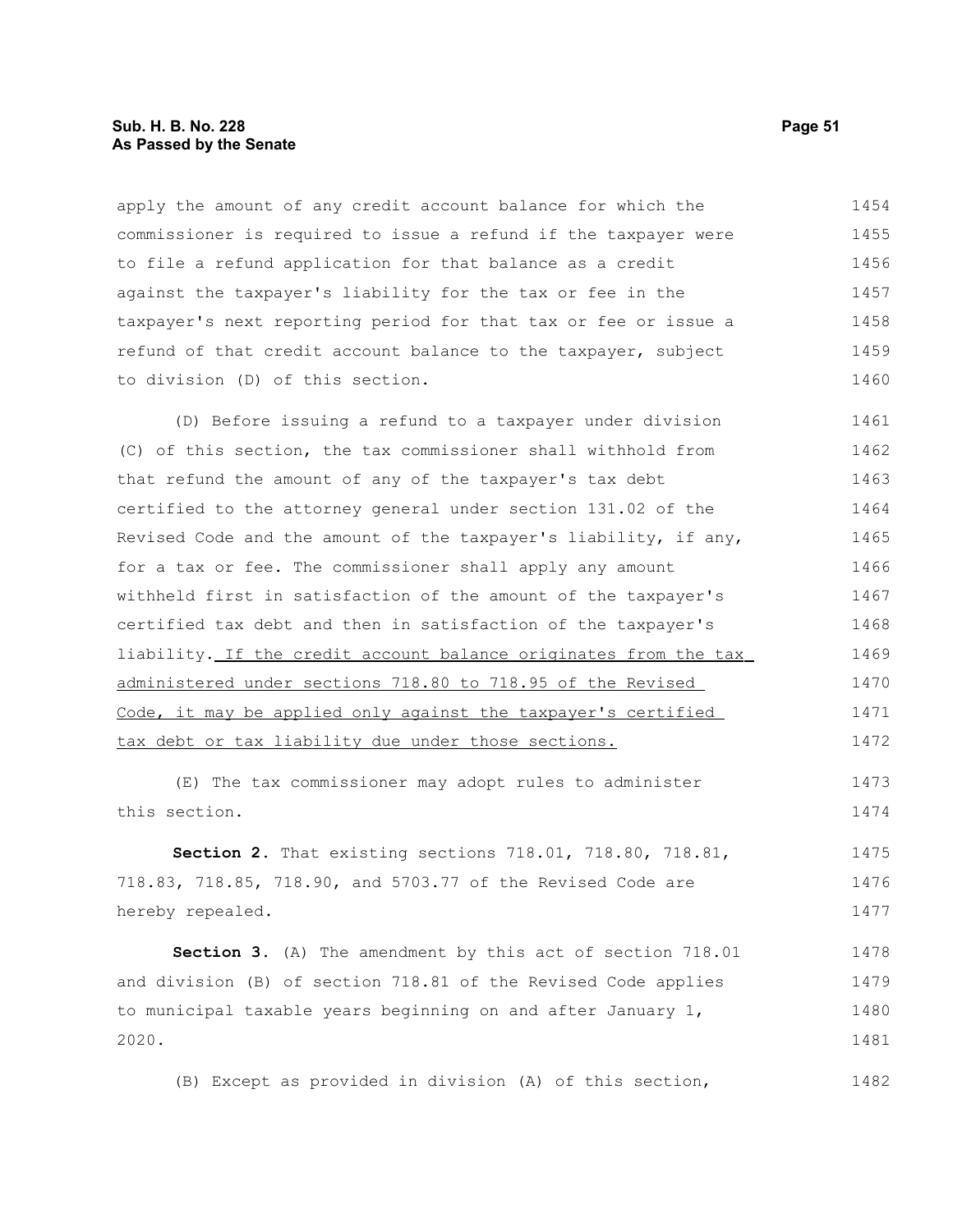the amendment by this act of sections 718.80, 718.81, and 718.85 of the Revised Code applies to municipal taxable years beginning on or after January 1, 2022. 1483 1484 1485

**Section 4.** With respect to the world wide web portal required to be established under section 718.841 of the Revised Code, the Department of Taxation shall make the portal available to municipal corporations for the exchange of information required by division (C)(1) of section 718.80 of the Revised Code and divisions  $(B)$ ,  $(C)$ , and  $(D)$  of section 718.84 of the Revised Code upon the effective date of the enactment by this act of section 718.841 of the Revised Code, and shall continue to add functionality to the portal until such time that the portal is capable of handling the exchange of all information necessary to be exchanged for the purposes of administering sections 718.80 to 718.95 of the Revised Code. 1486 1487 1488 1489 1490 1491 1492 1493 1494 1495 1496 1497

**Section 5.** (A) The Governor may execute a Governor's Deed in the name of the State conveying to Yukon Investments, LLC, an Ohio limited liability company, and its successors and assigns, or to an alternate purchaser or purchasers, and to the alternate purchaser or purchaser's successors and assigns, all of the State's right, title and interest in the following described real estate: 1498 1499 1500 1501 1502 1503 1504

Situated in the City of Cincinnati, County of Hamilton, and State of Ohio in Section 8, Township 3, Fractional Range 2, Miami Purchase, and more particularly described as follows: 1505 1506 1507

Beginning at the northwest corner of McMillan Street and Melrose Avenue, thence N 0° 10' E along the west line of Melrose Avenue 330 feet; thence N 89° 40' W parallel with Wm. Howard Taft Road 45.72 feet; thence north parallel with Chatham Street 0.78 feet to a point 168 feet south of the south line of Wm. 1508 1509 1510 1511 1512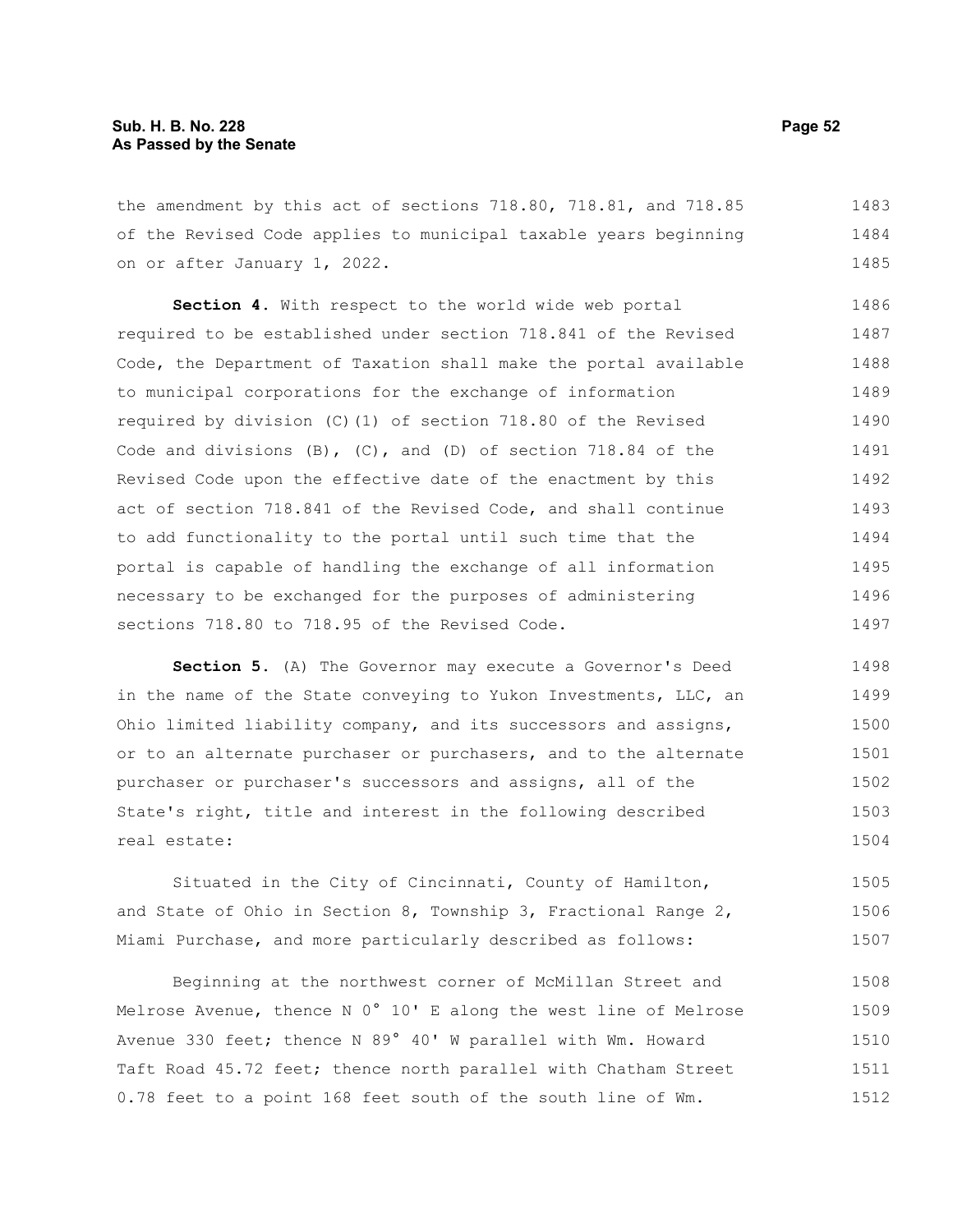Howard Taft Road; thence N 89° 40' W parallel with Wm. Howard Taft Road 75 feet; thence north parallel with Chatham Street 35.07 feet; thence N 89° 53' W parallel with the original north line of McMillan Street 28 feet to a point 132 feet east of the east line of Chatham Street; thence south parallel with Chatham Street 375 feet to the north line of McMillan Street; thence along the northerly line of McMillan Street the following courses and distances: N 73° 03' E 29.01 feet, S 89° 53' E 44.46 feet and N 89° 58' E 75.54 feet to the place of beginning. 1513 1514 1515 1516 1517 1518 1519 1520 1521

Being the same premises described in Deed from the Ambassador Corporation to Colonial Stores Incorporated dated November 29, 1966, and recorded in Deed Book 3518, Page 800, Deed Records of Hamilton County, Ohio. 1522 1523 1524 1525

Hamilton County Parcel Nos. 067-0002-0010-90, 067-0002- 0011-90, 067-0002-0054-90 and 067-0002-0194-90. 1526 1527

Prior Instrument Reference No.: Deed Book 4002, Page 458 1528

The foregoing legal description may be corrected or modified by the Department of Administrative Services to a final form if such corrections or modifications are needed to facilitate recordation of the deed. 1529 1530 1531 1532

(B)(1) The conveyance shall include the improvements and chattels situated on the real estate, and is subject to all easements, covenants, conditions, and restrictions of record: all legal highways and public rights-of-way; zoning, building, and other laws, ordinances, restrictions, and regulations; and real estate taxes and assessments not yet due and payable. The real estate shall be conveyed in an "as-is, where-is, with all faults" condition. 1533 1534 1535 1536 1537 1538 1539 1540

(2) The deed for the conveyance of the real estate 1541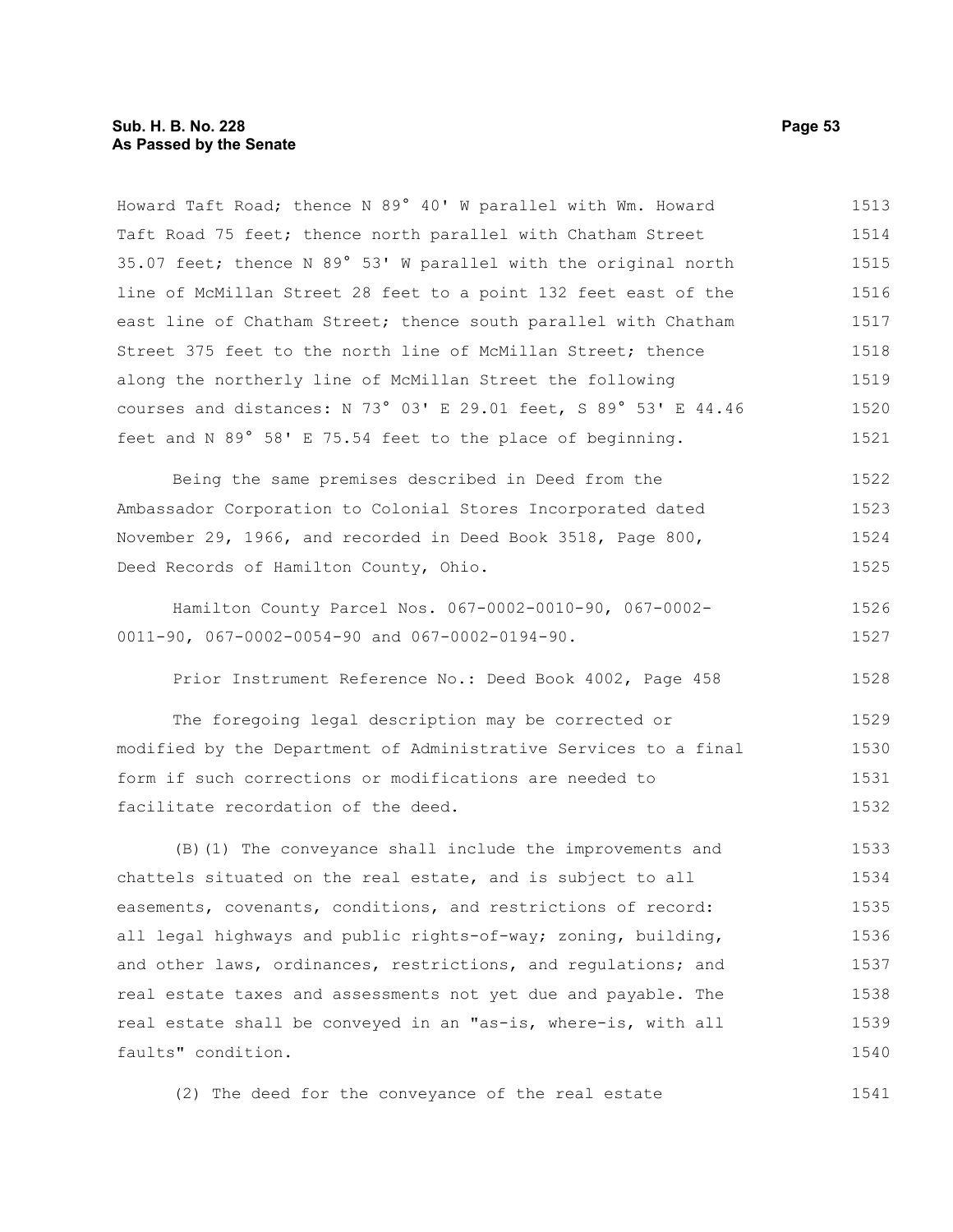#### **Sub. H. B. No. 228 Page 54 As Passed by the Senate**

described in division (A) of this section may contain restrictions, exceptions, reservations, reversionary interests, or other terms and conditions the Director of Administrative Services and the Board of Trustees of the University of Cincinnati determine to be in the best interest of the State. 1542 1543 1544 1545 1546

(3) Subsequent to the conveyance, any restrictions, exceptions, reservations, reversionary interests, or other terms and conditions contained in the deed may be released by the State or the Board of Trustees of the University of Cincinnati without the necessity of further legislation. 1547 1548 1549 1550 1551

(C) Consideration for the conveyance of the real estate described in division (A) of this section shall be One Million Six Hundred Thousand and 00/100 Dollars (\$1,600,000.00). If Yukon Investments, LLC does not complete the purchase of the real estate described in division (A) of this section within one hundred (100) days from the effective date of this section, the Director of Administrative Services may use any reasonable method of sale considered acceptable by the Board of Trustees of the University of Cincinnati to determine an alternate purchaser or purchasers willing to complete the purchase within three (3) years after the effective date of this section. In that case, consideration for the conveyance of the real estate to an alternate purchaser or purchasers shall be at a price and pursuant to terms and conditions acceptable to the Board of Trustees of the University of Cincinnati. 1552 1553 1554 1555 1556 1557 1558 1559 1560 1561 1562 1563 1564 1565 1566

(D) The real estate described in division (A) of this section shall be sold as an entire tract and not in parcels. 1567 1568

(E) The purchaser or purchasers shall pay all costs associated with the purchase, closing and conveyance of the subject real estate, including appraisals, surveys, title 1569 1570 1571